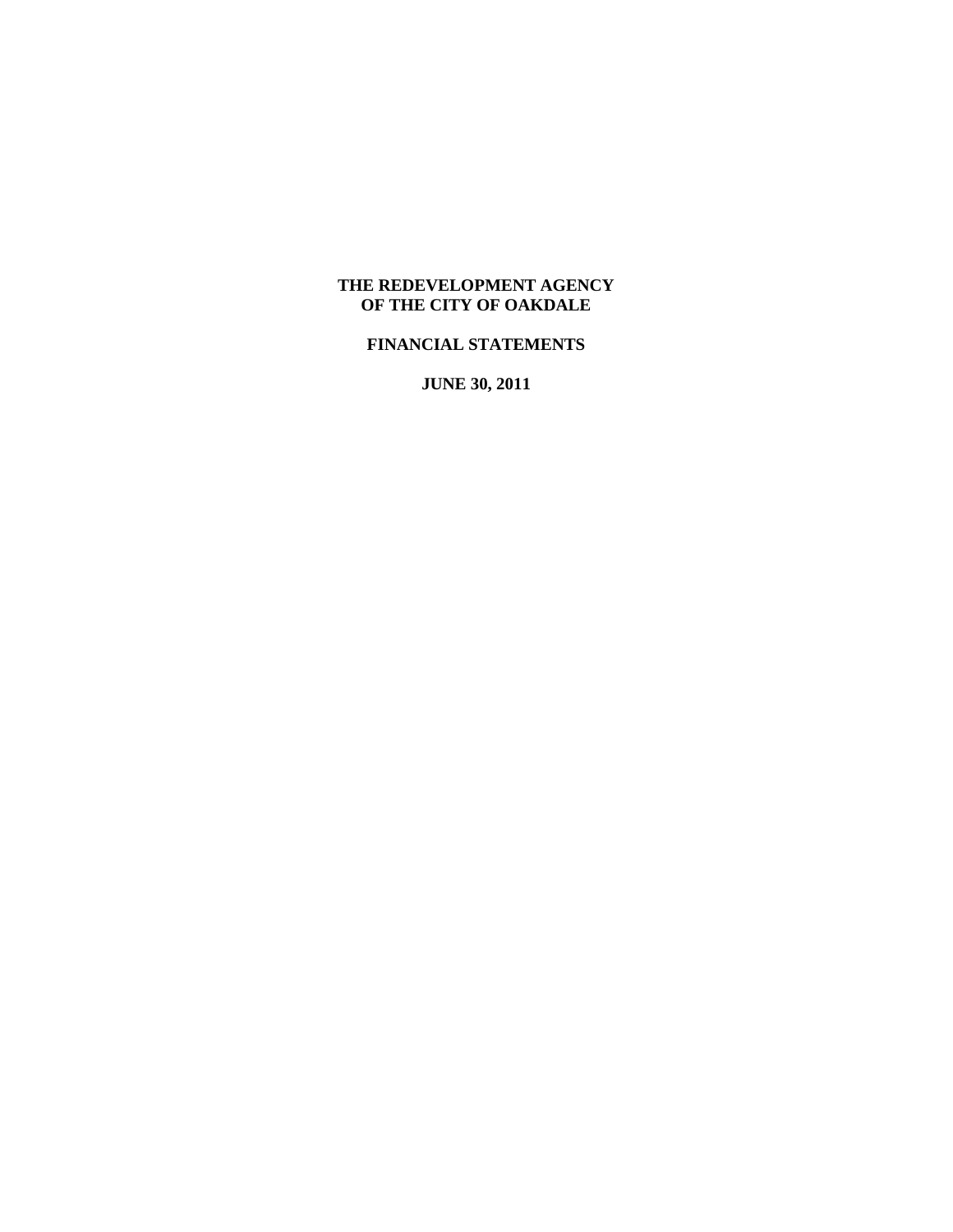### **THE REDEVELOPMENT AGENCY OF THE CITY OF OAKDALE**

### **Financial Statements June 30, 2011**

# **TABLE OF CONTENTS**

| <b>Basic Financial Statements:</b>                                                                                                                                |  |
|-------------------------------------------------------------------------------------------------------------------------------------------------------------------|--|
| Government-wide Financial Statements                                                                                                                              |  |
|                                                                                                                                                                   |  |
|                                                                                                                                                                   |  |
| <b>Fund Financial Statements</b>                                                                                                                                  |  |
|                                                                                                                                                                   |  |
| Reconciliation of the Governmental Funds Balance                                                                                                                  |  |
| Statement of Revenues, Expenditures, and Changes in Fund                                                                                                          |  |
| Reconciliation of the Governmental Funds Statement of Revenues,                                                                                                   |  |
|                                                                                                                                                                   |  |
| <b>Required Supplemental Information:</b>                                                                                                                         |  |
| Schedule of Revenues, Expenditures, and Changes in Fund Balance -                                                                                                 |  |
| Schedule of Revenues, Expenditures, and Changes in Fund Balance -                                                                                                 |  |
| <b>Other Supplemental Information:</b>                                                                                                                            |  |
| Schedule of Revenues, Expenditures, and Changes in Fund Balance -                                                                                                 |  |
|                                                                                                                                                                   |  |
| <b>Independent Auditor's Report on Internal Control Over Financial Reporting</b><br>and on Compliance and Other Matters Based on an Audit of Financial Statements |  |
|                                                                                                                                                                   |  |
|                                                                                                                                                                   |  |
| <b>Findings:</b>                                                                                                                                                  |  |
|                                                                                                                                                                   |  |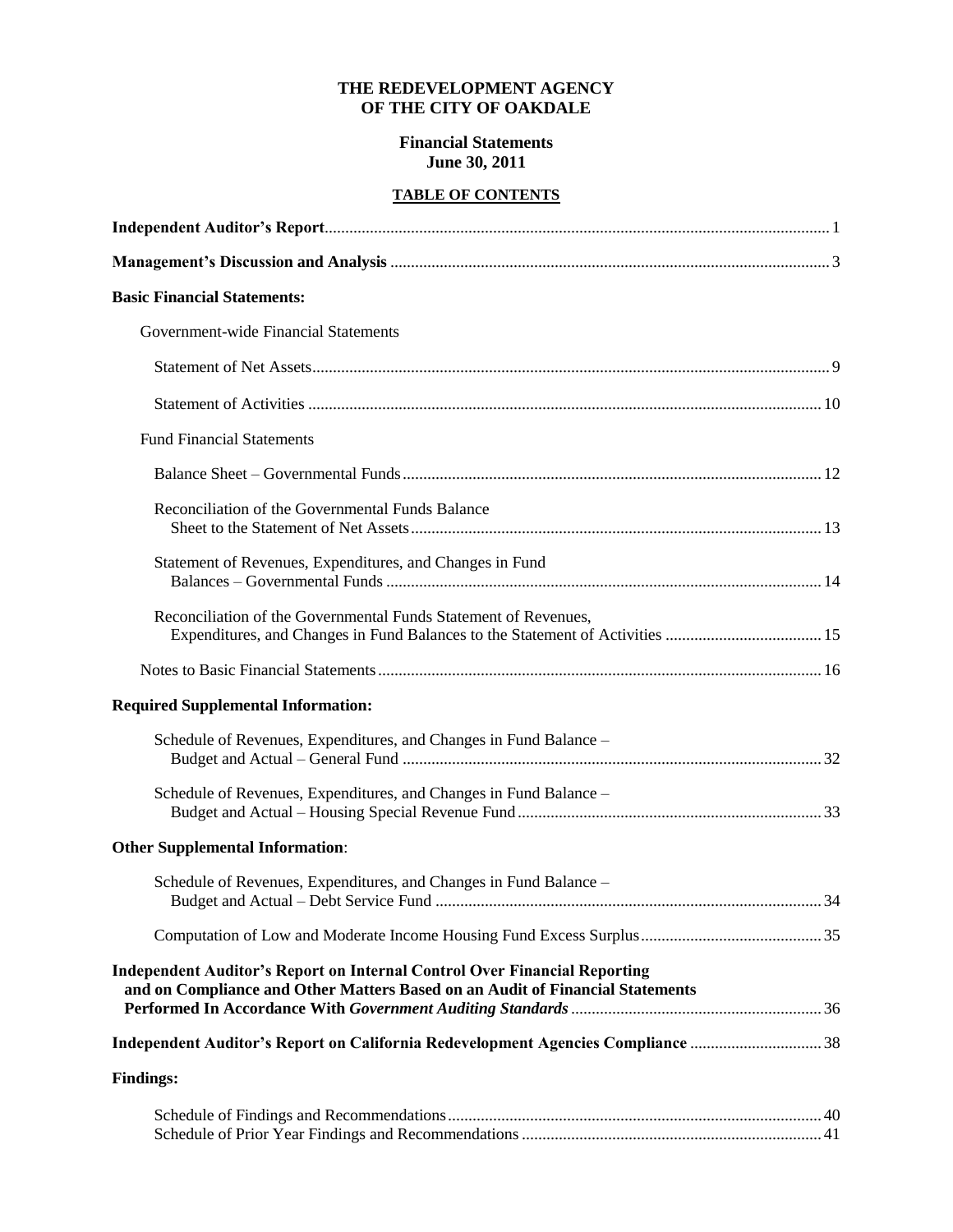

HADLEY Y HUI, CPA TEL: 310.273.2745

**PARTNERS** COMMERCIAL ACCOUNTING & TAX SERVICES GOVERNMENTAL AUDIT SERVICES RONALD A LEVY, CPA 9107 WILSHIRE BLVD. SUITE 500 5800 E. HANNUM, SUITE E BEVERLY HILLS, CA 90210 CULVER CITY, CA 90230<br>TEL: 310.273.2745 TEL: 10.670.2745 FAX: 310.670.1689 FAX: 310.670.1689 www.mlhcpas.com [www.mlhcpas.com](http://www.mlhcpas.com/)

### **INDEPENDENT AUDITOR'S REPORT**

Members of the Board of the Oakdale Redevelopment Agency Oakdale, California

We have audited the accompanying financial statements of the governmental activities, the aggregate discretely presented component units, and each major fund of the Oakdale Redevelopment Agency (the Agency), a component unit of the City of Oakdale, California, as of and for the fiscal year ended June 30, 2011, which collectively comprise the Agency's basic financial statements, as listed in the table of contents. These financial statements are the responsibility of the Agency's management. Our responsibility is to express opinions on these financial statements based on our audit. We did not audit the financial statements of the Oakdale Senior Housing Limited Partnership which represents 54% and 87% of the assets and revenues, respectively, of the aggregate discretely presented component units. Those financial statements were audited by other auditors whose report thereon has been furnished to us, and our opinion, insofar as it relates to the amounts included for the Oakdale Senior Housing Limited Partnership is based on the report of the other auditors.

We conducted our audit in accordance with auditing standards generally accepted in the United States of America and the standards applicable to financial audits contained in *Government Auditing Standards* issued by the Comptroller General of the United States. Those standards require that we plan and perform the audit to obtain reasonable assurance as to whether the financial statements are free of material misstatement. An audit includes examining, on a test basis, evidence supporting the amounts and disclosures in the financial statements. An audit also includes assessing the accounting principles used and significant estimates made by management, as well as evaluating the overall financial statement presentation. We believe that our audit provides a reasonable basis for our opinions.

In our opinion, based on our audit and the report of other auditors, the financial statements referred to above present fairly, in all material respects, the respective financial position of the governmental activities, the aggregate discretely presented component units, and each major fund of the Agency as of June 30, 2011, and the respective changes in the financial position for the fiscal year then ended, in conformity with accounting principles generally accepted in the United States of America.

As described in Note 13 of the Notes to Basic Financial Statements, the Senior Housing Corporation, a component unit of the Agency, has an investment in a limited partnership of \$1,987,991. The investment represents its partnership capital of the Oakdale Senior Housing Limited Partnership, a component unit of the Agency.

As discussed in Note 1 of the notes to the basic financial statements, effective July 1, 2010, the Agency adopted the provisions of Governmental Accounting Standards Board (GASB) Statement No. 54, *Fund Balance Reporting and Governmental Fund Type Definitions* and Statement No. 59, *Financial Instruments Omnibus.*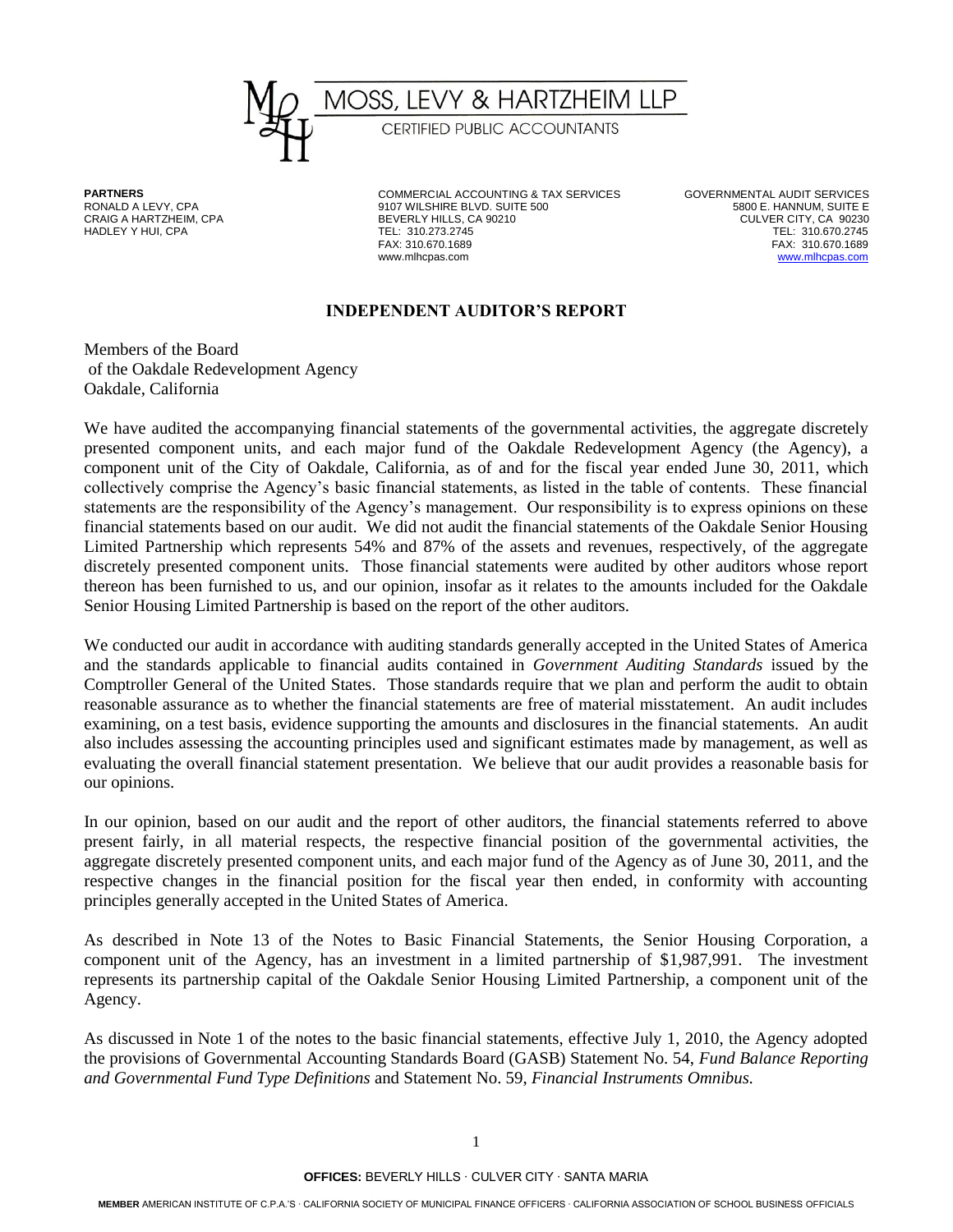In accordance with *Government Auditing Standards*, we have also issued our report dated January 9, 2012, on our consideration of the Agency's internal control over financial reporting and on our tests of its compliance with certain provisions of laws, regulations, contracts, and grant agreements and other matters. The purpose of that report is to describe the scope of our testing of internal control on financial reporting and compliance and the results of that testing, and not to provide an opinion on the internal control over financial reporting and compliance. That report is an integral part of an audit performed in accordance with *Government Auditing Standards* and should be considered in assessing the results of our audit.

Accounting principles generally accepted in the United States of America require that the management's discussion and analysis on pages 3 through 8, the budgetary comparison Schedules of the General Fund on page 32 and the Housing Special Revenue Fund on page 33 be presented to supplement the basic financial statements. Such information, although not a part of the basic financial statements, is required by the Governmental Accounting Standards Board, who considers it to be an essential part of financial reporting for placing the basic financial statements in an appropriate operational, economic, or historical context. We have applied certain limited procedures to the required supplementary information in accordance with auditing standards generally accepted in the United States of America, which consisted of inquiries of management about the methods of preparing the information and comparing the information for consistency with management's responses to our inquiries, the basic financial statements, and other knowledge we obtained during our audit of the basic financial statements. We do not express an opinion or provide any assurance on the information because the limited procedures do not provide us with sufficient evidence to express an opinion or provide any assurance.

Our audit was conducted for the purpose of forming opinions on the financial statements that collectively comprise the Agency's basic financial statements as a whole. The budgetary comparison schedule of the Debt Service Fund and Computation of Low and Moderate Income Housing Fund Excess Surplus are presented for purposes of additional analysis and are not a required part of the financial statements. The budgetary comparison schedule of the Debt Service Fund and the Computation of Low and Moderate Income Housing Fund Excess Surplus are the responsibility of management and were derived from and relate directly to the underlying accounting and other records used to prepare the financial statements. The information has been subjected to the auditing procedures applied in the audit of the financial statements and certain additional procedures, including comparing and reconciling such information directly to the underlying accounting and other records used to prepare the financial statements or to the financial statements themselves, and other additional procedures in accordance with auditing standards generally accepted in the United States of America. In our opinion, the information is fairly stated in all material respects in relation to the financial statements as a whole.

Mors, Leng & shatshine

Moss, Levy & Hartzheim, LLP Culver City, California January 9, 2012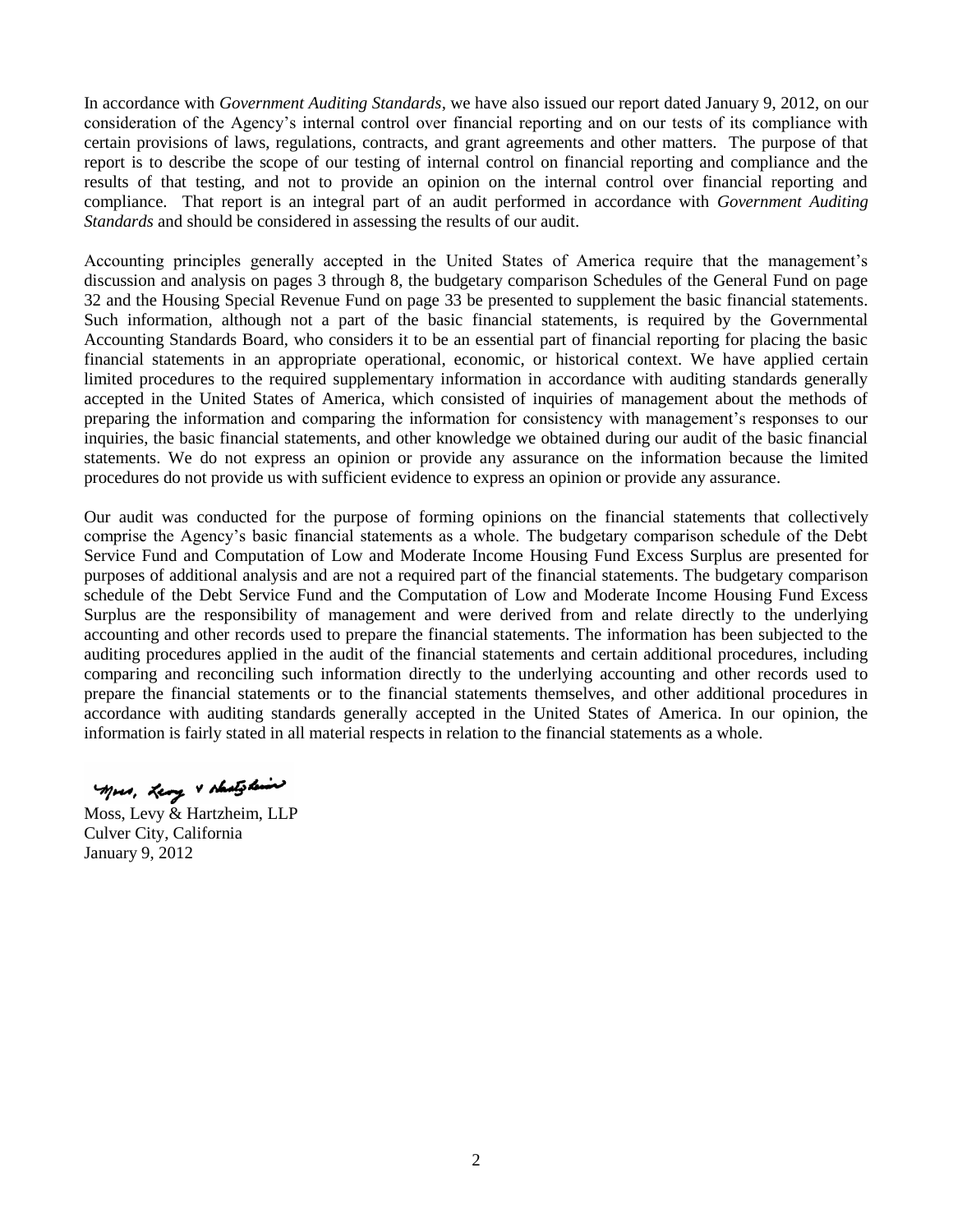# **REDEVELOPMENT AGENCY OF THE CITY OF OAKDALE Management's Discussion and Analysis**

June 30, 2011

This discussion and analysis of the Redevelopment Agency of the City of Oakdale (the Agency) financial performance provides an overview of the Agency's financial activities for the fiscal year ended June 30, 2011. Please read the Management's Discussion and Analysis in conjunction with the Redevelopment Agency's financial statements, notes and supplementary schedules.

### **FINANCIAL HIGHLIGHTS**

Liabilities of the Agency exceeded its assets in governmental activities at the close of the fiscal year 2011 by  $$(12,084,813)$  (net deficit). Of this amount  $$(15,192,905)$  is invested in capital assets, net of related debt, \$4,348,462 represents resources restricted for low/moderate income housing activities, and \$(1,240,370) represents unrestricted net assets.

Total revenues and transfers in the governmental activities decreased by \$30,737 from last fiscal year as a result of a decrease in tax increment revenue of \$40,615, a decrease of \$28,277 in interest earnings from lower interest rates, an increase in other revenues of \$8,155, and a decrease in transfers out of \$30,000.

### **OVERVIEW OF THE FINANCIAL STATEMENTS**

This annual report consists of a series of financial statements. These statements include all activities of the Agency, using the integrated approach as prescribed by GASB Statement No. 34. The government-wide Statement of Net Assets and Statement of Activities provides information about the activities of the Agency as a whole and presents a long–term view of the Agency's finances. Fund financial statements show how Agency services are financed in the short term as well as what remains for future spending or what is needed to fund repayment of existing debt. Fund financial statements also report the Agency's operations in more detail than the government-wide statements by providing information about the Agency's most significant funds.

### **Government-wide Financial Statements**

The *government-wide financial statements* are designed to provide readers with a broad overview of the Agency's finances, in a manner similar to private-sector business.

The *statement of net assets* reports all financial resources of the Agency. The Agency presents the statement in a format that displays assets less liabilities equal net assets/ (deficit). Over time, increases or decreases in net assets may serve as a useful indicator of whether the financial position of the Agency is improving or deteriorating.

The *statement of activities* presents information showing how the Agency's net assets changed during the most recent fiscal year. All changes in net assets are reported as soon as the underlying event giving rise to the change occurs, regardless of the timing of related cash flows*.* Thus, revenues and expenses are reported in this statement for some items that will result in cash flows in future fiscal periods such as revenues pertaining to uncollected taxes and earned but unused vacation and sick leave.

The *governmental activities* of the Agency include general government, housing and debt service.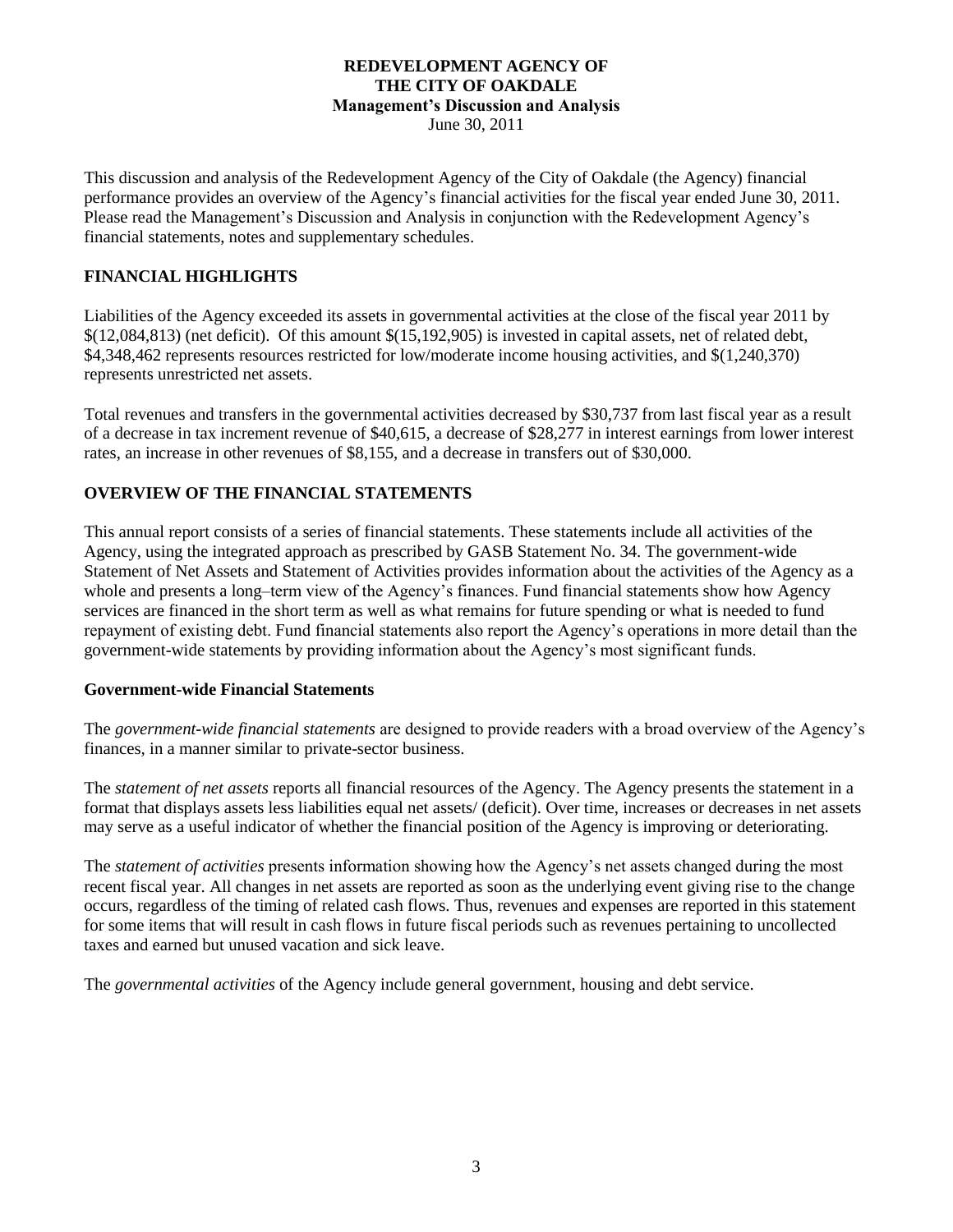### **REDEVELOPMENT AGENCY OF THE CITY OF OAKDALE Management's Discussion and Analysis** June 30, 2011

# **Fund Financial Statements**

*Fund Financial Statements* are designed to report information about groupings *(funds)* of related accounts, which are used to maintain control over resources that have been segregated for specific activities or objectives. The Agency, like other state and local governments, uses *fund accounting* to ensure and demonstrate finance-related legal compliance. All *funds* of the Agency are categorized as *governmental funds*.

*Governmental funds* are used to account for essentially the same functions reported as governmental activities in the government-wide financial statements. However, unlike the government-wide financial statements, governmental fund financial statements focus on near-term inflows and outflows of spendable resources, as well as on balances of spendable resources available at the end of the fiscal year. Such information may be useful in determining what financial resources are available in the near future to finance the Agency's redevelopment programs.

Because the focus of governmental funds is narrower than that of the government-wide financial statements, it is useful to compare the information presented for governmental funds with similar information presented for governmental activities in the government-wide financial statements. By doing so, readers may better understand the long-term impact of the government's near-term financing decisions. Both the governmental fund balance sheet and the governmental fund statement of revenues, expenditures and changes in fund balances provide a reconciliation to facilitate this comparison between governmental funds and governmental activities.

The Agency maintains several individual governmental funds created according to their purpose. The individual fund information is presented separately in the governmental fund balance sheet and in the governmental fund statement of revenues, expenditures and changes in fund balances for all the Agency's governmental funds.

### **Notes to the Basic Financial Statements**

Notes to the Basic Financial Statements provide additional information that is essential to a full understanding of the data provided in the government-wide and fund financial statements. The notes to the financial statements can be found on pages 16 to 31 of this report.

### **Other Information**

In addition to the basic financial statements and accompanying notes, this report also presents required supplementary information concerning the Agency's budgetary comparison for certain governmental funds – general fund and special revenue fund.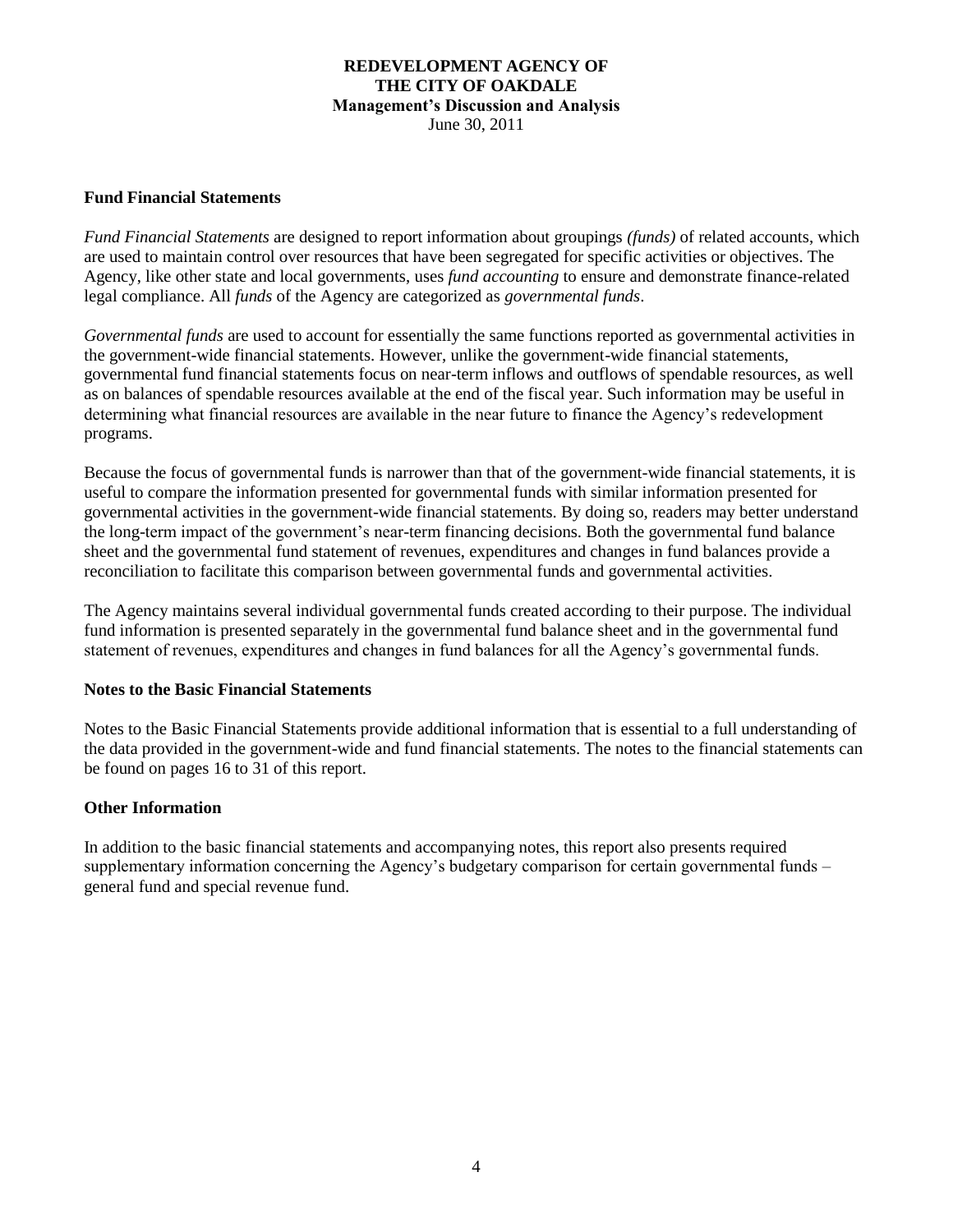### **REDEVELOPMENT AGENCY OF THE CITY OF OAKDALE Management's Discussion and Analysis** June 30, 2011

### **GOVERNMENT-WIDE FINANCIAL ANALYSIS**

As noted earlier, net assets may serve over time as a useful indicator of a government's financial position. In the case of the Agency, it is also an important determinant of its ability to finance current and future redevelopment projects.

At the close of the fiscal year the Agency has a net deficit of \$(12,084,813). Of this amount \$2,747,126 is restricted for debt service, and \$4,348,462 for low and moderate-income housing. The remaining balance of \$19,180,401 represents a deficit, which will be covered from the collection of future tax increments and other revenues. The largest portion of the Agency's deficit is caused by the outstanding long-term obligations of \$22,539,391. Traditionally, the Agency carries a deficit to collect tax increments as mentioned earlier in the letter of transmittal. This is primarily due to the nature of tax increment financing method allowed under California law whereby a redevelopment agency issues bonds or incurs long-term debt to finance its redevelopment projects by pledging future tax increment revenues.

The Agency uses debt proceeds to finance its redevelopment projects which include land, housing, street improvements, water and wastewater facilities and community centers. Once redevelopment projects that are public facilities are completed by the Agency, the responsibilities for their continued maintenance and operations are transferred to the City of Oakdale including the capitalized redevelopment costs. Some of the facilities include:

- Water line improvements  $\bullet$
- $\bullet$ Sewer line improvements
- Parking Facilities
- Downtown Lighting
- $\bullet$ Community Center
- $\bullet$ Community Center Plaza

In addition, completed Joint Agency-Private Partnership projects with private developers are also transferred to the developers in accordance with the Development and Disposition Agreements. Although completed public facilities and joint Agency-Private Partnership projects are transferred to the City of Oakdale and private developers, respectively, the related debt remains with the Agency.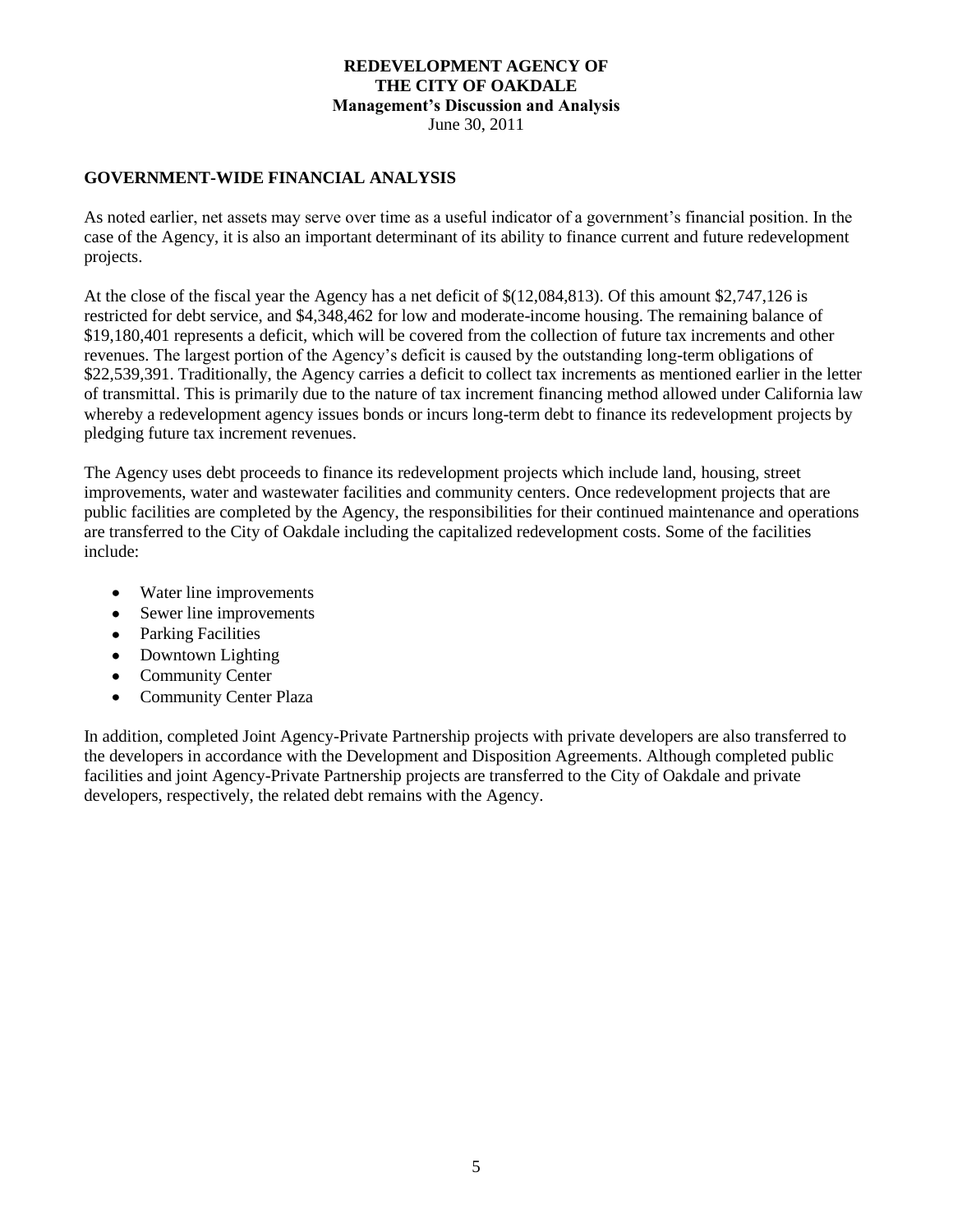# **REDEVELOPMENT AGENCY OF THE CITY OF OAKDALE Management's Discussion and Analysis**

June 30, 2011

**Governmental activities.** Total governmental expenses for the fiscal year exceeded revenues by \$2,502,330. Below is a table showing the governmental activities of the Agency for the fiscal years ended June 30, 2011 and 2010.

# Agency's Changes in Net Assets For the Fiscal Year Ended June 30, 2011 and 2010

|                                               | <b>Governmental Activities</b> |               |  |  |  |
|-----------------------------------------------|--------------------------------|---------------|--|--|--|
|                                               | 2011                           | 2010          |  |  |  |
| <b>General Revenues:</b>                      |                                |               |  |  |  |
| <b>Property Taxes</b>                         | 2,751,302                      | 1,636,474     |  |  |  |
| Investment earnings                           | 93,612                         | 121,889       |  |  |  |
| Other revenues                                | 12,375                         | 4,220         |  |  |  |
| Total revenues                                | 2,857,289                      | 1,762,583     |  |  |  |
| Expenses:                                     |                                |               |  |  |  |
| <b>Community Development</b>                  | 3,064,055                      | 1,860,268     |  |  |  |
| Transfer to component units                   | 78,000                         | 78,000        |  |  |  |
| Transfer to City of Oakdale                   |                                | 30,000        |  |  |  |
| Interest on long-term debt                    | 2,217,564                      | 1,191,758     |  |  |  |
| Total expenses                                | 5,359,619                      | 3,160,026     |  |  |  |
| Increase (decrease) in net assets             | (2,502,330)                    | (1,397,443)   |  |  |  |
| Net assets/(deficit)-beginning of fiscal year | (9, 582, 483)                  | (8, 185, 040) |  |  |  |
| Net assets/(deficit)-end of fiscal year       | (12,084,813)                   | (9,582,483)   |  |  |  |

Total governmental revenues for the fiscal year were \$2,857,289 and \$1,762,583 for 2011 and 2010 respectively. Tax increment revenue, the primary source of revenue of the Agency, represents 96% and 93% of the total revenue for 2011 and 2010 respectively.

Total governmental expenses for the fiscal year were \$5,359,619 and \$3,160,026 for 2011 and 2010 respectively. Community development expenses include salaries and other administrative costs and supplies and services of the Agency.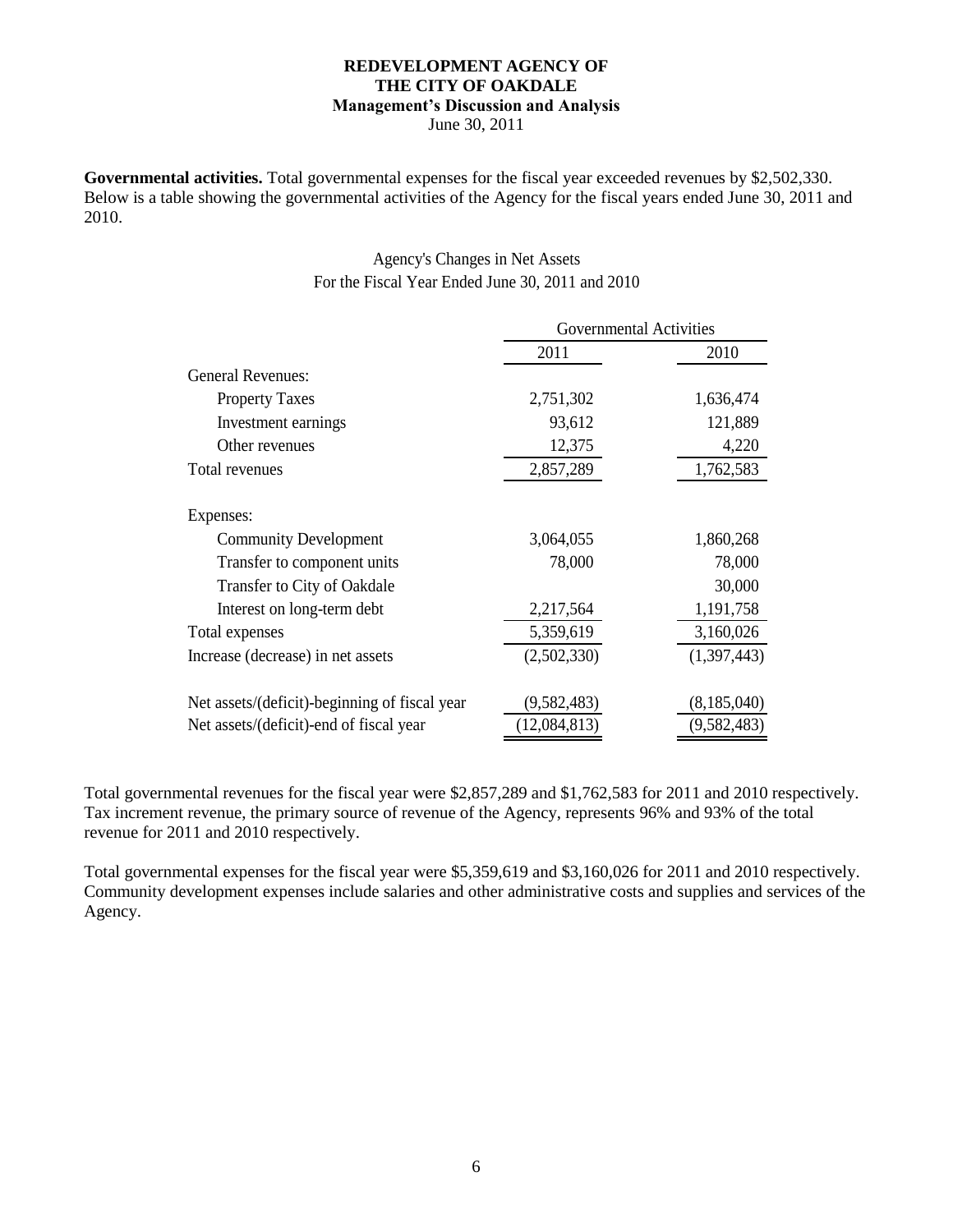### **REDEVELOPMENT AGENCY OF THE CITY OF OAKDALE Management's Discussion and Analysis** June 30, 2011

### **FINANCIAL ANALYSIS OF THE AGENCY'S FUNDS**

As noted earlier, the Agency uses *fund accounting* to ensure and demonstrate compliance with finance-related legal requirements.

*Governmental funds.* The focus of the Agency's *governmental funds* is to provide information on near-term inflows, outflows, and balances of resources that are available for spending. Such information is useful in assessing the Agency's financial requirements. In particular, *unassigned fund balance* may serve as a useful measure of a government's net resources available for spending at the end of the fiscal year. Individual fund information of governmental funds reported by the Agency includes general fund, Housing special revenue fund, and debt service fund, which are all considered major funds. At the end of the current fiscal year, the Agency's governmental funds reported *combined fund balances* of \$9,588,116, a increase of \$208,547 in comparison with the prior fiscal year. Of this total amount, \$3,031,865 constitutes *unassigned fund balance,* which is available for redevelopment spending at the discretion of the Agency Board. The remainder of the fund balance is *nonspendable* or *restricted* to indicate that it is *not* available for new spending because it has been committed: 1) to pay debt service \$2,007,059, 2) to reflect the amount of assets that is long-term in nature and thus do not represent available spendable resources \$200,730, and 3) to reflect amounts restricted for low and moderate income housing \$4,348,462.

*General fund.* The Agency's general fund is used to account for the general and administrative expenditures. At the end of this fiscal year, the *unassigned fund balance* of the general fund was \$3,031,865 while total fund balance was \$3,232,595.

*Housing special revenue fund.* The housing special revenue fund is used to account for the portion of tax increment revenue designated for low and moderate-income housing. As required by the California Community Redevelopment Law, the Agency allocated 20 percent, \$586,969, of the tax increment received during the fiscal year for low and moderate income housing projects.

*Debt service funds.* The debt service fund has a total fund balance of \$2,007,059. The total fund balance in the Agency's debt service funds increased by \$236,727 from the previous fiscal year.

**Redevelopment Agency Budgetary Highlights.** At mid-year, with the recommendation from the City of Oakdale staff, the Agency Board of Directors revised the Agency's budget. Adjustments were made to capital projects to reflect additional expenditures. All budget amendments that either increase or decrease appropriations are approved by the Agency's Board of Directors.

For the Agency General Fund, actual ending revenues of \$2,174,212 were \$25,685 more than the final budgeted revenues of \$2,148,527. The variance was the result of higher property tax increment offset by lower interest earnings.

The Housing Fund actual ending revenues of \$642,592 were \$103,098 less than the final budgeted revenues of \$745,690. The majority of the variance was the decrease in investment earning.

For fiscal year 2012, the Redevelopment Agency's General Fund revenues are projected to increase by \$21,008 primarily from tax increments. Expenditures for the fund are budgeted to decrease by \$588,506 or 25%. Total budgeted revenues and expenses for the fiscal year are budgeted at \$2,195,220 and \$2,386,189, respectively.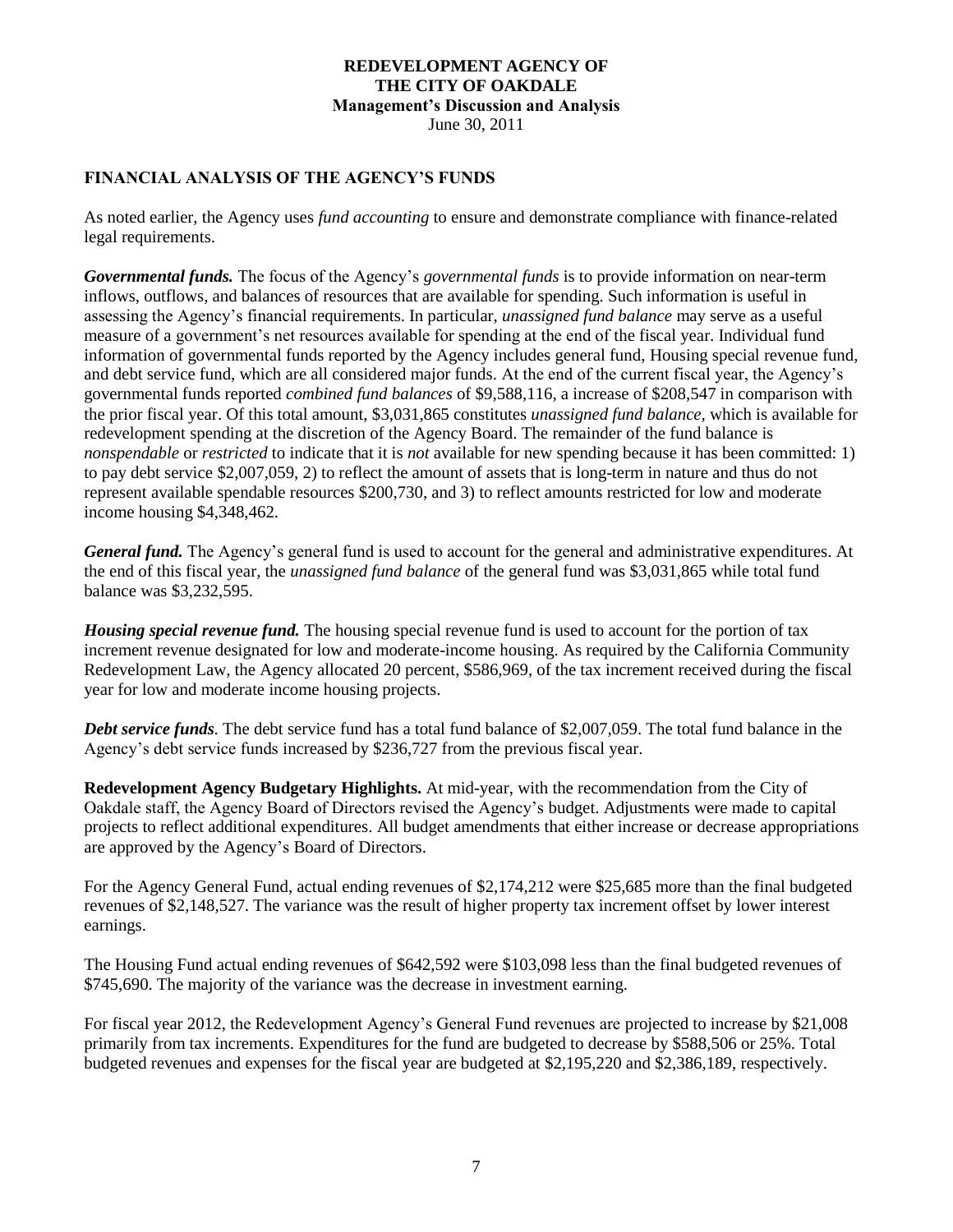### **REDEVELOPMENT AGENCY OF THE CITY OF OAKDALE Management's Discussion and Analysis** June 30, 2011

### **Debt Administration**

**Long-term Debt.** At fiscal year end, the Agency's governmental activities had \$21,170,000 in long-term debt, not including original issue discounts, deferred loss on refunding, advances from the City of Oakdale, or compensated absences.

The table below sets forth the Agency's long-term debt as of June 30, 2011

|                                     | Final            | Interest    | Original     | Outstanding    |
|-------------------------------------|------------------|-------------|--------------|----------------|
|                                     | Maturity         | Rate        | Balance      | <b>Balance</b> |
| <b>General Obligations</b>          |                  |             |              |                |
|                                     |                  |             |              |                |
| 1997 Tax Allocation Revenue Bonds   | <b>July 2019</b> | 4.3 To 6.0% | \$7,845,000  | \$5,805,000    |
| 2004 Tax Allocation Revenue Bonds   | <b>July 2033</b> | 2.0 To 5.0% | 13,300,000   | 11,995,000     |
| 2011 Tax Allocation Revenue Bonds   | <b>July 2036</b> | 7.5         | 2,550,000    | 2,550,000      |
| 2011 Taxable Housing Tax Allocation |                  |             |              |                |
| Revenue Bonds                       | <b>July 2036</b> | 9.75        | 820,000      | 820,000        |
|                                     |                  |             | \$24,515,000 | \$21,170,000   |

### **ECONOMIC FACTORS AND NEXT YEAR'S BUDGETS**

In preparing the budget for 2012, the Agency management looked at the following:

- $\bullet$ The decrease in interest rates are providing less revenues from temporary investment of bond proceeds.
- Decrease in available revenues because of the State ERAF Shift.
- Decreasing property tax assessed values are providing a steady decreases in property tax increment  $\bullet$ revenue.
- As a result of the Supreme Court's decision regarding AB 1X 26, the City Council will consider electing  $\bullet$ to the "successor agency" to oversee the obligations of the Agency and the continuation of the housing set-aside program.

### **REQUEST FOR INFORMATION**

This financial report is designed to provide our citizens, taxpayers, customers, investors and creditors with a general overview of the Agency's finances. Questions concerning any of the information provided in this report or request for additional information should be addressed to the Finance Director, City of Oakdale, 280 North Third Avenue.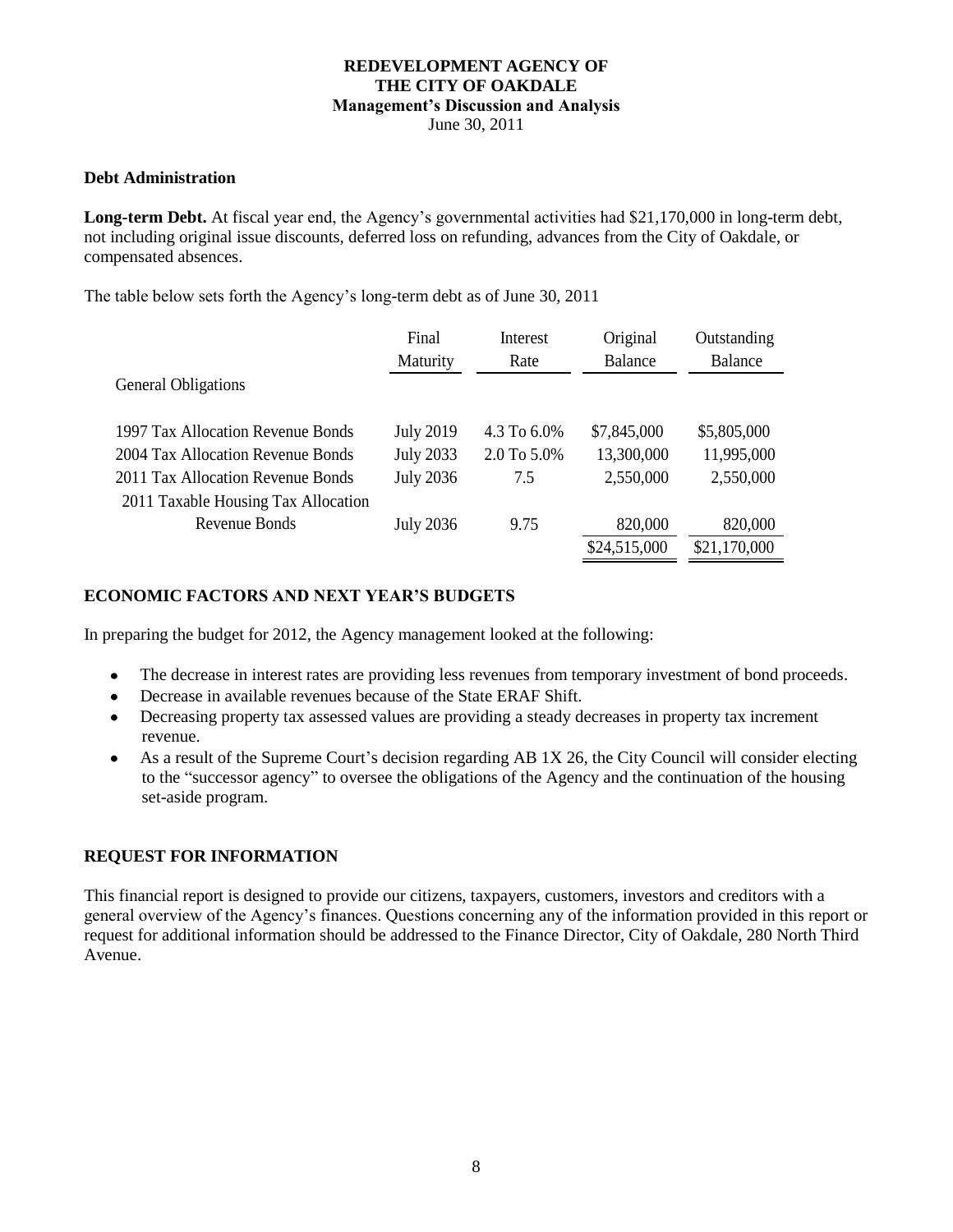# **REDEVELOPMENT AGENCY OF THE CITY OF OAKDALE STATEMENT OF NET ASSETS**

### **JUNE 30, 2011**

|                                                  |    | Primary                                  |                                                           |                                  |           |  |
|--------------------------------------------------|----|------------------------------------------|-----------------------------------------------------------|----------------------------------|-----------|--|
|                                                  |    | Government<br>Governmental<br>Activities | <b>Component Units</b><br>Oakdale<br>Senior<br>Housing LP | Senior<br>Housing<br>Corporation |           |  |
| <b>ASSETS</b>                                    |    |                                          |                                                           |                                  |           |  |
| Cash and investments                             | \$ | 1,557,879                                | \$<br>15,206                                              | \$                               | 159,891   |  |
| Restricted cash and investments                  |    | 3,802,425                                | 249,054                                                   |                                  |           |  |
| Accounts receivable                              |    | 123,170                                  | 11,837                                                    |                                  | 1,142     |  |
| Interest receivable                              |    | 1,258                                    |                                                           |                                  | 724       |  |
| Prepaid items                                    |    |                                          | 16,570                                                    |                                  |           |  |
| Investment in limited partnership                |    |                                          |                                                           |                                  | 1,987,991 |  |
| Notes and loans receivable.                      |    | 4,384,367                                |                                                           |                                  |           |  |
| Deferred charges - net of                        |    |                                          |                                                           |                                  |           |  |
| accumulated amortization                         |    | 561,172                                  | 25,300                                                    |                                  |           |  |
| Capital assets not being depreciated             |    | 1,243,734                                | 400,000                                                   |                                  |           |  |
| Capital assets - net of accumulated depreciation |    | 116,855                                  | 1,786,838                                                 |                                  |           |  |
| <b>Total Assets</b>                              |    | 11,790,860                               | 2,504,805                                                 |                                  | 2,149,748 |  |
| <b>LIABILITIES</b>                               |    |                                          |                                                           |                                  |           |  |
| Accounts payable                                 |    | 271,081                                  | 23,059                                                    |                                  |           |  |
| Accrued expenses                                 |    | 9,902                                    |                                                           |                                  |           |  |
| Unearned revenue                                 |    |                                          | 498                                                       |                                  |           |  |
| Interest payable                                 |    | 1,055,299                                | 58,499                                                    |                                  |           |  |
| Non-current liabilities:                         |    |                                          |                                                           |                                  |           |  |
| Due in one year                                  |    | 432,972                                  | 110,282                                                   |                                  |           |  |
| Due in more than one year                        |    | 22,106,419                               | 2,377,755                                                 |                                  |           |  |
| <b>Total Liabilities</b>                         |    | 23,875,673                               | 2,570,093                                                 |                                  |           |  |
| <b>NET ASSETS</b>                                |    |                                          |                                                           |                                  |           |  |
| Invested in capital assets, net of related debt  |    | (15, 192, 905)                           | 398,405                                                   |                                  |           |  |
| Restricted for:                                  |    |                                          |                                                           |                                  |           |  |
| Low and moderate income housing<br>Unrestricted  |    | 4,348,462<br>(1,240,370)                 | (463, 693)                                                |                                  | 2,149,748 |  |
|                                                  |    |                                          |                                                           |                                  |           |  |
| <b>Total Net Assets (Deficit)</b>                | \$ | (12,084,813)                             | \$<br>(65, 288)                                           | \$                               | 2,149,748 |  |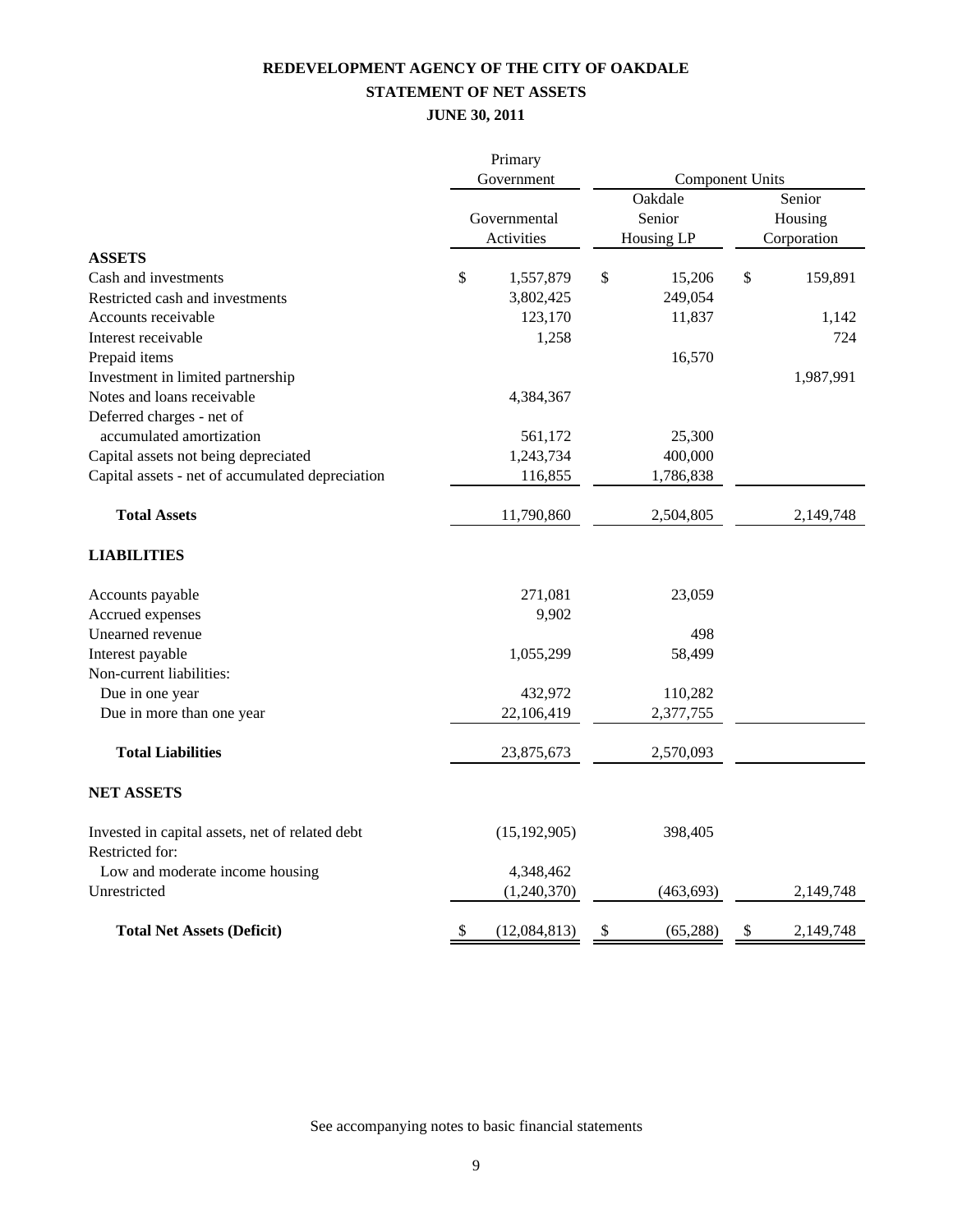### **REDEVELOPMENT AGENCY OF THE CITY OF OAKDALE STATEMENT OF ACTIVITIES FOR THE FISCAL YEAR ENDED JUNE 30, 2011**

|                                                     |               |                        | Program Revenues                                                                                                             |                                                 |    |                                          |                                        |  |  |
|-----------------------------------------------------|---------------|------------------------|------------------------------------------------------------------------------------------------------------------------------|-------------------------------------------------|----|------------------------------------------|----------------------------------------|--|--|
|                                                     | Expenses      |                        |                                                                                                                              | Charges<br>For Services                         |    | Operating<br>Grants and<br>Contributions | Capital<br>Grants and<br>Contributions |  |  |
| <b>Primary Government:</b>                          |               |                        |                                                                                                                              |                                                 |    |                                          |                                        |  |  |
| <b>Governmental Activities:</b>                     |               |                        |                                                                                                                              |                                                 |    |                                          |                                        |  |  |
| Community development<br>Interest on long-term debt | \$            | 3,064,055<br>2,217,564 | \$                                                                                                                           |                                                 | \$ |                                          | \$                                     |  |  |
| <b>Total Primary Government</b>                     |               | 5,281,619              |                                                                                                                              |                                                 |    |                                          |                                        |  |  |
| <b>Component Units:</b>                             |               |                        |                                                                                                                              |                                                 |    |                                          |                                        |  |  |
| Oakdale Senior Housing LP                           |               | 657,983                |                                                                                                                              | 543,556                                         |    |                                          |                                        |  |  |
| Senior Housing Corporation                          |               | 15,645                 |                                                                                                                              |                                                 |    |                                          |                                        |  |  |
| <b>Total Component Units</b>                        |               | 673,628                |                                                                                                                              | 543,556                                         |    |                                          |                                        |  |  |
| Total government                                    | <sup>\$</sup> | 5,955,247              | \$                                                                                                                           | 543,556                                         | \$ |                                          | \$                                     |  |  |
|                                                     |               |                        | General Revenues and Transfers:<br>Taxes:<br>Property tax<br>Use of money and property<br>Other revenues<br><b>Transfers</b> |                                                 |    |                                          |                                        |  |  |
|                                                     |               |                        |                                                                                                                              | <b>Total General Revenues and Transfers</b>     |    |                                          |                                        |  |  |
|                                                     |               |                        |                                                                                                                              | Change in Net Assets                            |    |                                          |                                        |  |  |
|                                                     |               |                        |                                                                                                                              | Net Assets (Deficit) - Beginning of fiscal year |    |                                          |                                        |  |  |
|                                                     |               |                        |                                                                                                                              | Net Assets (Deficit) - End of fiscal year       |    |                                          |                                        |  |  |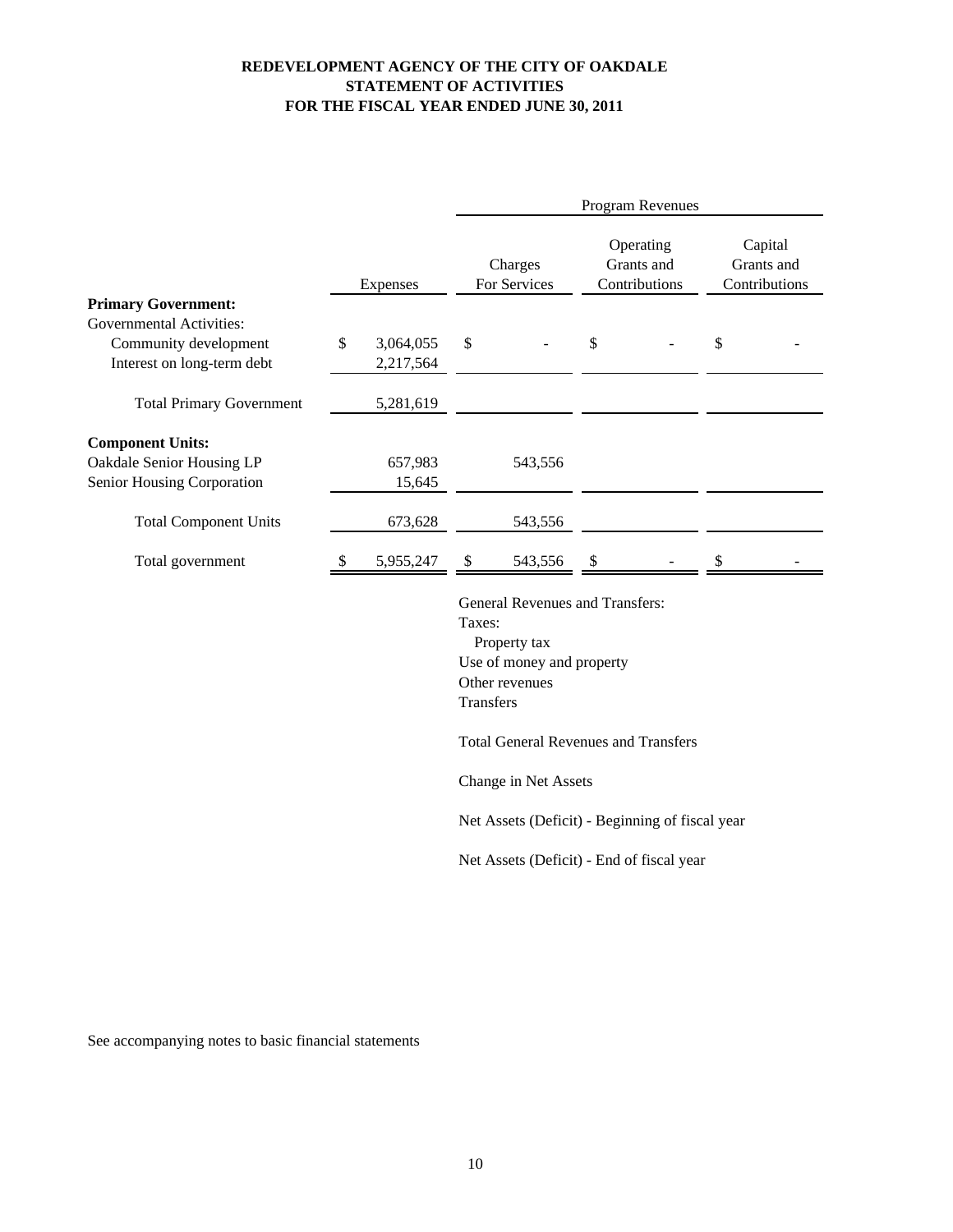| Net (Expense) Revenue and |               |    |                      |           |             |  |  |  |
|---------------------------|---------------|----|----------------------|-----------|-------------|--|--|--|
|                           |               |    | Change In Net Assets |           |             |  |  |  |
|                           | Primary       |    |                      |           |             |  |  |  |
|                           | Government    |    | Oakdale              | Senior    |             |  |  |  |
|                           | Governmental  |    | Senior               |           | Housing     |  |  |  |
|                           | Activities    |    | Housing LP           |           | Corporation |  |  |  |
|                           |               |    |                      |           |             |  |  |  |
|                           |               |    |                      |           |             |  |  |  |
| \$                        | (3,064,055)   | \$ |                      | \$        |             |  |  |  |
|                           | (2,217,564)   |    |                      |           |             |  |  |  |
|                           |               |    |                      |           |             |  |  |  |
|                           | (5,281,619)   |    |                      |           |             |  |  |  |
|                           |               |    |                      |           |             |  |  |  |
|                           |               |    |                      |           |             |  |  |  |
|                           |               |    | (114, 427)           |           |             |  |  |  |
|                           |               |    |                      |           | (15, 645)   |  |  |  |
|                           |               |    |                      |           |             |  |  |  |
|                           |               |    | (114, 427)           | (15, 645) |             |  |  |  |
|                           |               |    |                      |           |             |  |  |  |
|                           | (5,281,619)   |    | (114, 427)           |           | (15, 645)   |  |  |  |
|                           |               |    |                      |           |             |  |  |  |
|                           |               |    |                      |           |             |  |  |  |
|                           |               |    |                      |           |             |  |  |  |
|                           | 2,751,302     |    |                      |           |             |  |  |  |
|                           | 93,612        |    | 598                  |           | 878         |  |  |  |
|                           | 12,375        |    | 3,398                |           |             |  |  |  |
|                           | (78,000)      |    |                      |           | 78,000      |  |  |  |
|                           |               |    |                      |           |             |  |  |  |
|                           | 2,779,289     |    | 3,996                |           | 78,878      |  |  |  |
|                           |               |    |                      |           |             |  |  |  |
|                           | (2,502,330)   |    | (110, 431)           |           | 63,233      |  |  |  |
|                           |               |    |                      |           |             |  |  |  |
|                           | (9, 582, 483) |    | 45,143               |           | 2,086,515   |  |  |  |
|                           |               |    |                      |           |             |  |  |  |
| \$                        | (12,084,813)  | \$ | (65,288)             | \$        | 2,149,748   |  |  |  |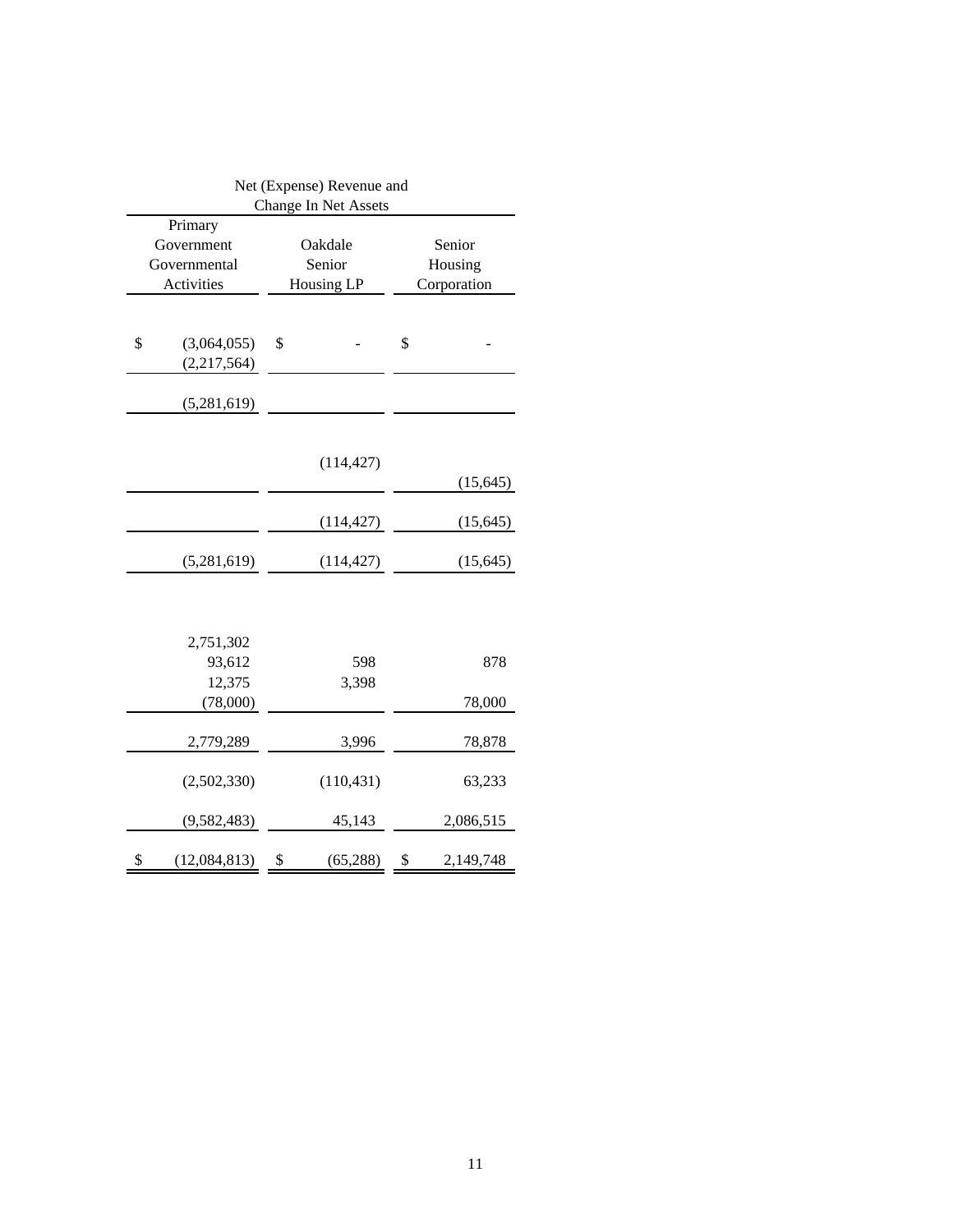### **REDEVELOPMENT AGENCY OF THE CITY OF OAKDALE GOVERNMENTAL FUNDS BALANCE SHEET JUNE 30, 2011**

|                                            |                           |           | Housing |                        |    | Debt      | Total        |           |  |
|--------------------------------------------|---------------------------|-----------|---------|------------------------|----|-----------|--------------|-----------|--|
|                                            |                           | General   |         | <b>Special Revenue</b> |    | Service   | Governmental |           |  |
|                                            |                           | Fund      |         | Fund                   |    | Fund      |              | Funds     |  |
| <b>ASSETS</b>                              |                           |           |         |                        |    |           |              |           |  |
| Cash and investments                       | \$                        | 1,117,283 | \$      | 138,358                | \$ | 302,238   | \$           | 1,557,879 |  |
| Restricted cash and investments            |                           | 2,085,354 |         | 10,814                 |    | 1,706,257 |              | 3,802,425 |  |
| Accounts receivable                        |                           | 98,536    |         | 24,634                 |    |           |              | 123,170   |  |
| Interest receivable                        |                           | 922       |         | 92                     |    | 244       |              | 1,258     |  |
| Loans receivable, net                      |                           | 200,730   |         | 4,183,637              |    |           |              | 4,384,367 |  |
| <b>Total Assets</b>                        | $\boldsymbol{\mathsf{S}}$ | 3,502,825 | \$      | 4,357,535              | \$ | 2,008,739 | \$           | 9,869,099 |  |
| <b>LIABILITIES</b>                         |                           |           |         |                        |    |           |              |           |  |
| Accounts payable                           | \$                        | 264,360   | \$      | 5,041                  | \$ | 1,680     | \$           | 271,081   |  |
| Accrued expenditures                       |                           | 5,870     |         | 4,032                  |    |           |              | 9,902     |  |
| <b>Total Liabilities</b>                   |                           | 270,230   |         | 9,073                  |    | 1,680     |              | 280,983   |  |
| <b>FUND BALANCES</b>                       |                           |           |         |                        |    |           |              |           |  |
| Nonspendable                               |                           | 200,730   |         |                        |    |           |              | 200,730   |  |
| Restricted for debt service                |                           |           |         |                        |    | 2,007,059 |              | 2,007,059 |  |
| Restricted for low and moderate            |                           |           |         |                        |    |           |              |           |  |
| income housing                             |                           |           |         | 4,348,462              |    |           |              | 4,348,462 |  |
| Unassigned                                 |                           | 3,031,865 |         |                        |    |           |              | 3,031,865 |  |
| <b>Total Fund Balances</b>                 |                           | 3,232,595 |         | 4,348,462              |    | 2,007,059 |              | 9,588,116 |  |
| <b>Total Liabilities and Fund Balances</b> | \$                        | 3,502,825 | \$      | 4,357,535              | \$ | 2,008,739 | \$           | 9,869,099 |  |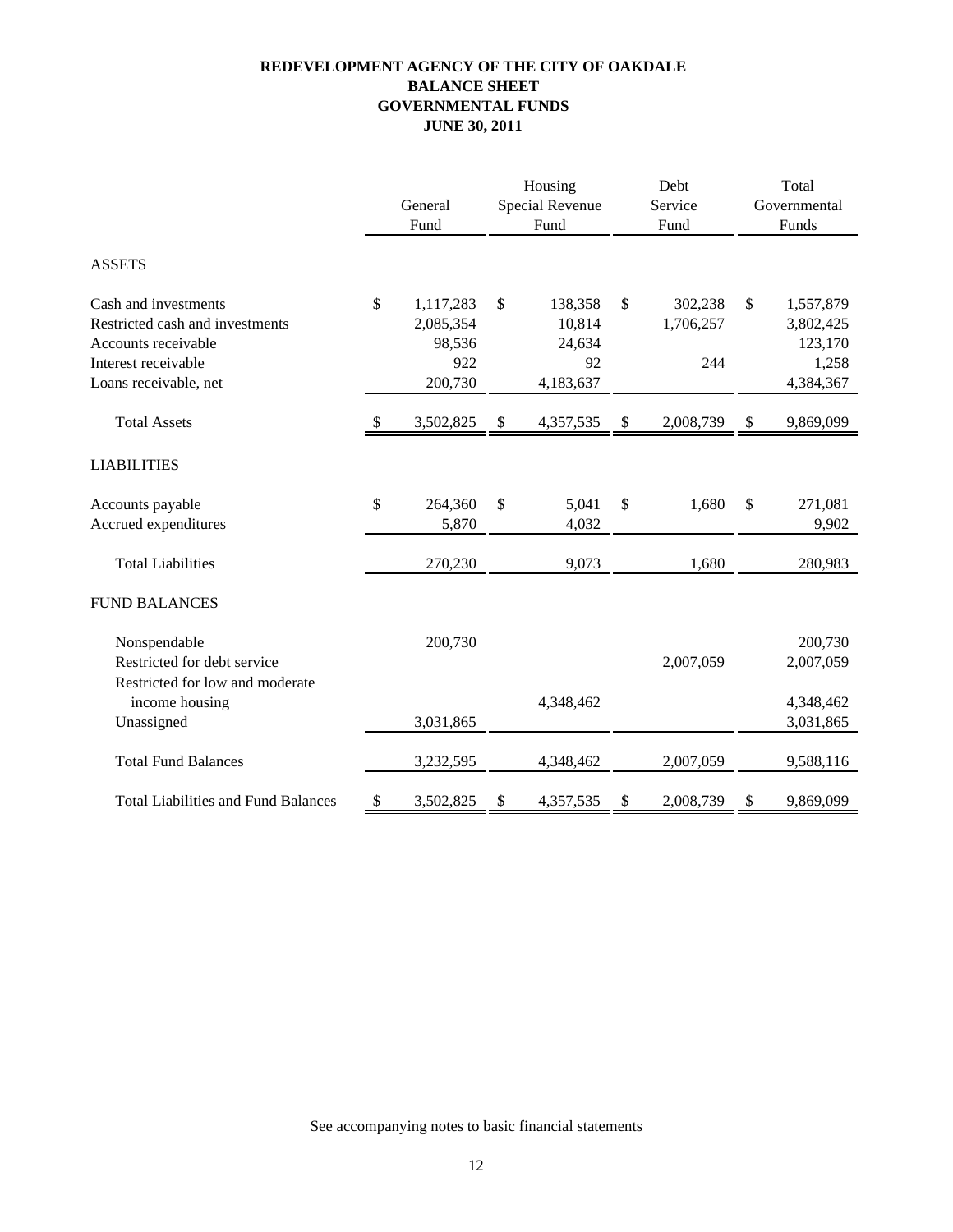### **REDEVELOPMENT AGENCY OF THE CITY OF OAKDALE RECONCILIATION OF THE GOVERNMENTAL FUNDS BALANCE SHEET TO THE STATEMENT OF NET ASSETS JUNE 30, 2011**

| FUND BALANCES - GOVERNMENTAL FUNDS                                                                                                                                                                                                       |                 | \$<br>9,588,116 |
|------------------------------------------------------------------------------------------------------------------------------------------------------------------------------------------------------------------------------------------|-----------------|-----------------|
| Amounts reported for Governmental Activities in the Statement of Net Assets are different<br>because of the following:                                                                                                                   |                 |                 |
| Capital assets used in Governmental Activities are not current assets or financial<br>resources and therefore are not reported in the Governmental Funds.                                                                                |                 |                 |
| Capital assets                                                                                                                                                                                                                           | \$<br>1,366,846 |                 |
| Less: accumulated depreciation                                                                                                                                                                                                           | (6,257)         | 1,360,589       |
| Interest payable on long-term debt does not require current financial resources,<br>therefore, interest payable is not reported as a liability in the Governmental Funds.                                                                |                 | (1,055,299)     |
| The liabilities below are not due and payable in the current period and therefore<br>are not reported in the Governmental Funds:                                                                                                         |                 |                 |
| Tax allocation bonds                                                                                                                                                                                                                     | (21,170,000)    |                 |
| Advances from the City of Oakdale                                                                                                                                                                                                        | (1,603,828)     |                 |
| Compensated absences                                                                                                                                                                                                                     | (54, 538)       |                 |
| Original issue discount on sale of bonds                                                                                                                                                                                                 | 252,909         |                 |
| Deferred loss on bond refunding                                                                                                                                                                                                          | 36,066          | (22, 539, 391)  |
| Deferred charges represent costs associated with the issuance of long-term debt<br>which are deferred and amortized over the period during which the debt is<br>outstanding. The costs are reported as expenditures of current financial |                 |                 |
| resources in Governmental Funds.                                                                                                                                                                                                         |                 | 561,172         |
| NET ASSETS (DEFICIT) OF GOVERNMENTAL ACTIVITIES                                                                                                                                                                                          |                 | \$(12,084,813)  |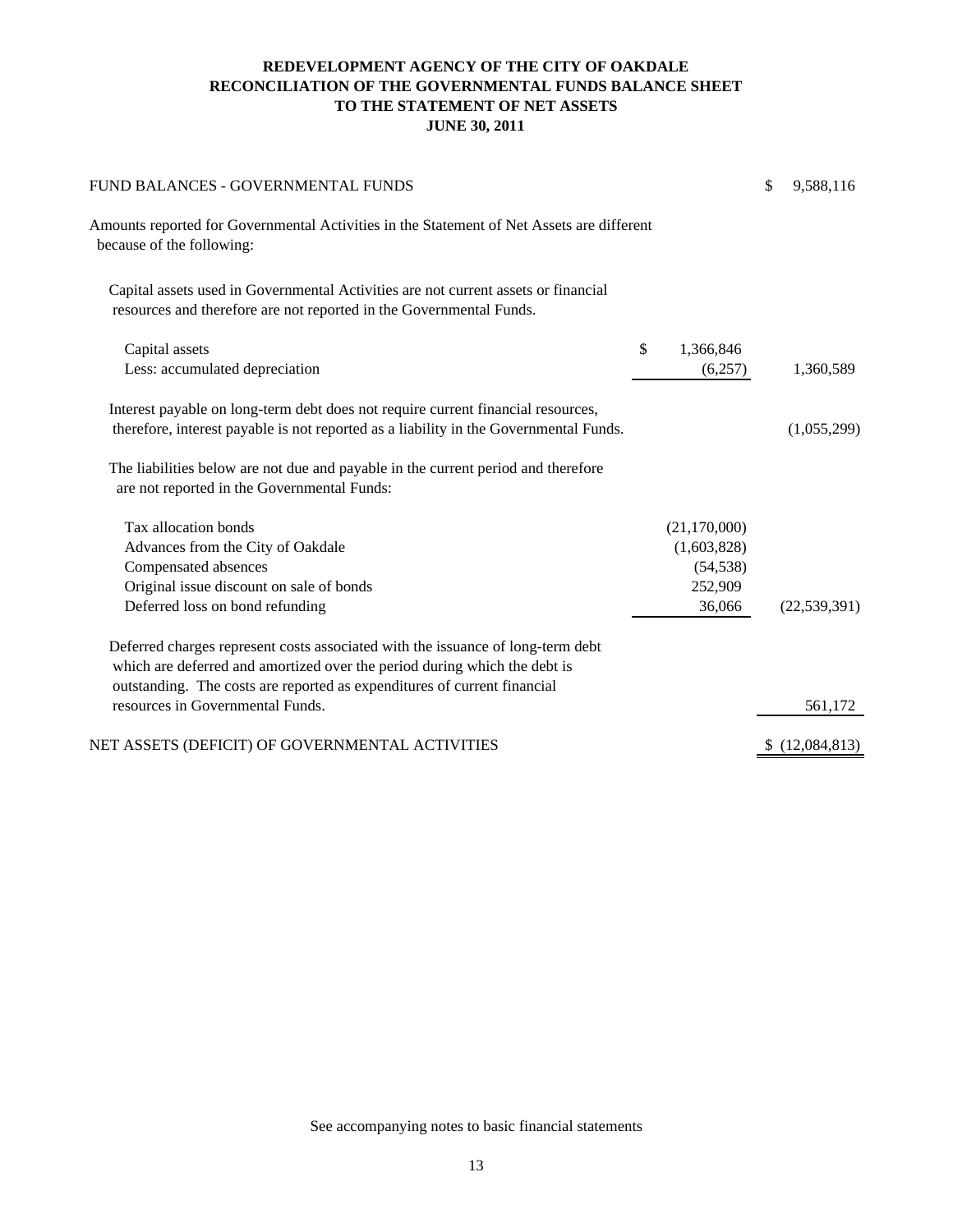### **REDEVELOPMENT AGENCY OF THE CITY OF OAKDALE GOVERNMENTAL FUNDS AND CHANGES IN FUND BALANCES FOR THE FISCAL YEAR ENDED JUNE 30, 2011 STATEMENT OF REVENUES, EXPENDITURES,**

|                                                                                   | General<br>Fund          | Housing<br>Special Revenue<br>Fund | Debt<br>Service<br>Fund | Total<br>Governmental<br>Funds       |
|-----------------------------------------------------------------------------------|--------------------------|------------------------------------|-------------------------|--------------------------------------|
| <b>REVENUES</b>                                                                   |                          |                                    |                         |                                      |
| Property tax increment revenue<br>Use of money and property<br>Other revenues     | 2,164,333<br>\$<br>9,879 | \$<br>586,969<br>43,248<br>12,375  | \$<br>40,485            | 2,751,302<br>\$<br>93,612<br>12,375  |
| <b>TOTAL REVENUES</b>                                                             | 2,174,212                | 642,592                            | 40,485                  | 2,857,289                            |
| <b>EXPENDITURES</b>                                                               |                          |                                    |                         |                                      |
| Current:                                                                          |                          |                                    |                         |                                      |
| Community development<br>Capital outlay<br>Debt service:                          | 444,897<br>872,283       | 2,565,024                          | 6,660                   | 3,016,581<br>872,283                 |
| Principal                                                                         | 23,437                   |                                    | 425,000                 | 448,437                              |
| Interest                                                                          | 161,866                  |                                    | 1,055,298               | 1,217,164                            |
| Cost of debt issuance                                                             | 176,132                  | 75,237                             |                         | 251,369                              |
| <b>TOTAL EXPENDITURES</b>                                                         | 1,678,615                | 2,640,261                          | 1,486,958               | 5,805,834                            |
| <b>EXCESS OF REVENUES OVER (UNDER)</b><br><b>EXPENDITURES</b>                     | 495,597                  | (1,997,669)                        | (1,446,473)             | (2,948,545)                          |
| OTHER FINANCING SOURCES (USES):                                                   |                          |                                    |                         |                                      |
| Proceeds from issuance of long-term debt<br>Tax allocation revenue bonds discount | 2,358,750<br>(97, 869)   | 740,050<br>(37,039)                | 271,200                 | 3,370,000<br>(134,908)               |
| Transfers in<br>Transfers out<br>Transfers to component unit                      | (1, 133, 000)            | (279,000)<br>(78,000)              | 1,412,000               | 1,412,000<br>(1,412,000)<br>(78,000) |
| <b>TOTAL OTHER FINANCING</b>                                                      |                          |                                    |                         |                                      |
| <b>SOURCES (USES)</b>                                                             | 1,127,881                | 346,011                            | 1,683,200               | 3,157,092                            |
| NET CHANGE IN FUND BALANCES                                                       | 1,623,478                | (1,651,658)                        | 236,727                 | 208,547                              |
| FUND BALANCES, July 1, 2010                                                       | 1,609,117                | 6,000,120                          | 1,770,332               | 9,379,569                            |
| FUND BALANCES, June 30, 2011                                                      | 3,232,595<br>S.          | \$<br>4,348,462                    | 2,007,059<br>\$         | 9,588,116<br>\$                      |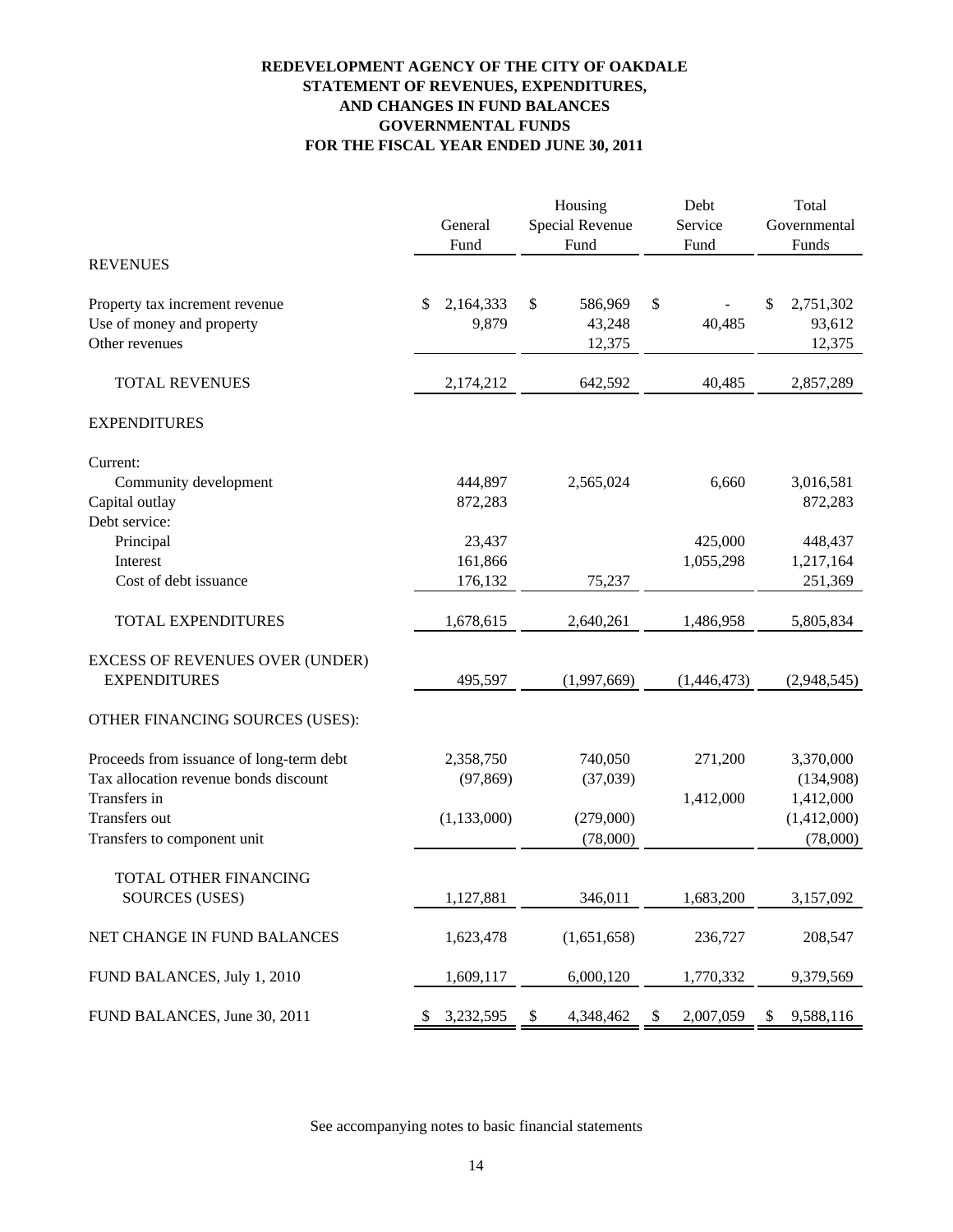#### **REDEVELOPMENT AGENCY OF THE CITY OF OAKDALE RECONCILIATION OF THE GOVERNMENTAL FUNDS STATEMENT OF REVENUES, EXPENDITURES, AND CHANGES IN FUND BALANCES TO THE STATEMENT OF ACTIVITIES FOR THE FISCAL YEAR ENDED JUNE 30, 2011**

| NET CHANGE IN FUND BALANCES                                                                                                                                                                                                                                                                                                                                                                                                                                                                                                                                                                    |                                                           | \$<br>208,547     |
|------------------------------------------------------------------------------------------------------------------------------------------------------------------------------------------------------------------------------------------------------------------------------------------------------------------------------------------------------------------------------------------------------------------------------------------------------------------------------------------------------------------------------------------------------------------------------------------------|-----------------------------------------------------------|-------------------|
| Amounts reported for governmental activities in the Statement of Activities<br>are different because of the following:                                                                                                                                                                                                                                                                                                                                                                                                                                                                         |                                                           |                   |
| <b>CAPITAL ASSETS</b>                                                                                                                                                                                                                                                                                                                                                                                                                                                                                                                                                                          |                                                           |                   |
| Governmental funds report capital outlays as expenditures. However, in the Statement<br>of Activities the cost of those assets is capitalized and allocated over their estimated<br>useful lives and reported as depreciation expense.                                                                                                                                                                                                                                                                                                                                                         |                                                           |                   |
| Capital outlay expenditures are, therefore, added back to fund balances<br>Depreciation expense not reported in governmental funds                                                                                                                                                                                                                                                                                                                                                                                                                                                             | \$<br>829,705<br>(3,077)                                  | 826,628           |
| Disposition of capital assets is not reported in the governmental funds. This<br>is the amount of the disposition of capital assets that occurred during the current period.                                                                                                                                                                                                                                                                                                                                                                                                                   |                                                           | (25,095)          |
| Bond proceeds provide current financial resources to governmental funds, but<br>issuing debt increases long-term liabilities in the Statement of Net Assets. Costs<br>associated with the issuance of long-term debt are reported as expenditures in the<br>governmental funds, but in the Statement of Net Assets, the costs are deferred and<br>amortized throughout the period during which the related debt is outstanding.<br>Repayment of bond principal is an expenditure in the governmental funds, but in<br>the Statement of Net Assets the repayment reduces long-term liabilities. |                                                           |                   |
| Issuance of long term debt<br>Issuance cost and discount incurred during the period<br>Repayment of debt principal is added back to fund balance<br>Amortization expense of costs of issuance not reported in governmental funds<br>Amortization expense of bond discount and deferred loss on refunding not<br>reported in governmental funds                                                                                                                                                                                                                                                 | (3,370,000)<br>386,277<br>448,437<br>(16, 284)<br>(7,480) | (2,559,050)       |
| The amounts below, included in the Statement of Activities, do not provide or<br>(require) the use of current financial resources and therefore, are not reported<br>as revenues or expenditures in governmental funds (net change):                                                                                                                                                                                                                                                                                                                                                           |                                                           |                   |
| Interest payable<br>Compensated absences                                                                                                                                                                                                                                                                                                                                                                                                                                                                                                                                                       | (976, 636)<br>23,276                                      | (953,360)         |
| CHANGE IN NET ASSETS OF GOVERNMENTAL ACTIVITIES                                                                                                                                                                                                                                                                                                                                                                                                                                                                                                                                                |                                                           | \$<br>(2,502,330) |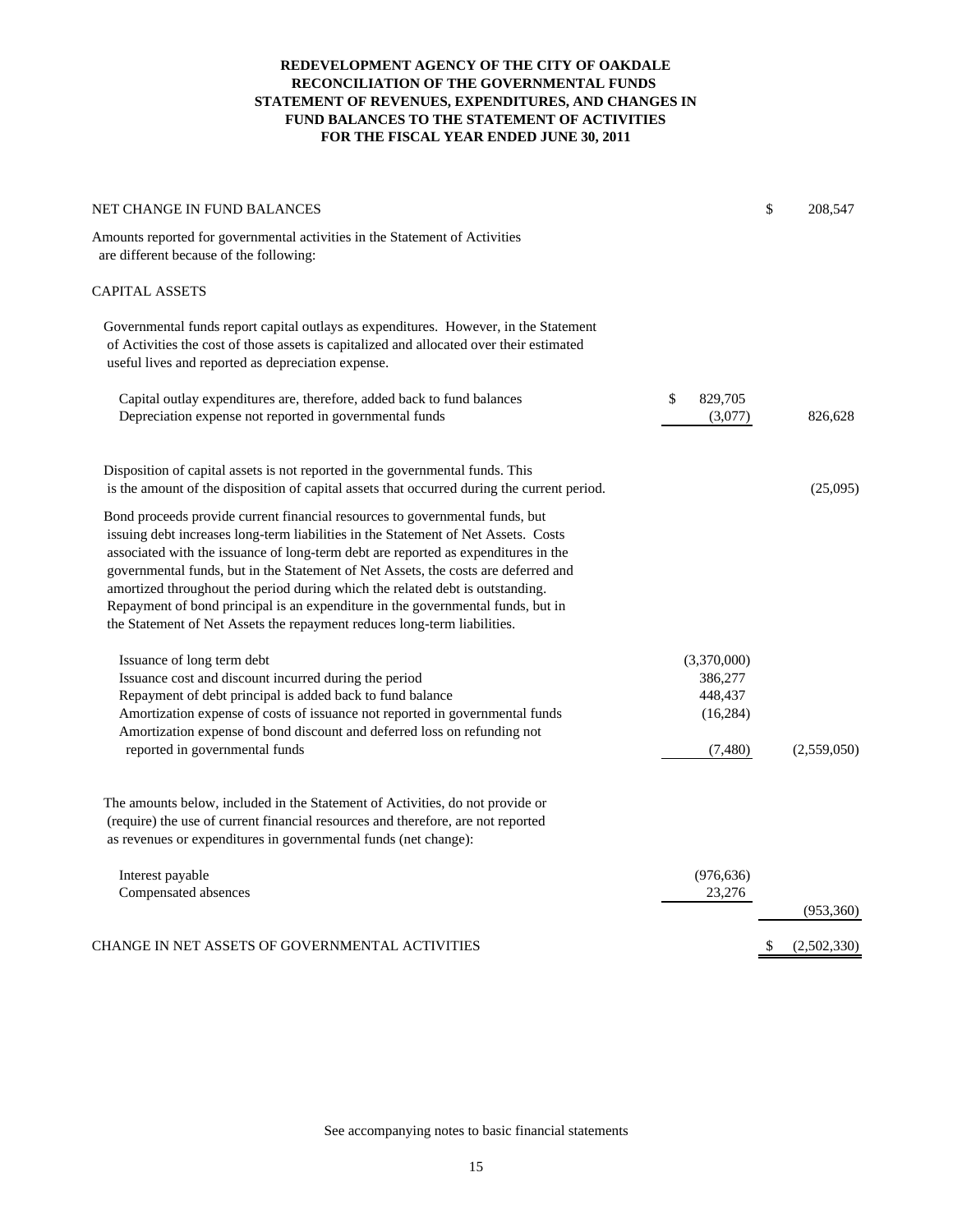### **NOTE 1 – DESCRIPTION AND SIGNIFICANT ACCOUNTING POLICIES**

#### **A. Organization and Purpose**

The Redevelopment Agency of the City of Oakdale (Agency) was established in 1981 by the Oakdale City Council as a public entity legally separate from the City of Oakdale (the City). The Agency has the broad authority to acquire, rehabilitate, develop, administer, and sell or lease property in a "Redevelopment Area." Redevelopment projects may be developed in cooperation with private developers. Redevelopment projects are also developed under cooperation agreements between the Agency and the City. The cooperation agreements call for the City to provide general, administrative, and other services in exchange for amounts paid by the Agency.

The Agency generally finances redevelopment projects through the issuance of tax allocation bonds. These bonds are payable from the incremental portion of property taxes collected within a project area relating to the increase in assessed valuation resulting from redevelopment. The County of Stanislaus (the County) collects these incremental tax revenues on behalf of the Agency.

#### **B. Reporting Entity**

The Agency is considered a component unit of the City since the Agency Board consists exclusively of the Mayor and the four members of the City Council. Consequently, the Agency's financial statements are blended in the City's basic financial statements.

The Agency has defined the reporting entity in accordance with Governmental Accounting Standards Board (GASB) Statement No. 14, amended by GASB Statement No. 39, "The Financial Reporting Entity" which provides guidance for determining which governmental activities, organizations, and functions should be included in its reporting entity. The component units discussed in the following paragraph are included in the Agency's reporting entity because of the significance of their operational or financial relationship with the Agency. The discretely presented component units are reported in separate columns in the government-wide financial statement (see note below for description) to emphasize that they are legally separate entities from the Agency.

#### Discretely Presented Component Units

**Oakdale Senior Housing Corporation (OSHC) –** A nonprofit corporation created to serve as General Partner in Oakdale Senior Housing Limited Partnership (OSHLP) (a component unit described below). It is a component unit of the Agency because the governing board of OSHC is appointed by the Board of the Agency. The Agency is legally obligated to finance any deficits of OSHC. The Executive Director of the Agency also serves as the Executive Director of OSHC.

**Oakdale Senior Housing Limited Partnership (OSHLP)** – A California limited partnership created to own and operate an 80 unit low to moderate income senior housing complex in the City of Oakdale, known as Oak Haven. It is a component unit because the Agency appoints the board of the general partner. Additionally, it is a component unit because through contractual arrangements, the Agency is responsible for all financial matters, including the oversight of the management agent hired to oversee the daily operations. The Agency has a guarantee to fund operating deficits and through an investment agreement provide a minimum of \$40,000 annually to subsidize rents.

#### **C. Basis of Presentation**

The Agency's basic financial statements are prepared in conformity with accounting principles generally accepted in the United States of America. The Governmental Accounting Standards Board is the acknowledged standard setting body for establishing accounting and financial reporting standards followed by governmental entities in the United States of America.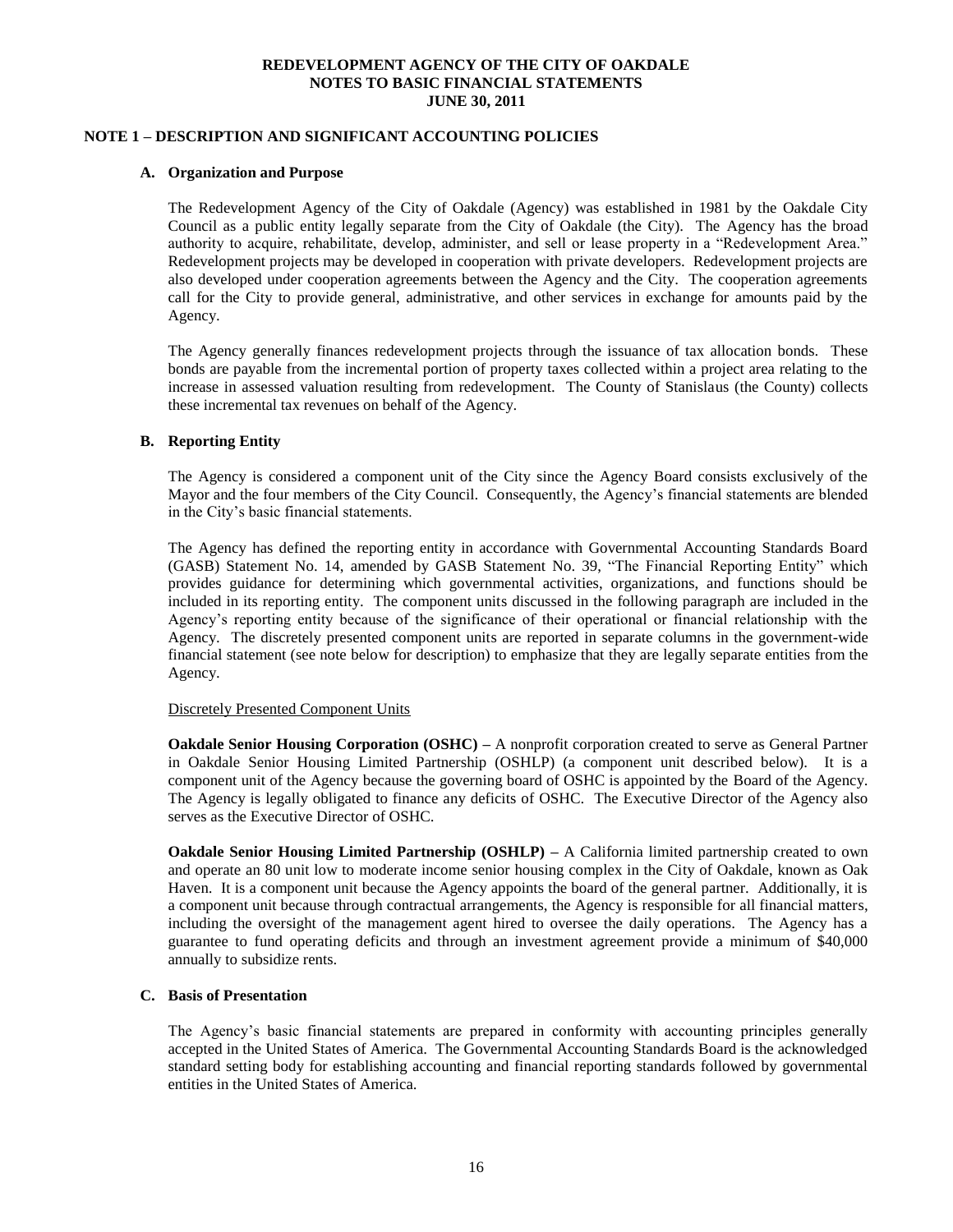### **NOTE 1 – DESCRIPTION AND SIGNIFICANT ACCOUNTING POLICIES (Continued)**

#### **C. Basis of Presentation (continued)**

**Government-wide Statements:** The Statement of Net Assets and the Statement of Activities include the financial activities of the overall Agency government. Eliminations have been made to minimize the double counting of internal activities.

The Statement of Activities presents a comparison between direct expenses and program revenues for each function of the Agency's activities. Direct expenses are those that are specifically associated with a program or function and, therefore, are clearly identifiable to a particular function. Program revenues include (a) charges paid by the recipients of goods or services offered by the programs and (b) grants and contributions that are restricted to meeting the operational or capital requirements of a particular program. Revenues that are not classified as program revenues, including all taxes, are presented as general revenues.

**Fund Financial Statements**: The fund financial statements provide information about the Agency's funds. Separate statements for each governmental fund are presented. The emphasis of fund financial statements is on major individual funds, each of which is displayed in a separate column. The Agency considers all its funds to be major funds.

#### **D. Major Funds**

Governmental Accounting Standards Board Statement No. 34 defines major funds and requires that the Agency's major governmental type funds be identified and presented separately in the fund financial statements. Major funds are defined as funds that have either assets, liabilities, revenues, or expenditures equal to ten percent of their fund-type total and five percent of the grand total of all fund types excluding fiduciary. The Agency has determined that all of its funds are major funds.

The Agency reported the following major governmental funds in the accompanying financial statements:

**General Fund** – This fund is the Agency's primary operating fund. It accounts for all financial resources of the Agency.

**Housing Special Revenue Fund** – This fund accounts for the portion of tax increment funds received for redevelopment related purposes and set aside for low-and-moderate-income housing.

**Debt Service Fund** – This fund accounts for debt service payments on the Agency's long-term debt issue.

#### **E. Basis of Accounting**

The government-wide financial statements are reported using the economic resources measurement focus and the full accrual basis of accounting. Revenues are recorded when *earned* and expenses are recorded at the time liabilities are *incurred*, regardless of when the related cash flows take place.

Governmental funds are reported using the *current financial resources* measurement focus and the *modified accrual* basis of accounting. Under this method, revenues are recognized when *measurable and available.* The Agency considers all revenues reported in the governmental funds to be available if the revenues are collected within sixty days after fiscal year-end. Expenditures are recorded when the related fund liability is incurred, except for principal and interest on long-term debt, and claims and judgments, which are recognized as expenditures to the extent they have matured. Capital asset acquisitions are reported as *expenditures* in governmental funds. Proceeds of long-term debt are reported as *other financing sources.*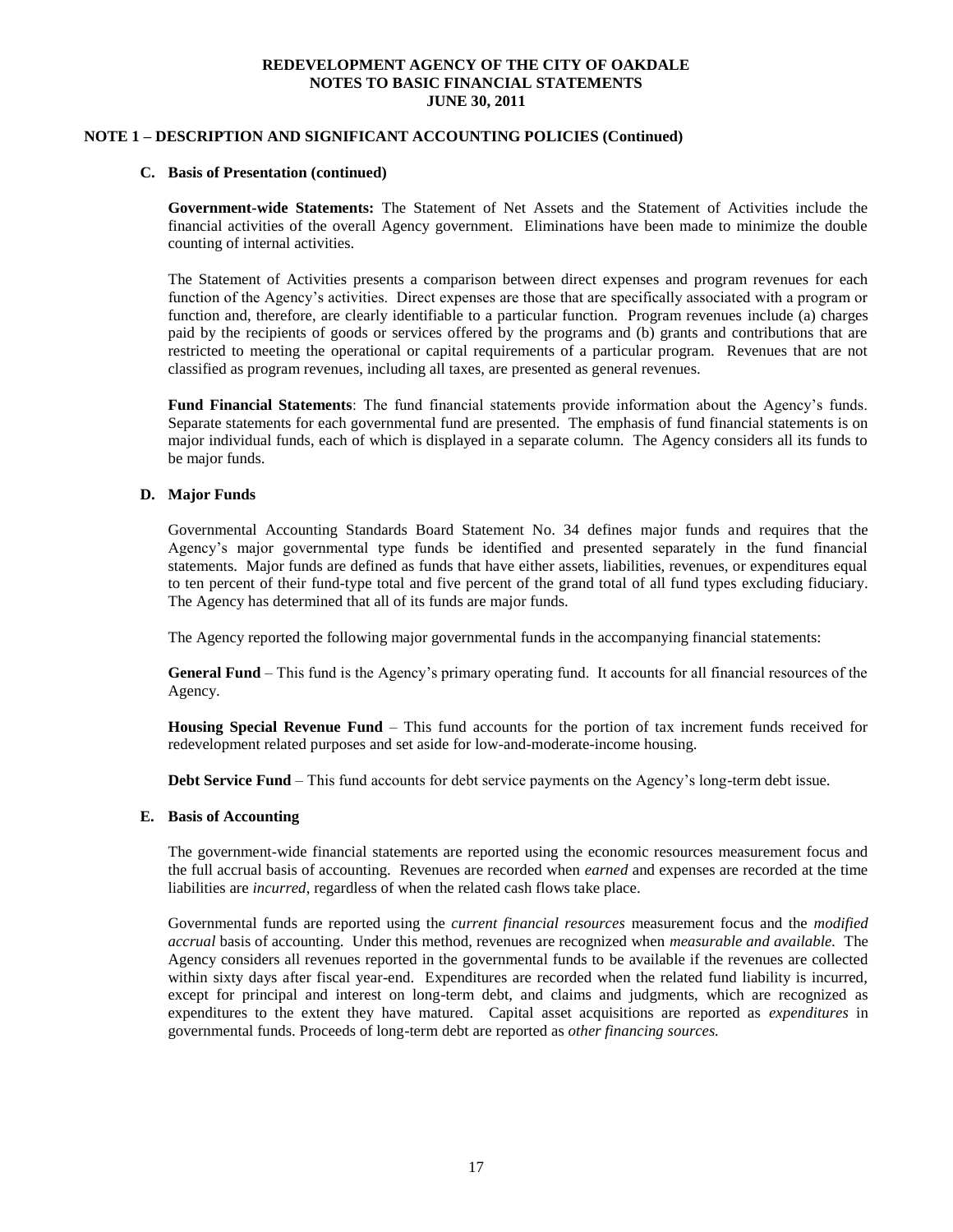### **NOTE 1 – DESCRIPTION AND SIGNIFICANT ACCOUNTING POLICIES (Continued)**

#### **E. Basis of Accounting (continued)**

*Non-exchange transactions*, in which the Agency gives or receives value without directly receiving or giving equal value in exchange, include property taxes, grants, entitlements, and donations. On the accrual basis, revenue from property taxes is recognized in the fiscal year for which the taxes are levied. Revenue from grants, entitlements, and donations are recognized in the fiscal year in which all eligibility requirements have been satisfied.

Other revenues susceptible to accrual include other taxes, intergovernmental revenues, interest, and charges for services.

#### **F. Cash and Investments**

In order to maximize the flexibility of its investment program and to aid in cash budgeting, the Agency pools the cash of all funds, except for monies deposited with fiscal agents in accordance with related bond indentures. The cash and investments balance in each fund represents that fund's equity share of the Agency's cash and investment pool. As the Agency places no restrictions on the deposit or withdrawal of a particular fund's equity in the pool, the pool operates like a demand deposit account for the participating funds.

Interest income earned on pooled cash and investments is allocated quarterly. Interest income on restricted cash and investments with fiscal agents is credited directly to the related fund.

Investments for the Agency are reported at fair value. The Local Agency Investment Fund is operated in accordance with appropriate state laws and regulations. The reported value of the pool is the same as the fair value of the pool shares.

Cash and cash equivalents include amounts in demand deposits as well as short-term investments with a maturity date within three months of the date acquired by the Agency.

#### **G. Capital Assets**

Capital assets are defined by the Agency as assets with an initial, individual cost of \$5,000 for property, plant and equipment. All capital assets are valued at historical cost or estimated historical cost if actual historical cost is not available. Contributed capital assets are valued at their estimated fair value on the date contributed.

The purpose of depreciation is to spread the cost of capital assets equitably among all users over the life of these capital assets. The amount charged to depreciation expense each fiscal year represents that fiscal year's pro rata share of the cost of capital assets.

GASB Statement No. 34 requires that all capital assets with limited useful lives be depreciated over their estimated useful lives. Depreciation of all capital assets is charged as an expense against operations each fiscal year and the total amount of depreciation taken over the years, called accumulated depreciation, is reported on the statement of net assets as a reduction in the book value of capital assets.

Property, plant and equipment of the Agency, as well as the component units, are depreciated using the straight line method over their estimated lives.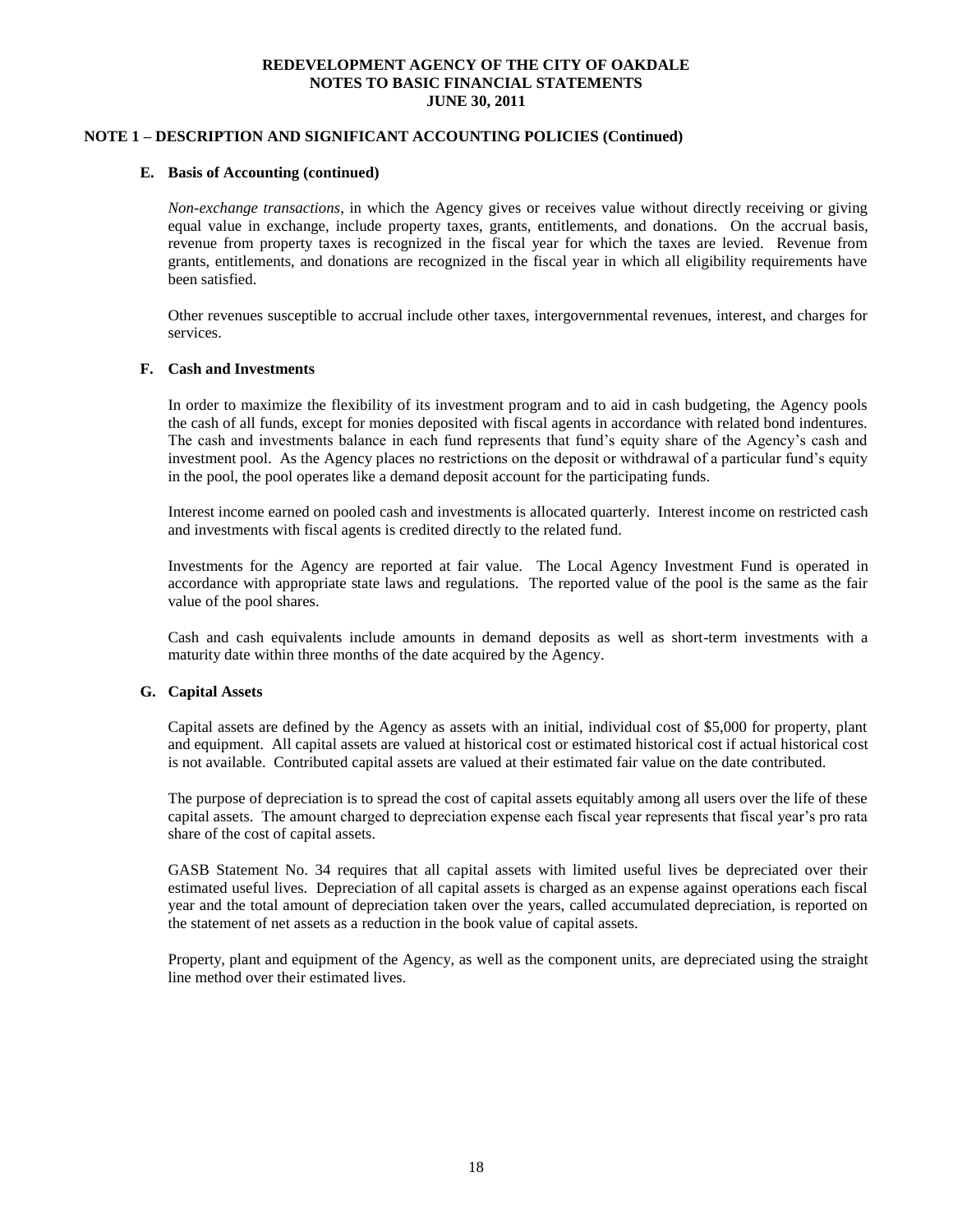### **NOTE 1 – DESCRIPTION AND SIGNIFICANT ACCOUNTING POLICIES (Continued)**

#### **H. Property Taxes**

The Agency receives property tax in the form of tax increments. Tax increments are derived from the increase in assessed value of tax rate areas from the date first established as the redevelopment area to the current date, multiplied by the area tax rate. The property tax rate pursuant to the state constitution is 1% of assessed value plus any amount necessary to provide coverage of debt established prior to 1977.

The County Tax Collector is responsible for all property tax collections. Taxes and assessments on secured and utility rolls which constitute a lien against the property, may be paid in two installments; the first installment is due on November 1 of the fiscal year and is delinquent if not paid by December 10, the second installment is due on March 1 of the fiscal year and is delinquent if not paid by April 10. Unsecured personal property taxes do not constitute a lien against real property unless the taxes become delinquent. Payment must be made in one installment, which is delinquent if not paid by August 31 of the fiscal year. Significant penalties are imposed by the county for late payments.

The Agency has elected under state law (TEETER) to receive all of the annual property assessments in three installments as follows: December 55%, April 40%, and June 5%. All penalties, interest, and other billed costs remain with the County.

#### **I. Long-Term Obligations**

In the government-wide financial statements, long-term debt and other long-term obligations are reported as liabilities in the statement of net assets. Bond issuance costs are deferred and amortized over the life of the bonds. This item is reported as deferred charges and is amortized over the term of the related debt.

In the fund financial statements, bond issuance costs are recognized at the time bonds are issued. Issuance costs, whether or not withheld from the actual debt proceeds received, are reported as debt service expenditures and all other amounts are reported as other financing sources or uses.

#### **J. Restricted Assets**

Certain proceeds of revenue bonds, as well as certain resources set aside for their repayment, are classified as restricted assets on the balance sheet because their use is limited by applicable bond covenants.

#### **K. Estimates**

The preparation of financial statements in conformity with accounting principles generally accepted in the United States of America requires management to make estimates and assumptions that affect certain reported amounts and disclosures. Accordingly, actual results could differ from those estimates.

#### **L. Encumbrances**

Encumbrances represent commitments related to unperformed contracts for goods or services. Encumbrance accounting, under which purchase orders, contracts, and other commitments for the expenditure of resources are recorded to reserve that portion of the applicable appropriation, is utilized by the Agency.

#### **M. Fiscal Years**

The fiscal year of the Agency begins on July 1 and ends on June 30. The fiscal year of the Oakdale Senior Housing Limited Partnership begins on January 1 and ends on December 31. The December 31, 2010 financial statement is included in this report. The fiscal year of the Senior Housing Corporation begins on July 1 and ends on June 30. The June 30, 2011 financial statement is included in this report.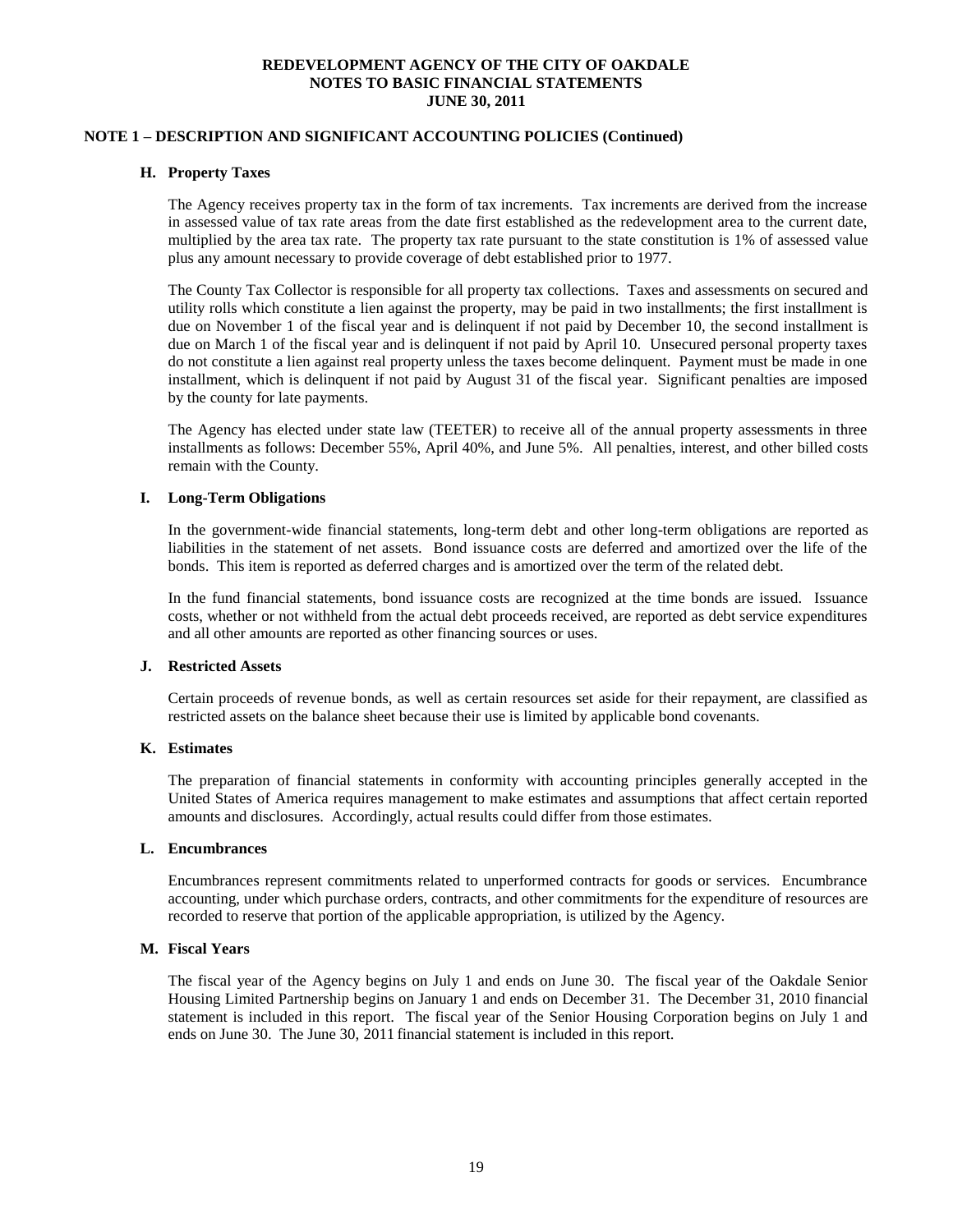### **NOTE 1 – DESCRIPTION AND SIGNIFICANT ACCOUNTING POLICIES (Continued)**

#### **N. Component Unit**

The audited financial statements for the Oakdale Senior Housing Limited Partnership are available at the office of the general partner at 280 North 3<sup>rd</sup> Ave, Oakdale, California. Cropper Accountancy Corporation, located in Walnut Creek, California, performed the audit. Their opinion on the financial statements for the year ended December 31, 2010 was unqualified.

#### **O. Budgetary Information**

Annual budgets are adopted on a basis consistent with accounting principles generally accepted in the United States of America. Annual appropriated budgets are adopted for all funds. All annual appropriations lapse at fiscal year end. Prior to June 30, the proposed budget is presented to the Agency Board for review. The Agency Board holds public hearings and may add to, subtract from or change appropriations. Encumbrance accounting is employed in governmental funds. Encumbrances outstanding at year-end are reported as reservations of fund balances and do not constitute expenditures or liabilities because the commitments will be reappropriated and honored during the subsequent year. Expenditures may not legally exceed budgeted appropriations at the department level. During the year, several supplementary appropriations were necessary.

#### **P. New Accounting Pronouncements**

The Agency implemented the requirements of GASB Statements No. 54 and No. 59 during the fiscal year ended June 30, 2011.

#### GASB Statement No. 54 – *Fund Balance Reporting and Governmental Fund Type Definitions*

This Statement is effective for periods beginning June 15, 2010. The objective of this Statement is to enhance the usefulness of fund balance information by providing clearer fund balance classifications that can be more consistently applied and by clarifying the existing governmental fund type definitions. This Statement establishes fund balance classifications that comprise a hierarchy based primarily on the extent to which a government is bound to observe constraints imposed upon the use of the resources reported in governmental funds. This Statement affected the Balance Sheet – Governmental Funds for the fiscal year ended June 30, 2011 by changing the classification of the fund balances. See Note 14 for detailed information on the effect on these financial statements.

#### GASB Statement No. 59 – *Financial Instruments Omnibus*

This Statement is effective for financial statements for periods beginning after June 15, 2010. The objective of this Statement is to update and improve existing standards regarding financial reporting and disclosure requirements of certain financial instruments and external investment pools for which significant issues have been identified in practice. The implementation of this Statement did not have an effect on these financial statements.

#### **NOTE 2 – CASH AND INVESTMENTS**

Cash and investments are reported as follows in the Statement of Net Assets:

| Primary Government:               |    |           |
|-----------------------------------|----|-----------|
| Cash and investments              | S. | 1,557,879 |
| Restricted cash and investments   |    | 3,802,425 |
| <b>Component Units:</b>           |    |           |
| Cash and investments              |    | 175,097   |
| Restricted cash and investments   |    | 249,054   |
| <b>Total Cash and Investments</b> |    | 5,784,455 |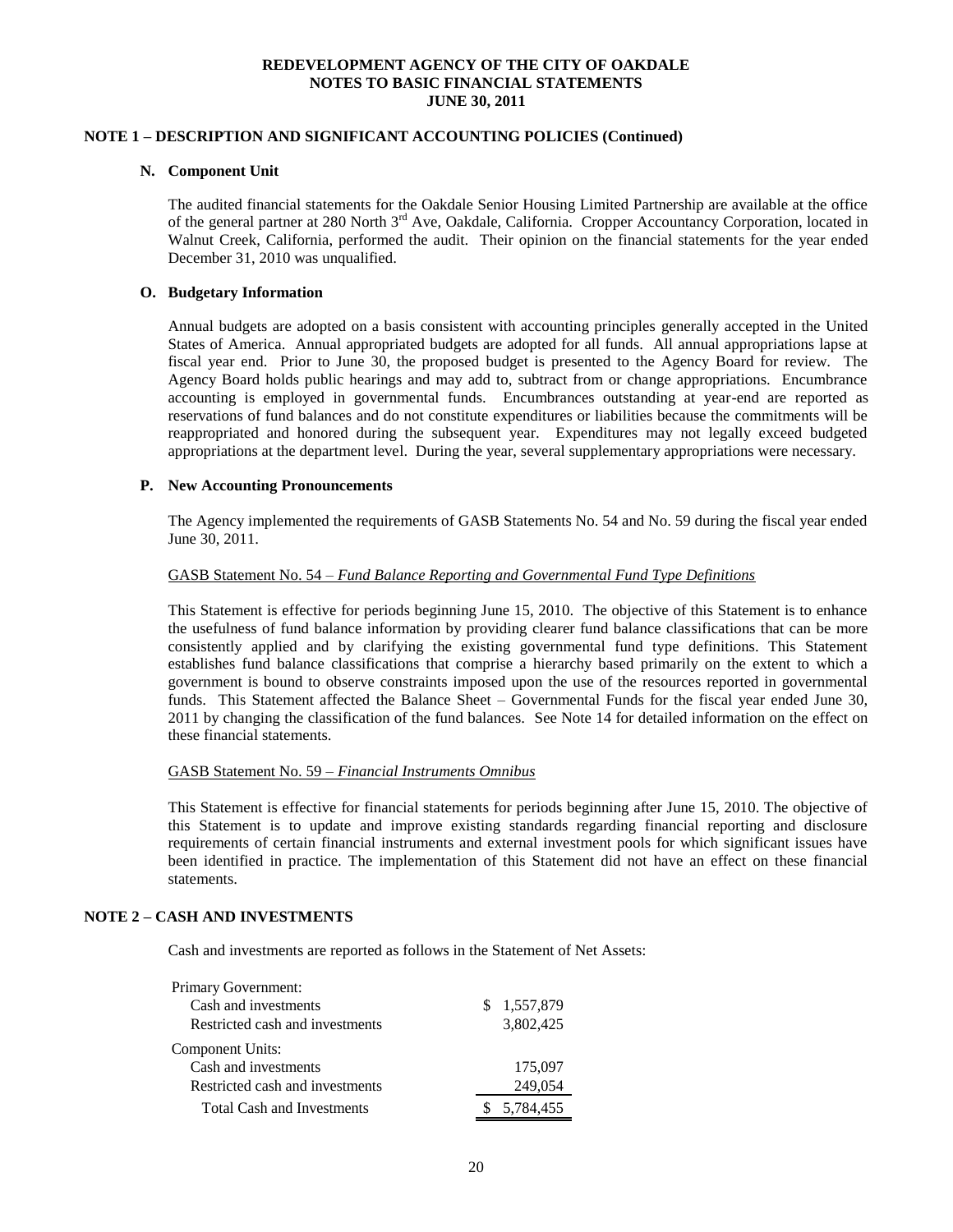### **NOTE 2 – CASH AND INVESTMENTS (Continued)**

|                                     |            | <b>Component Units</b> |               |             |         |    |           |
|-------------------------------------|------------|------------------------|---------------|-------------|---------|----|-----------|
|                                     |            | Oakdale<br>Senior      |               |             |         |    |           |
|                                     | Primary    |                        | <b>Senior</b> | Housing     |         |    |           |
|                                     | Government | Housing LP             |               | Corporation |         |    | Total     |
| Demand deposits                     | \$         | \$                     |               | S           | 39,858  | \$ | 39,858    |
| Certificates of deposit             |            |                        |               |             | 101.350 |    | 101.350   |
| Cash and investments, pooled        |            |                        |               |             |         |    |           |
| with the City of Oakdale            | 1.557.879  |                        |               |             | 18,683  |    | 1,576,562 |
| Cash and investments,               |            |                        |               |             |         |    |           |
| of limited partnership              |            |                        | 264,260       |             |         |    | 264,260   |
| Investments held with fiscal agent: |            |                        |               |             |         |    |           |
| Investment agreements               | 594,160    |                        |               |             |         |    | 594,160   |
| U.S. Treasury Money Market Funds    | 840,852    |                        |               |             |         |    | 840,852   |
| <b>Mutual Funds</b>                 | 2,096,168  |                        |               |             |         |    | 2,096,168 |
| <b>Commercial Paper</b>             | 271,245    |                        |               |             |         |    | 271,245   |
| Total cash and investments          | 5.360.304  | S.                     | 264,260       | \$.         | 159.891 | S. | 5,784,455 |

Cash and investments held by the Agency at June 30, 2011 consisted of the following:

The Agency's pooled deposits are held in accounts shared by all funds of the City. See the City of Oakdale's annual financial report for further details on the pooled deposits. See Oakdale Senior Housing Limited Partnership financial statements for details on cash and investments of the limited partnership.

#### **Investments Authorized by the California Government Code and the Agency's Investment Policy**

The table below identifies the investment types that are authorized for the Agency by the California Government Code (or the Agency's investment policy, where more restrictive). The table also identifies certain provisions of the California Government Code (or the Agency's investment policy, where more restrictive) that address interest rate risk, credit risk, and concentration of credit risk. This table does not address investments of debt proceeds held by bond trustee that are governed by the provisions of debt agreements of the Agency, rather than the general provisions of the California Government Code or the Agency's investment policy.

|                                              |          | Maximum      | Maximum       |
|----------------------------------------------|----------|--------------|---------------|
|                                              | Maximum  | Percentage   | Investment    |
| Authorized Investment Type                   | Maturity | of Portfolio | in One Issuer |
| <b>Local Government Bonds</b>                | 5 years  | None         | None          |
| U.S. Treasury Obligations                    | 5 years  | 10%          | None          |
| U.S. Government Agency Issues                | 5 years  | None         | None          |
| <b>Banker's Acceptances</b>                  | 270 days | 40%          | 30%           |
| Commercial Paper, Prime Quality              | 180 days | 40%          | 10%           |
| Time Certificates of Deposit                 | 3 years  | 25%          | None          |
| Negotiable Certificates of Deposit           | 3 years  | 30%          | None          |
| Repurchase and Reverse Repurchase Agreements | 1 year   | 20%          | None          |
| Medium-Term Notes                            | 5 years  | 30%          | 15%           |
| <b>Mutual Funds</b>                          | 5 years  | 20%          | 10%           |
| Money Market Mutual Funds                    | 5 years  | 20%          | 10%           |
| Local Agency Investment Fund (State Pool)    | N/A      | None         | \$50 Million  |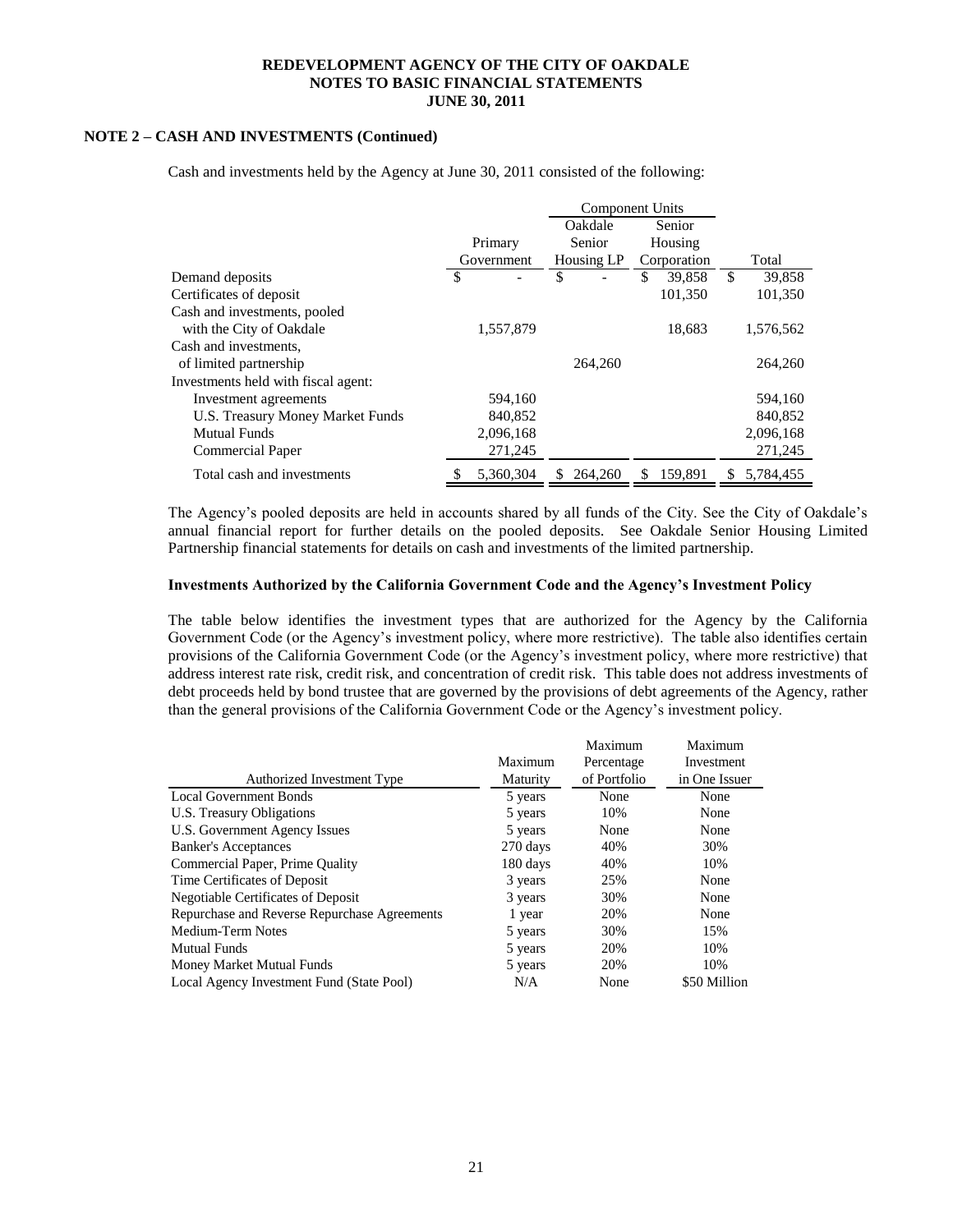### **NOTE 2 – CASH AND INVESTMENTS (Continued)**

#### **Investments Authorized by Debt Agreements**

Investment of debt proceeds held by bond trustees are governed by provisions of the debt agreements, rather than the general provisions of the California Government Code or the Agency's investment policy. The table below identifies the investment types that are authorized for investments held by bond trustee. The table also identifies certain provisions of these debt agreements that address interest rate risk, credit risk, and concentration of credit risk.

|                                           |          | Maximum      | Maximum       |
|-------------------------------------------|----------|--------------|---------------|
|                                           | Maximum  | Percentage   | Investment    |
| Authorized Investment Type                | Maturity | of Portfolio | in One Issuer |
| U.S. Treasury Obligations                 | None     | None         | None          |
| U.S. Agency Securities                    | None     | None         | None          |
| Mortgage-backed Securities                | 3 years  | None         | None          |
| <b>Bankers'</b> Acceptances               | 360 days | None         | None          |
| <b>Commercial Paper</b>                   | None     | None         | None          |
| Negotiable Certificates of Deposit        | None     | None         | None          |
| <b>Investment Agreements</b>              | None     | None         | None          |
| Repurchase Agreements                     | 30 days  | None         | None          |
| Money Market Mutual Funds                 | N/A      | None         | None          |
| Local Agency Investment Fund (State Pool) | N/A      | None         | None          |

#### **Disclosures Relating to Interest Rate Risk**

Interest rate risk is the risk that changes in market interest rates will adversely affect the fair value of an investment. Generally, the longer the maturity of an investment, the greater the sensitivity of its fair value to changes in market interest rates. One of the ways that the Agency manages its exposure to interest rate risk is by purchasing a combination of shorter term and longer term investments and by timing cash flows from maturities so that a portion of the portfolio is maturing or coming close to maturity evenly over time as necessary to provide the cash flows and liquidity needed for operations.

Information about the sensitivity of the fair values of the Agency's investments held by bond trustees to market interest rate fluctuations is provided by the following table that shows the distribution of the Agency's investments by maturity (see the City's annual financial report for risk disclosure relating to the pooled cash and investments with the City of Oakdale).

|                                                                                                             |    |                                            | Remaining Maturity (in Months) |                                 |                    |                          |                   |  |    |                           |
|-------------------------------------------------------------------------------------------------------------|----|--------------------------------------------|--------------------------------|---------------------------------|--------------------|--------------------------|-------------------|--|----|---------------------------|
| <b>Investment Type</b>                                                                                      |    | Totals                                     | 12 Months<br>or Less           |                                 | 13 to 24<br>Months |                          | $25-60$<br>Months |  |    | More<br>Than 60<br>Months |
| Certificates of Deposit<br>Held by Bond Trustee:                                                            | \$ | 101.350                                    | \$                             | 101,350                         | \$                 | $\overline{\phantom{a}}$ | \$                |  | \$ |                           |
| <b>Investment Agreements</b><br>U.S. Treasury Money Market Funds<br><b>Mutual Funds</b><br>Commercial Paper |    | 594.160<br>840,852<br>2,096,168<br>271,245 |                                | 840,852<br>2,096,168<br>271,245 |                    |                          |                   |  |    | 594,160                   |
|                                                                                                             |    | 3,903,775                                  | \$.                            | 3.309.615                       | <sup>\$</sup>      |                          | S.                |  | £. | 594,160                   |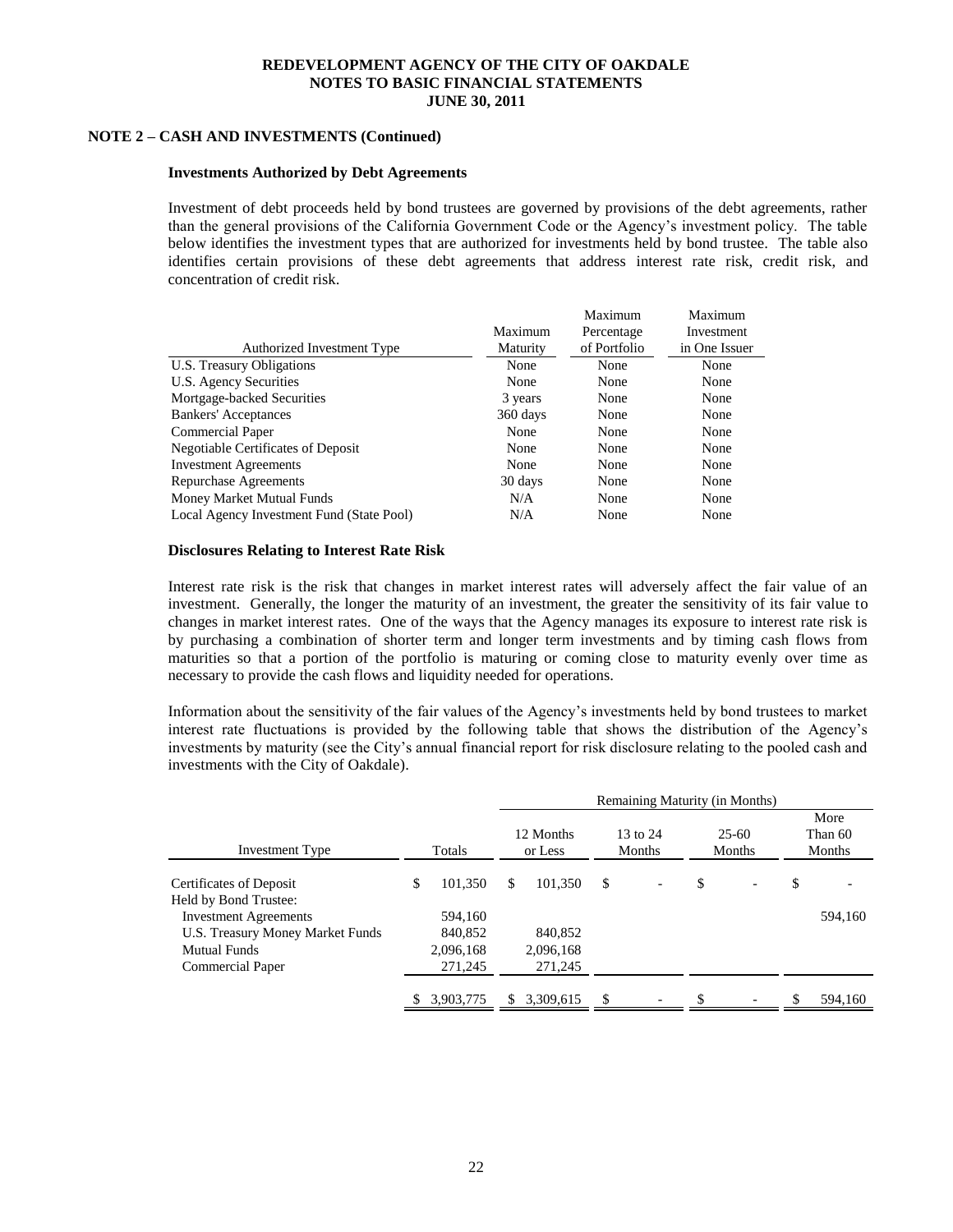#### **NOTE 2 – CASH AND INVESTMENTS (Continued)**

#### **Investments with Fair Values Highly Sensitive to Interest Rate Fluctuations**

The Agency has no investments (including investments held by bond trustees) that are highly sensitive to interest rate fluctuations (to a greater degree than already indicated in the information provided above). See the City's Comprehensive Financial Report for more information regarding these disclosures.

#### **Disclosures Relating to Credit Risk**

Generally, credit risk is the risk that an issuer of an investment will not fulfill its obligation to the holder of the investment. This is measured by the assignment of a rating by a nationally recognized statistical rating organization. Presented below is the minimum rating required by (where applicable) the California Government Code, the Agency's investment policy, or debt agreements, and the actual rating as of fiscal year end for each investment type.

|                                                       |               |                            | Rating as of Fiscal Year End   |              |                                |                                |                     |  |  |  |
|-------------------------------------------------------|---------------|----------------------------|--------------------------------|--------------|--------------------------------|--------------------------------|---------------------|--|--|--|
| <b>Investment Type</b>                                | Amount        | Maximum<br>Legal<br>Rating | Exempt<br>From<br>Disclosure   | AAA          | AA                             |                                | <b>Not</b><br>Rated |  |  |  |
| <b>Certificates of Deposit</b>                        | \$<br>101,350 | N/A                        | \$<br>$\overline{\phantom{0}}$ | \$           | \$<br>$\overline{\phantom{0}}$ | \$<br>$\overline{\phantom{a}}$ | \$101,350           |  |  |  |
| Held by Bond Trustee:<br><b>Investment Agreements</b> | 594,160       | N/A                        |                                |              |                                |                                | 594,160             |  |  |  |
| U.S. Treasury Money Market<br>Funds                   | 840,852       | N/A                        |                                | 840.852      |                                |                                |                     |  |  |  |
| <b>Mutual Funds</b>                                   | 2,096,168     | N/A                        |                                | 2,096,168    |                                |                                |                     |  |  |  |
| <b>Commercial Paper</b>                               | 271,245       | N/A                        |                                |              |                                | 271,245                        |                     |  |  |  |
|                                                       | 3,903,775     |                            |                                | \$ 2,937,020 |                                | \$ 271,245                     | \$695,510           |  |  |  |

#### **Concentration of Credit Risk**

The investment policy of the City contains limitations on the amount that can be invested in any one issuer. Investments in any one issuer (other than U.S. Treasury securities, mutual funds, and external investment pools) that represent 5% or more of total Agency's investments are as follows:

| Issuer                               | l'vpe                                                   | Amount             |
|--------------------------------------|---------------------------------------------------------|--------------------|
| Societe Generale New York<br>US Bank | <b>Investment Agreements</b><br><b>Commercial Paper</b> | 594.160<br>271.245 |
|                                      |                                                         | 865.405            |

\$865,405 of the cash and investments (amounts held by bond trustee) reported in the Governmental Activities and the Debt Service Fund (a major fund of the Agency) are held in the form of nonnegotiable unrated investment contracts issued by Societe Generale New York, which will mature on June 1, 2027, and commercial paper issued by US Bank N.A..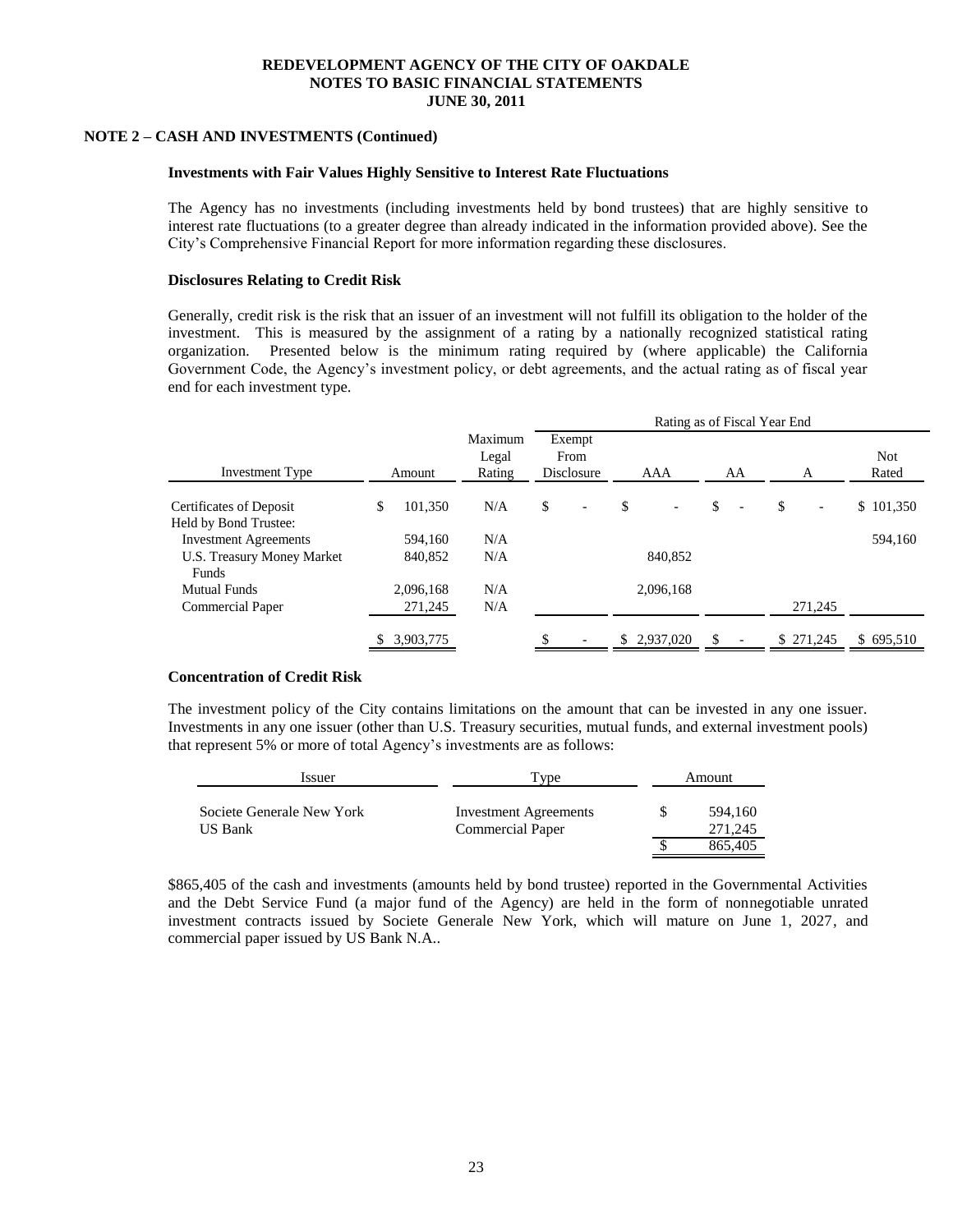### **NOTE 2 – CASH AND INVESTMENTS (Continued)**

#### **Custodial Credit Risk**

Custodial credit risk for *deposits* is the risk that, in the event of the failure of a depository financial institution, a government will not be able to recover its deposits or will not be able to recover collateral securities that are in the possession of an outside party. The custodial credit risk for *investments* is the risk that, in the event of the failure of the counterparty (e.g. broker-dealer) to a transaction, a government will not be able to recover the value of its investment or collateral securities that are in the possession of another party. The California Government Code and the Agency's investment policy do not contain legal or policy requirements that would limit the exposure to custodial credit risk for deposits or investments, other than the following provision for deposits. The California Government Code requires that a financial institution secure deposits made by state or local governmental units by pledging securities in an undivided collateral pool held by a depository regulated under state law (unless so waived by the governmental unit). The fair value of the pledged securities in the collateral pool must equal at least 110% of the total amount deposited by the public agencies. California law also allows financial institutions to secure Agency deposits by pledging first trust deed mortgage notes having a value of 150% of the secured public deposits.

See the City of Oakdale's Annual Financial Report for more information relating to custodial credit risk for amounts reported as cash and investments pooled with the City.

### **NOTE 3 – NOTES RECEIVABLE**

Notes receivable amounts primarily represent loans made for redevelopment, economic development, and property rehabilitation.

#### **General Fund**

| John and Susan Dayton, receivable in installments of \$416 per month, including interest at 3%.                                                                |         |
|----------------------------------------------------------------------------------------------------------------------------------------------------------------|---------|
| Balance due May 30, 2017. Secured by deed of trust.                                                                                                            | 33,009  |
| Cowboy Museum, receivable in installments of \$306 per month, no interest required.<br>Note to continue until principal sum is paid. Secured by deed of trust. | 73.467  |
| Toneata Martocchio, receivable in installments of \$848 per month, including interest at 4%.                                                                   |         |
| Balance due December 1, 2012. Secured by deed of trust.                                                                                                        | 94,254  |
|                                                                                                                                                                | 200,730 |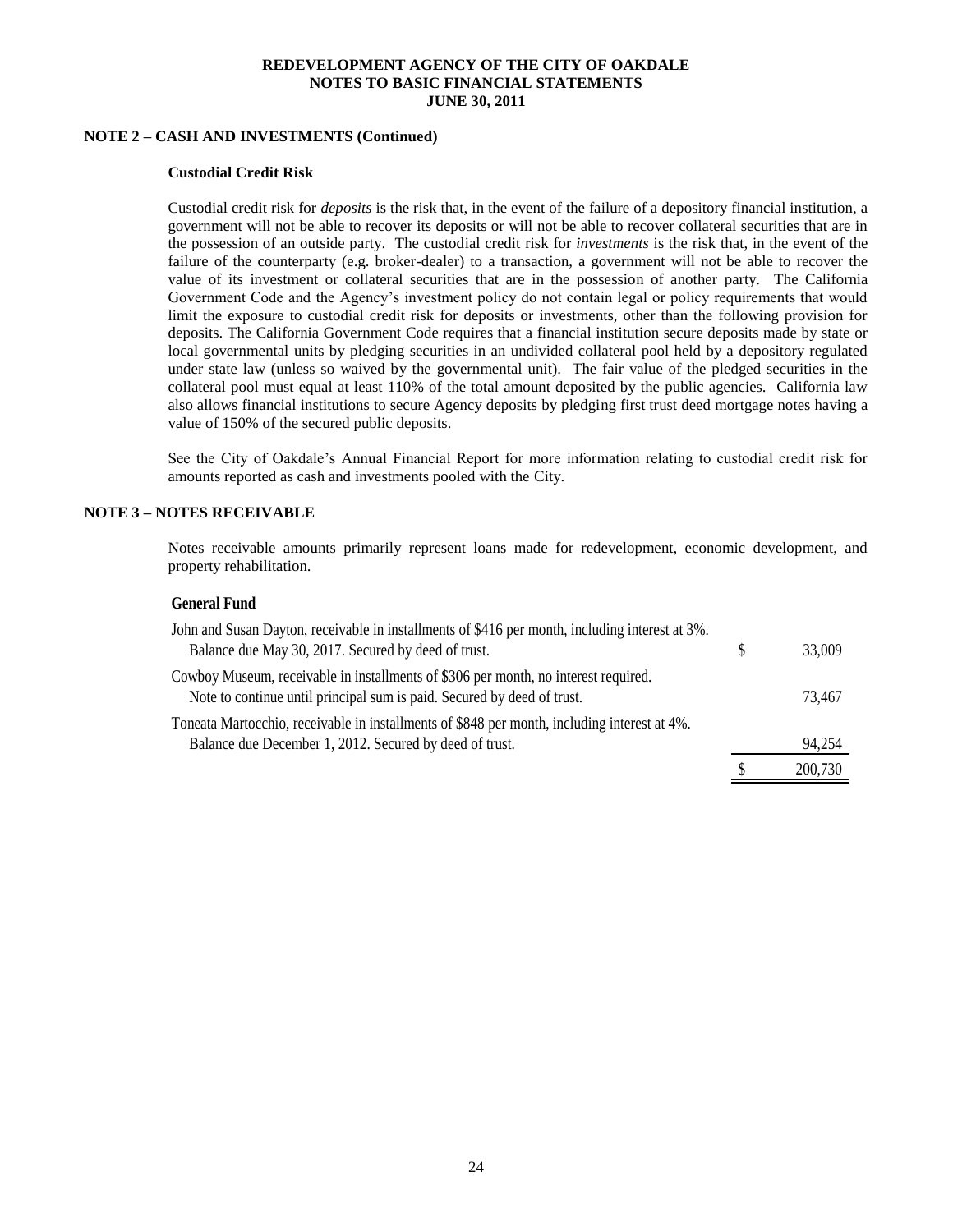### **NOTE 3 – NOTES RECEIVABLE (Continued)**

#### **Housing Special Revenue Fund**

| First Time Home Buyer, deferred notes receivable. No installment payments of principal<br>or interest are required until the loans reach their 30-year maturity. Interest rate will be 5%<br>below the rate of the homeowners' first loan but no less than 1%. Secured by deed of trust. | \$<br>5.000 |
|------------------------------------------------------------------------------------------------------------------------------------------------------------------------------------------------------------------------------------------------------------------------------------------|-------------|
| Soroptomist International of Oakdale, receivable in principal installments of \$278 per month,<br>no interest required. Balance due February 27, 2027.                                                                                                                                   | 52,500      |
| Children's Guardian Fund, receivable in installments of \$278 or more per month, no interest<br>required. Note to continue until principal sum is paid. Secured by deed of trust.                                                                                                        | 64.288      |
| Oakdale Senior Housing Limited Partnership, receivable in annual installments of \$70,691<br>including interest at 5%. Due August 1, 2023. Secured by deed of trust.                                                                                                                     | 663,894     |
| CIC Oakridge Apartments, LP, deferred loan receivable. No installment payments of principal<br>or interest are required until April 6, 2065. Interest rate is 3%.                                                                                                                        | 1.000.000   |
| Central Valley Coalition for Affordable Housing, deferred loan receivable. No installment<br>payments of principal or interest are required until May 24, 2066. Interest rate is 3%.                                                                                                     | 2,397,955   |
|                                                                                                                                                                                                                                                                                          | 4,183,637   |

#### **NOTE 4 – ACCOUNTS RECEIVABLE**

Receivables at June 30, 2011, for the Agency's individual major funds in the aggregate, including applicable allowances for uncollectible accounts, are as follows. All receivables are expected to be collected within one year.

|                   | General       | Housing<br>Special Revenue | Debt<br>Service |   | Total            |
|-------------------|---------------|----------------------------|-----------------|---|------------------|
| Receivables:      |               |                            |                 |   |                  |
| Interest<br>Taxes | 922<br>98,536 | 92<br>24,634               | 244             |   | 1.258<br>123,170 |
| Total             | 99.458        | \$<br>24.726               | 244             | S | 124.428          |

#### **NOTE 5 – INTERFUND ACTIVITY**

The following represents the interfund activity of the Agency for the fiscal year ended June 30, 2011.

Interfund Transfers

|                              | <b>Transfers</b> | <b>Transfers</b> |           |  |  |
|------------------------------|------------------|------------------|-----------|--|--|
|                              | In               |                  | Out       |  |  |
| General Fund                 |                  |                  | 1,133,000 |  |  |
| Housing Special Revenue Fund |                  |                  | 279,000   |  |  |
| Debt Service Fund            | 1,412,000        |                  |           |  |  |
| Total                        | 1,412,000        |                  | 1,412,000 |  |  |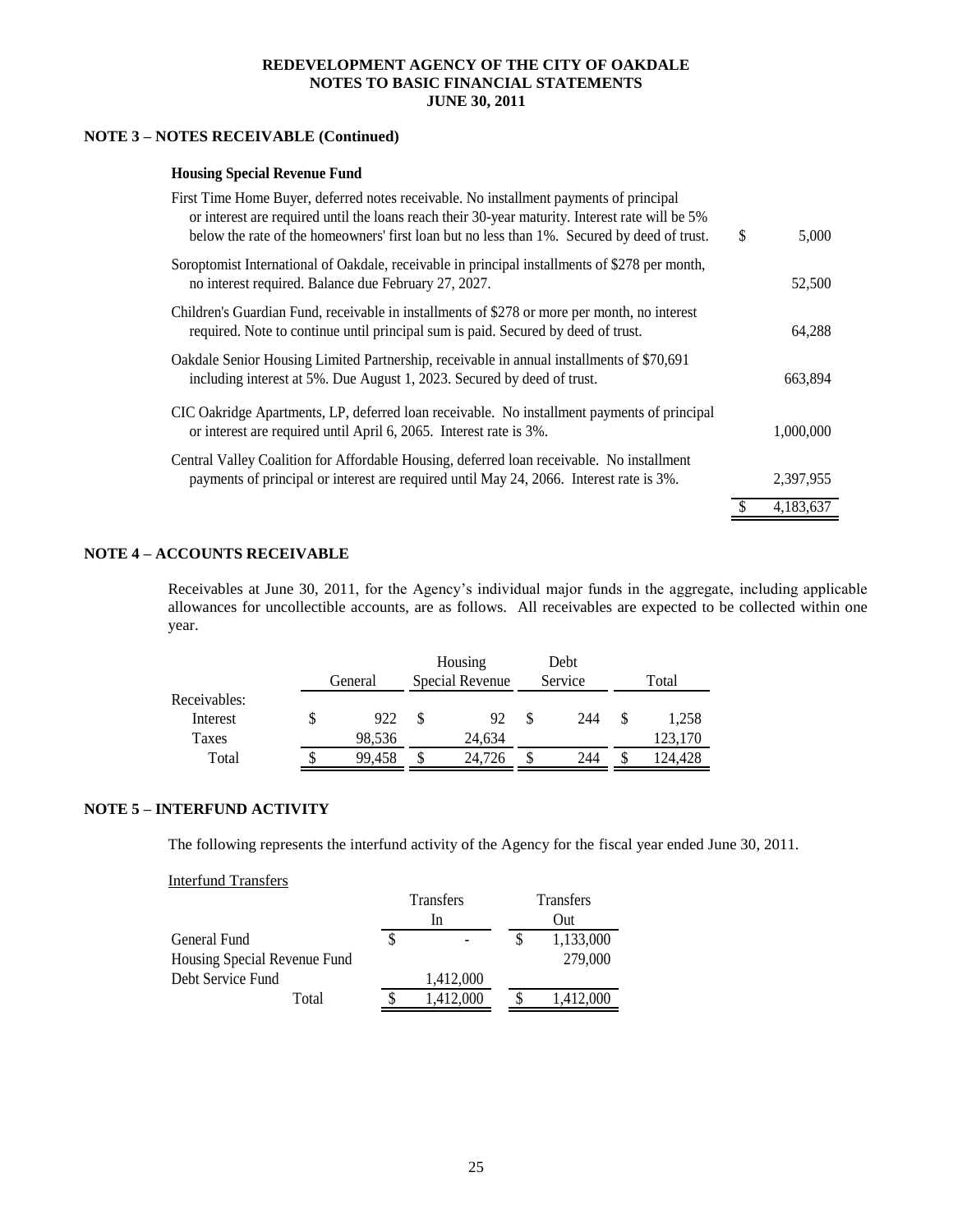### **NOTE 6 – CAPITAL ASSETS**

|                                  | Balance<br>July 1, |               |                |    | Balance<br>June 30, |
|----------------------------------|--------------------|---------------|----------------|----|---------------------|
|                                  | 2010               | Additions     | Deletions      |    | 2011                |
| <b>Governmental Activites</b>    |                    |               |                |    |                     |
| Nondepreciable capital assets    |                    |               |                |    |                     |
| Land                             | \$<br>231,158      | \$            | \$             | \$ | 231,158             |
| Construction in progress         | 207,966            | 829,705       | (25,095)       |    | 1,012,576           |
| Total nondepreciable             |                    |               |                |    |                     |
| capital assets                   | 439,124            | 829,705       | (25,095)       |    | 1,243,734           |
| Depreciable capital assets       |                    |               |                |    |                     |
| <b>Buildings</b>                 | 101,230            |               |                |    | 101,230             |
| Improvements                     | 21,882             |               |                |    | 21,882              |
|                                  |                    |               |                |    |                     |
| Total depreciable capital assets | 123,112            |               |                |    | 123,112             |
| Less accumulated depreciation    |                    |               |                |    |                     |
| <b>Buildings</b>                 | (1,265)            | (2,530)       |                |    | (3,795)             |
| Improvements                     | (1,915)            | (547)         |                |    | (2, 462)            |
| Total accumulated depreciation   | (3,180)            | (3,077)       |                |    | (6,257)             |
| Net depreciable capital assets   | 119,932            | (3,077)       |                |    | 116,855             |
| Net capital assets               | \$<br>559,056      | \$<br>826,628 | \$<br>(25,095) | S  | 1,360,589           |

Capital asset activity for the fiscal year ended June 30, 2011 was as follows:

#### **NOTE 7 – DEFERRED CHARGES**

Deferred charges consist of issuance costs and discounts for various debt issues. The total costs deferred as a result of the issuance of the 1997 tax allocation revenue bonds were \$191,207. The amortization period is 360 months. Accumulated amortization as of June 30, 2011 was \$89,236 with amortization expense for the fiscal year of \$6,374. The total costs deferred as a result of the issuance of the 2004 tax allocation revenue bonds were \$272,174. The amortization period is 360 months. Accumulated amortization as of June 30, 2011 was \$63,504, with amortization expense for the fiscal year of \$9,072. The total costs deferred as a result of the issuance of the 2011 tax allocation revenue bonds were \$176,132. The amortization period is 300 months. Accumulated amortization as of June 30, 2011 was \$587, with amortization expense for the fiscal year of \$587. The total costs deferred as a result of the issuance of the 2011 taxable housing tax allocation revenue bonds were \$75,237. The amortization period is 300 months. Accumulated amortization as of June 30, 2011 was \$251, with amortization expense for the fiscal year of \$251. Amortization is included in the interest on longterm debt in the Statement of Activities.

#### **NOTE 8 – LONG-TERM DEBT**

The following is a summary of long-term debt activity of the Agency for the fiscal year ended June 30, 2011:

|                                        | <b>Balance</b><br>July 1, 2010 |            | <b>Additions</b> | <b>Reductions</b> |    | Balance<br>June 30, 2011 |   | Due Within<br>One Year |   |           |
|----------------------------------------|--------------------------------|------------|------------------|-------------------|----|--------------------------|---|------------------------|---|-----------|
|                                        |                                |            |                  |                   |    |                          |   |                        |   |           |
| 1997 Tax allocation revenue bonds loan | S                              | 6,010,000  | S                | ٠                 | \$ | (205,000)                | S | 5,805,000              | S | 215,000   |
| 2004 Tax allocation revenue bonds loan |                                | 12,215,000 |                  |                   |    | (220,000)                |   | 11,995,000             |   | 225,000   |
| 2011 Tax allocation revenue bonds loan |                                |            |                  | 2,550,000         |    |                          |   | 2,550,000              |   |           |
| 2011 Taxable housing tax allocation    |                                |            |                  |                   |    |                          |   |                        |   |           |
| revenue bonds loan                     |                                |            |                  | 820,000           |    |                          |   | 820,000                |   |           |
| Less: Original issue discounts         |                                | (123, 913) |                  | (134,908)         |    | 5,912                    |   | (252,909)              |   | (10, 914) |
| Deferred loss on refunding             |                                | (37, 634)  |                  |                   |    | 1.568                    |   | (36,066)               |   | (1, 568)  |
| Advances from the City of Oakdale      |                                | 1,627,265  |                  |                   |    | (23, 437)                |   | 1,603,828              |   |           |
| Compensated absences                   |                                | 77,814     |                  |                   |    | (23,276)                 |   | 54,538                 |   | 5,454     |
| Total long-term liabilities            |                                | 19,768,532 |                  | 3,235,092         |    | (464,233)                |   | 22,539,391             |   | 432,972   |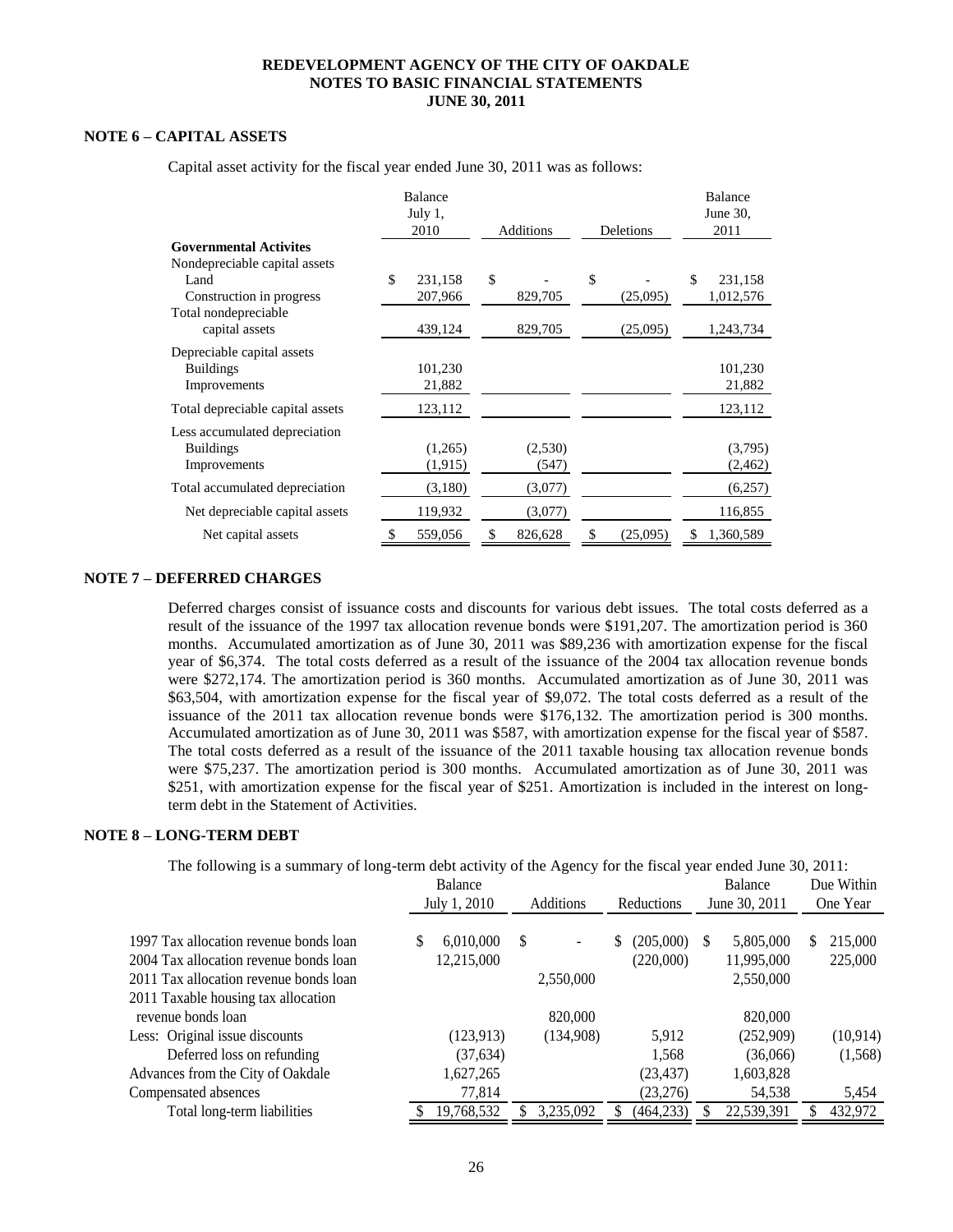#### **NOTE 8 – LONG-TERM DEBT (Continued)**

#### **A. 1997 Tax Allocation Revenue Bonds Loan from the City of Oakdale Public Financing Authority**

The City's Financing Authority issued \$7,845,000 of 1997 Tax Allocation Revenue Bonds, for the purpose of assisting the Agency in advance refunding and defeasing \$3,110,000 of the 1989 Revenue Bonds, Series A to the Authority. The proceeds were loaned to the Agency pursuant to the loan agreement.

The 1997 loan bears interest between 4.3 % and 6.0 % and is payable semi-annually on December 1 and June 1 through 2027. The loan is subject to optional early redemption on or after June 1, 2007 from any available source with premium as specified in the agreements. The loan is secured by a first pledge and lien on the Agency's incremental tax revenues excluding amounts required to be set aside in the Agency's Housing Fund. The outstanding principal balance of the loan from the Financing Authority at June 30, 2011 is \$5,805,000.

> Fiscal Year Ending June 30, Principal Interest Total 2012 \$ 215,000 \$ 350,422 \$ 565,422 2013 230,000 338,060 568,060 2014 245,000 324,720 569,720 2015 260,000 310,266 570,266 2016 280,000 294,926 574,926 2017-2021 1,695,000 1,199,770 2,894,770 2022-2026 2,320,000 612,748 2,932,748 2027 560,000 34,160 594,160 \$ 5,805,000 \$ 3,465,072 \$ 9,270,072

The scheduled annual minimum debt service requirements at June 30, 2011 are as follows:

#### **B. 2004 Tax Allocation Revenue Bonds Loan from the City of Oakdale Public Financing Authority**

The City's Financing Authority issued \$13,330,000 of 2004 Tax Allocation Revenue Bonds for the purpose of assisting the Agency in advance refunding and defeasing \$1,395,000 of the 1992 Revenue Bond Series A to the Authority. The proceeds were loaned to the Agency pursuant to the loan agreement.

The 2004 loan bears interest between 2.0 % and 5.0 % and is payable semi-annually on December 1 and June 1 through 2033. The loan is subject to optional early redemption on or after June 1, 2014 from any available source with premium as specified in the agreements. The loan is secured by a first pledge and lien on the Agency's incremental tax revenues excluding amounts required to be set aside in the Agency's Low and Moderate Income Housing Fund. The outstanding principal balance of the loan from the Financing Authority at June 30, 2011 is \$11,995,000.

The scheduled annual minimum debt service requirements at June 30, 2011 are as follows:

| <b>Fiscal Year</b> |               |                 |               |
|--------------------|---------------|-----------------|---------------|
| Ending June 30,    | Principal     | Interest        | Total         |
| 2012               | \$<br>225,000 | \$<br>622,688   | \$<br>847,688 |
| 2013               | 235,000       | 613,970         | 848,970       |
| 2014               | 240,000       | 604,276         | 844,276       |
| 2015               | 250,000       | 594,076         | 844,076       |
| 2016               | 260,000       | 583,138         | 843,138       |
| 2017-2021          | 1,455,000     | 2,725,742       | 4,180,742     |
| 2022-2026          | 1,820,000     | 2,321,194       | 4,141,194     |
| 2027-2031          | 4,895,000     | 1,583,746       | 6,478,746     |
| 2032-2033          | 2,615,000     | 212,582         | 2,827,582     |
|                    | 11,995,000    | 9,861,412<br>\$ | \$21,856,412  |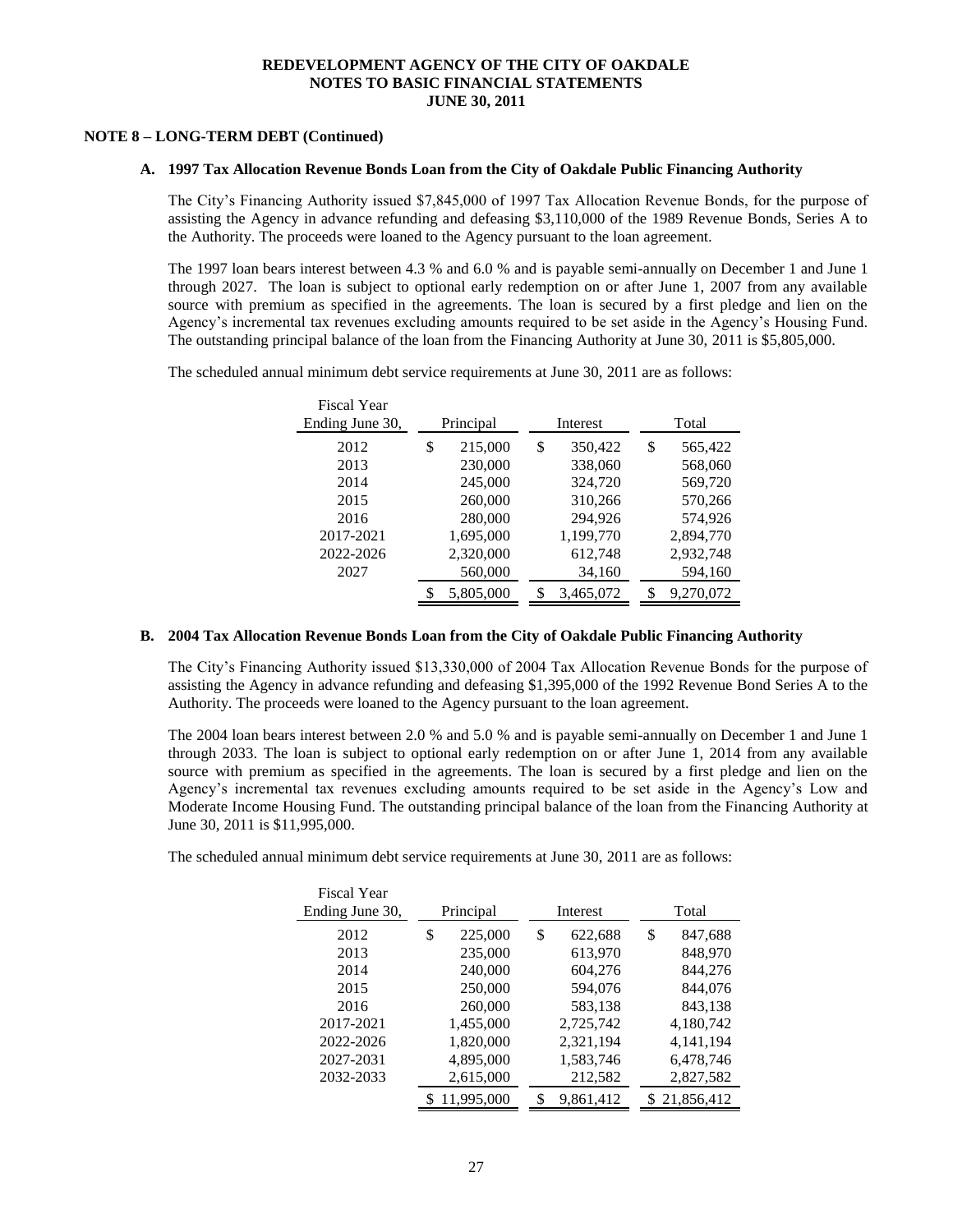#### **NOTE 8 – LONG-TERM DEBT (Continued)**

#### **C. 2011 Tax Allocation Revenue Bonds Loan from the City of Oakdale Public Financing Authority**

The City's Financing Authority issued \$2,550,000 of 2011 Tax Allocation Revenue Bonds for the purpose of assisting the Agency to finance certain capital improvements within the Agency's Central City Redevelopment Project Area, pay the costs of issuing the 2011 Non-Housing Bonds and fund a Reserve Account for the 2011 Non-Housing Bonds. The proceeds were loaned to the Agency pursuant to the loan agreement.

The 2011 loan bears interest at 7.5% and is payable semi-annually on December 1 and June 1 through 2036. The loan is subject to optional early redemption on or after June 1, 2034 from any available source with premium as specified in the agreements. The outstanding principal balance of the loan from the Financing Authority at June 30, 2011 is \$2,550,000.

The scheduled annual minimum debt service requirements at June 30, 2011 are as follows:

Fiscal Year

| riscal rear<br>Ending June 30, | Principal | Interest |           | Total         |  |  |  |
|--------------------------------|-----------|----------|-----------|---------------|--|--|--|
| 2012                           | \$        | \$       | 191,250   | \$<br>191,250 |  |  |  |
| 2013                           |           |          | 191,250   | 191,250       |  |  |  |
| 2014                           |           |          | 191,250   | 191,250       |  |  |  |
| 2015                           |           |          | 191,250   | 191,250       |  |  |  |
| 2016                           |           |          | 191,250   | 191,250       |  |  |  |
| 2017-2021                      |           |          | 956,250   | 956,250       |  |  |  |
| 2022-2026                      |           |          | 956,250   | 956,250       |  |  |  |
| 2027-2031                      |           |          | 956,250   | 956,250       |  |  |  |
| 2032-2036                      | 2,550,000 |          | 774,000   | 3,324,000     |  |  |  |
|                                | 2,550,000 | \$       | 4,599,000 | 7,149,000     |  |  |  |

#### **D. 2011 Taxable housing Tax Allocation Revenue Bonds Loan from the City of Oakdale Public Financing Authority**

The City's Financing Authority issued \$820,000 of 2011 Tax Allocation Revenue Bonds for the purpose of assisting the Agency to finance low and moderate income housing projects within or of benefit to the Agency's Central City Redevelopment Project Area, pay the costs of issuing the 2011 Housing Bonds, and fund a Reserve Account for the 2011 Housing Bonds. The proceeds were loaned to the Agency pursuant to the loan agreement.

The 2011 loan bears interest at 9.75% and is payable semi-annually on December 1 and June 1 through 2036. The loan is subject to optional early redemption on or after June 1, 2034 from any available source with premium as specified in the agreements. The outstanding principal balance of the loan from the Financing Authority at June 30, 2011 is \$820,000.

The scheduled annual minimum debt service requirements at June 30, 2011 are as follows:

| <b>Fiscal Year</b> |           |                 |    |           |  |
|--------------------|-----------|-----------------|----|-----------|--|
| Ending June 30,    | Principal | Interest        |    | Total     |  |
| 2012               | \$        | \$<br>79,950    | \$ | 79,950    |  |
| 2013               |           | 79,950          |    | 79,950    |  |
| 2014               |           | 79,950          |    | 79,950    |  |
| 2015               |           | 79,950          |    | 79,950    |  |
| 2016               |           | 79,950          |    | 79,950    |  |
| 2017-2021          |           | 399,750         |    | 399,750   |  |
| 2022-2026          |           | 399,750         |    | 399,750   |  |
| 2027-2031          |           | 399,750         |    | 399,750   |  |
| 2032-2036          | 820,000   | 324,675         |    | 1,144,675 |  |
|                    | 820,000   | \$<br>1.923.675 | S  | 2.743.675 |  |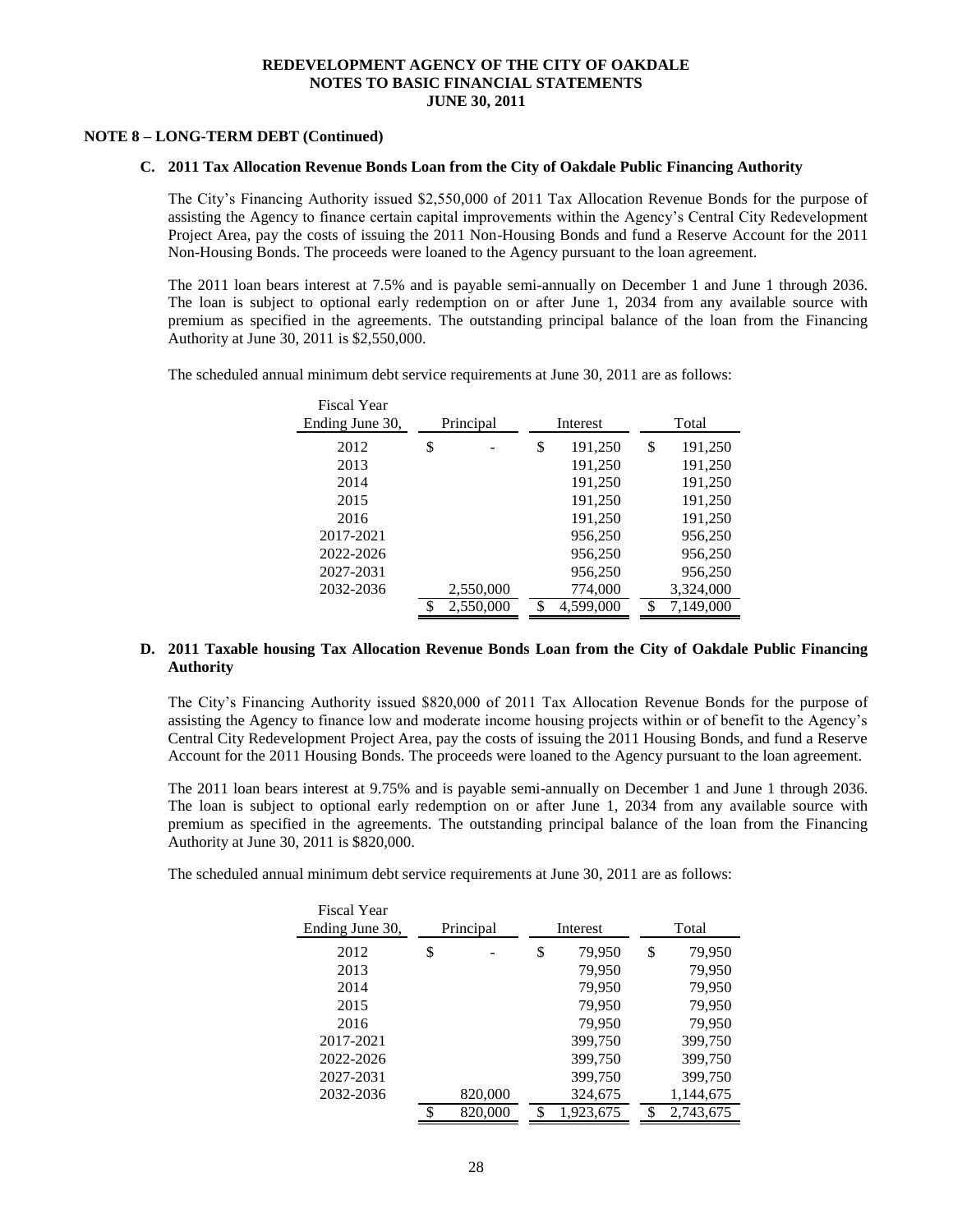#### **NOTE 8 – LONG-TERM DEBT (Continued)**

#### **E. Advances from City of Oakdale**

The advance payable to the City of Oakdale represents cash advances provided to the Agency by the City. The advances provided funds for administrative costs and is repayable out of tax increment revenues of the Agency. The advances bear interest at 10% annually, and are repayable as directed by the Agency when funds are available. The balance at June 30, 2011 is \$1,603,828.

#### **F. Compensated Absences**

The Agency accrues accumulated vacation, sick pay, compensatory time, and holiday benefits due to its employees. The total amount due at June 30, 2011 is \$54,538.

#### **NOTE 9 – COMPONENT UNITS – LONG-TERM DEBT**

Note payable to City of Oakdale Redevelopment Agency, due in annual installments of \$70,691, for thirty years, including interest at 5% per annum, commencing August 1, 1999, maturing August 1, 2023. This note is secured by a deed of trust on the land and building. The balance at June 30, 2011 is \$699,604.

Note payable to the California Housing Finance Agency, due in monthly interest and principal payments of \$12,686. These payments began April 1, 2003, and matures March 1, 2033. This note is secured by a deed of trust on the land and building. The balance at June 30, 2011 is \$1,788,433.

#### **NOTE 10 – NET ASSETS**

GASB Statement No. 34 adds the concept of Net Assets, which is measured on the full accrual basis, to the concept of Fund Balance, which is measured on the modified accrual basis.

Net Assets are divided into three captions under GASB Statement No. 34. These captions apply only to Net Assets as determined at the government-wide level, and are described below:

*Invested in Capital Assets, net of related debt* describes the portion of Net Assets which is represented by the current net book value of the Agency's capital assets, less the outstanding balance of any debt issued to finance these assets.

*Restricted* describes the portion of Net Assets which is restricted as to use by the terms and conditions of agreements with outside parties, governmental regulations, laws, or other restrictions which the Agency cannot unilaterally alter. These include redevelopment funds restricted to low and moderate income housing purposes. None of the restricted Net Assets are restricted by enabling legislation.

*Unrestricted* describes the portion of Net Assets which is not restricted as to use.

When both restricted and unrestricted net assets are available, restricted resources are depleted first before the unrestricted resources are used.

The following represents the restricted net assets of the Agency for the fiscal year ended June 30, 2011.

|                                                 |                | Oakdale        | Senior    |  |
|-------------------------------------------------|----------------|----------------|-----------|--|
|                                                 | Primary        | Senior         | Housing   |  |
|                                                 | Government     | Corporation    |           |  |
| Invested in capital assets, net of related debt | (15, 192, 905) | 398,405<br>\$  | S         |  |
| Restricted for:                                 |                |                |           |  |
| Low and moderated income housing                | 4,348,462      |                |           |  |
| Unrestricted                                    | (1,240,370)    | (463, 693)     | 2,149,748 |  |
| Total                                           | (12,084,813)   | (65, 288)<br>S | 2,149,748 |  |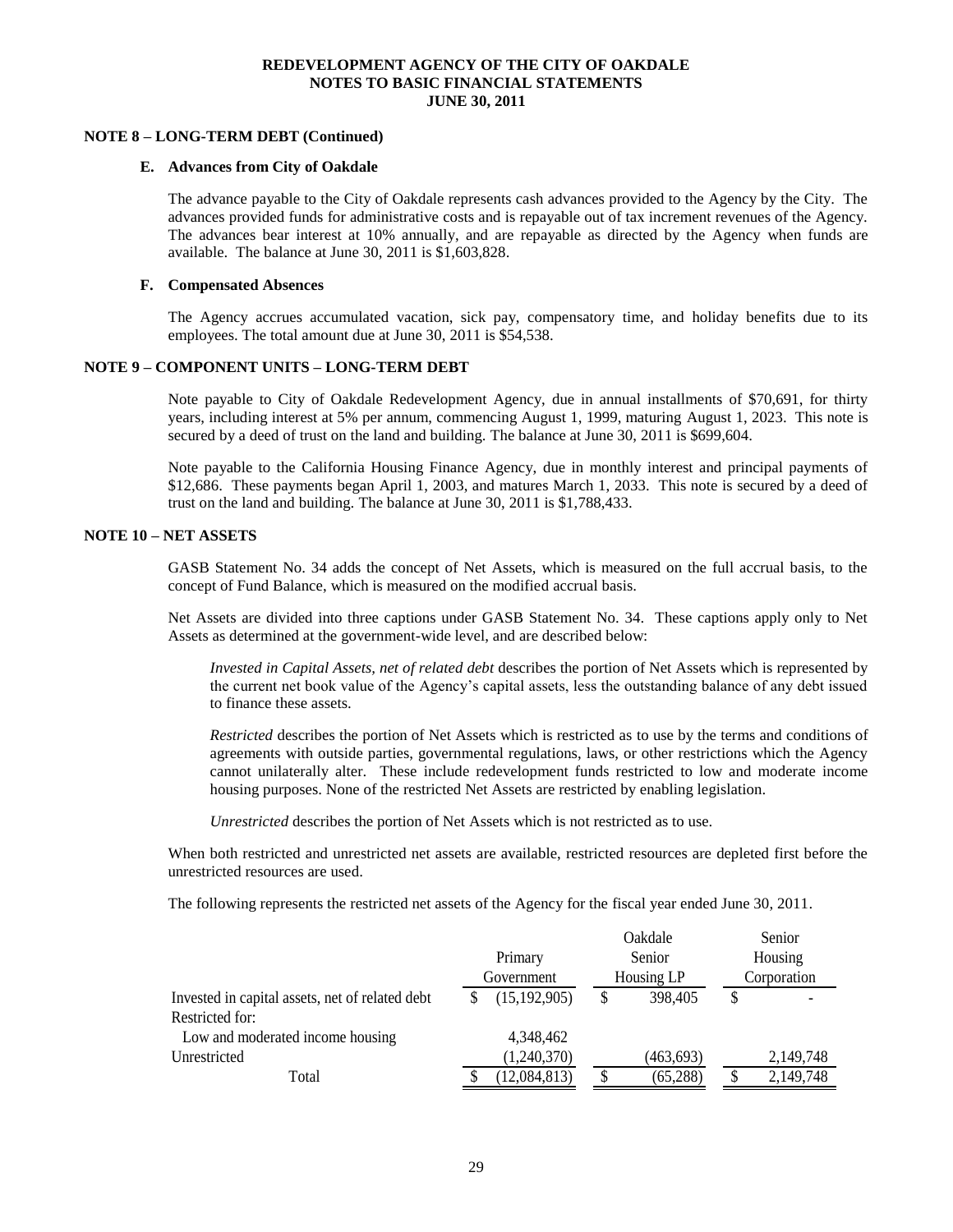#### **NOTE 11 – RISK MANAGEMENT**

The Agency is exposed to various risks of loss related to torts; theft of, damage to, and destruction of assets; errors and omissions; and natural disasters for which the City carries insurance.

The City of Oakdale participates with other public entities in a joint exercise of powers agreement, which establishes the Central San Joaquin Valley Risk Management Authority (CSJVRMA). The City is covered for the first \$1,000,000 of each general liability claim and \$250,000 of each worker's compensation claim through the CSJVRMA. The CSJVRMA participates in an excess pool which provides general liability coverage from \$1,000,000 to \$10,000,000. The CSJVRMA participates in an excess pool that provides worker's compensation coverage from \$250,000 to \$500,000 and purchases excess insurance above the \$500,000 to the statutory limit.

#### **NOTE 12 – CONTINGENCIES AND COMMITMENTS**

*Litigation.* The Agency and City are involved in litigation incurred in the normal course of conducting business. Management believes that, based upon consultation with its counsel, these cases, in the aggregate, are not expected to result in a material adverse financial impact on the City or Agency.

*Investment agreement.* The Agency has agreed to invest \$400,000 of principal received from Oakdale Senior Housing Corporation (Corporation) and pay the Corporation an annual minimum return of \$40,000. The annual payments shall be from principal and interest earned on principal and if necessary from the Agency funds up to the minimum of \$40,000 a year. The payments are due on July 1 of each year beginning July 1, 1994, and continue for 15 years. This agreement was established to provide the Corporation with a guaranteed income stream to augment rental income from the Senior Housing Project in order to maintain low rental rates. The annual payments made for the fiscal years ended June 30, 2011, 2010, and 2009 were \$78,000, \$78,000 and \$78,000, respectively.

*SERAF Contingency.* During the fiscal year 2008-2009, the State of California experienced a severe budgetary crisis. Various "budget trailer bills" were passed by the state legislature to balance the state's budget, including bills that required California redevelopment agencies to transfer funds to the Educational Revenue Augmentation Fund (ERAF) and Supplemental Educational Revenue Augmentation Fund (SERAF) administered by the various county auditor-controllers. Noted below is a general explanation of the SERAF legislation, together with the effect of this legislation on the Redevelopment Agency of the City of Oakdale (the Agency).

Pursuant to AB 26 4x, a budget trailer bill, California redevelopment agencies were required to make SERAF contributions totaling \$1.7 billion for the fiscal year 2009-2010 and \$350 million for the fiscal year 2010-2011. Under AB 26 4x, agencies may borrow a portions of the required contributions from their low and moderate income housing fund. Alternatively, sponsoring governmental agencies (the cities or counties) may elect to pay the SERAF contributions on behalf of their redevelopment agencies. On October 20, 2009, the (CRA) filed a class action lawsuit on behalf of all California redevelopment agencies challenging the SERAF obligations as unconstitutional.

The Agency's SERAF contribution is \$237,885 for the fiscal year 2010-2011. The Agency made the contribution for fiscal year 2010-2011.

*Recent Changes in Legislation Affecting California Redevelopment Agencies.* The Redevelopment Agency operates pursuant to the provisions of California Redevelopment Law (Health & Safety Code Section 33000 et seq.). On June 28, 2011, the California Legislature adopted Assembly Bill XI 26 (Dissolution Act) and Assembly Bill XI 27 (Continuation Act). The express purpose of the Dissolution Act was to provide for the elimination of redevelopment agencies, and to direct the orderly distribution of a former redevelopment agency's assets and liabilities. The purpose of Continuation Act was to provide a voluntary alternative for local governments to continue redevelopment activities. Taken together, these Acts require the Agency and its sponsoring community (the City) to take several legislative actions to implement their various provisions.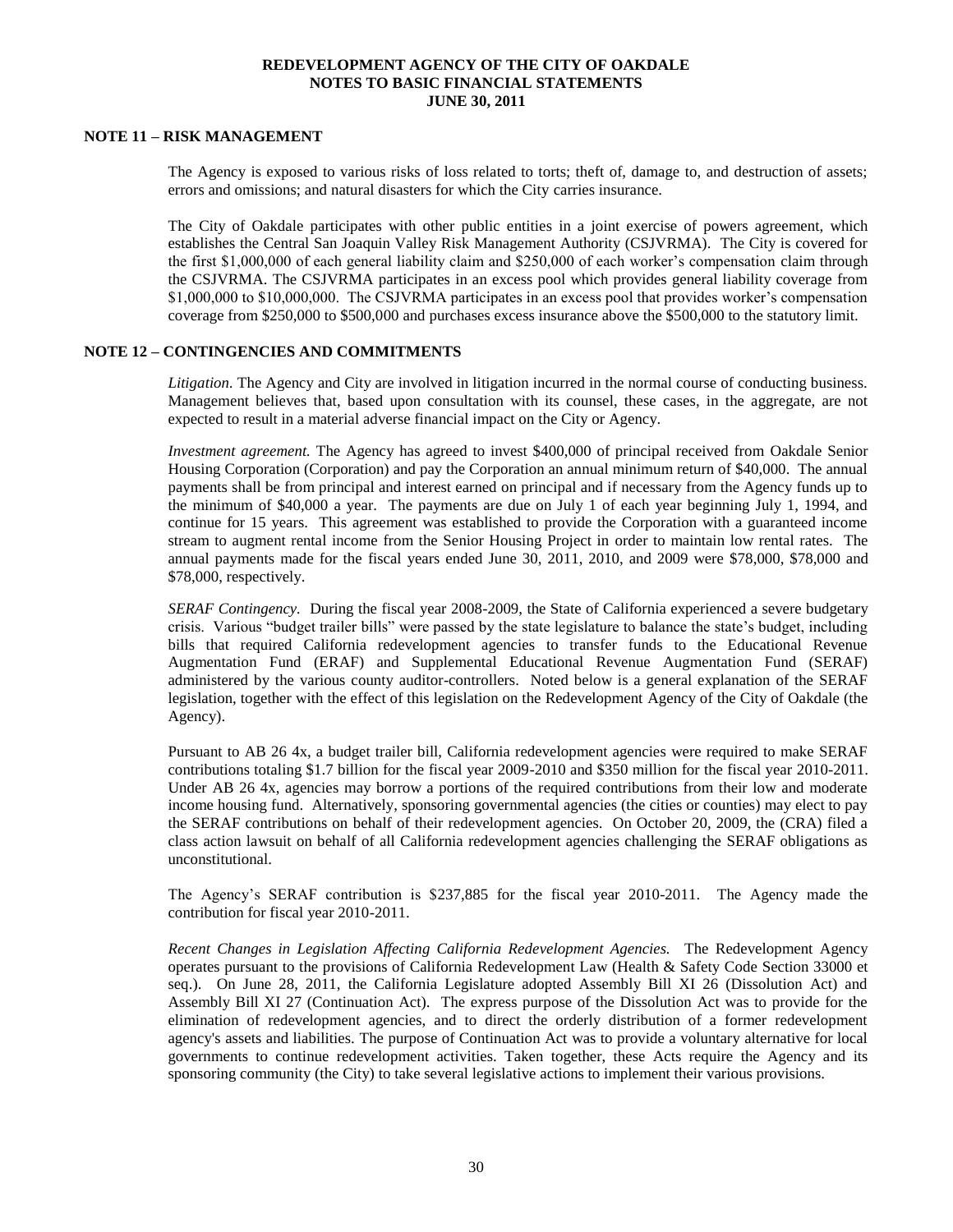#### **NOTE 13 – SENIOR HOUSING CORPORATION – INVESTMENT IN LIMITED PARTNERSHIP**

The Oakdale Senior Housing Corporation (OSHC) is the general partner of the Oakdale Senior Housing Limited Partnership (OSHLP). Pursuant to the terms of the partnership agreement, the OSHC contributes, on an annual basis, to the operations and its partnership capital account of the OSHLP. At June 30, 2011, the OSHC reported \$1,987,991 as "Investment in Limited Partnership", representing its partnership capital of the OSHLP. Upon dissolution of the OSHLP, net assets of the partnership will be distributed based on the terms of the partnership agreement which may not represent the balance of the OSHC's partnership capital.

#### **NOTE 14 – FUND BALANCES**

Fund balances of the governmental funds are reported separately within classifications based on a hierarchy of constraints placed on the use of those resources. The classifications are based on the relative strength of the constraints that control how the specific amounts can be spent. The classifications are nonspendable, restricted, committed, assigned, and unassigned fund balance. The nonspendable fund balance classification includes amounts that cannot be spent because they are either not in spendable form such as inventories, or are legally or contractually required to be maintained intact. Restricted fund balances are those that have externally imposed restrictions on their usage by creditors, such as through debt covenants, grantors, contributors, or laws and regulations. Unassigned fund balance is the residual classification for the General Fund and includes all spendable amounts not contained in the other classifications. In other governmental funds, the unassigned classification is used only to report a deficit balance resulting from overspending for specific purposes for which amounts had been restricted, committed, or assigned. The Agency does not have any committed and assigned fund balances at June 30, 2011.

#### **NOTE 15 – FINANCIAL CONDITION**

The Redevelopment Agency has a deficit net assets of \$12,084,813 at June 30, 2011. The Agency projects that future resources will be sufficient to pay long-term obligations as they become due.

#### **NOTE 16 – SUBSEQUENT EVENT**

On December 29, 2011, the California Supreme Court rendered an opinion upholding the State of California's rights to abolish redevelopment agencies (Assembly Bill 1X 26). The California Supreme Court also rendered an opinion invalidating the State of California's allowance of redevelopment agencies to make payments to various funds benefitting schools and special districts as a condition of continued operation (Assembly Bill 1X 27).

Under the timeline of AB 1X 26, if the City of Oakdale does not want to serve as the "successor agency" to its redevelopment agency, then it must submit a resolution to that effect to the County Auditor-Controller by January 13, 2012. If the City wishes to serve as the "successor agency", no action is required and the redevelopment agency will be dissolved starting February 1, 2012.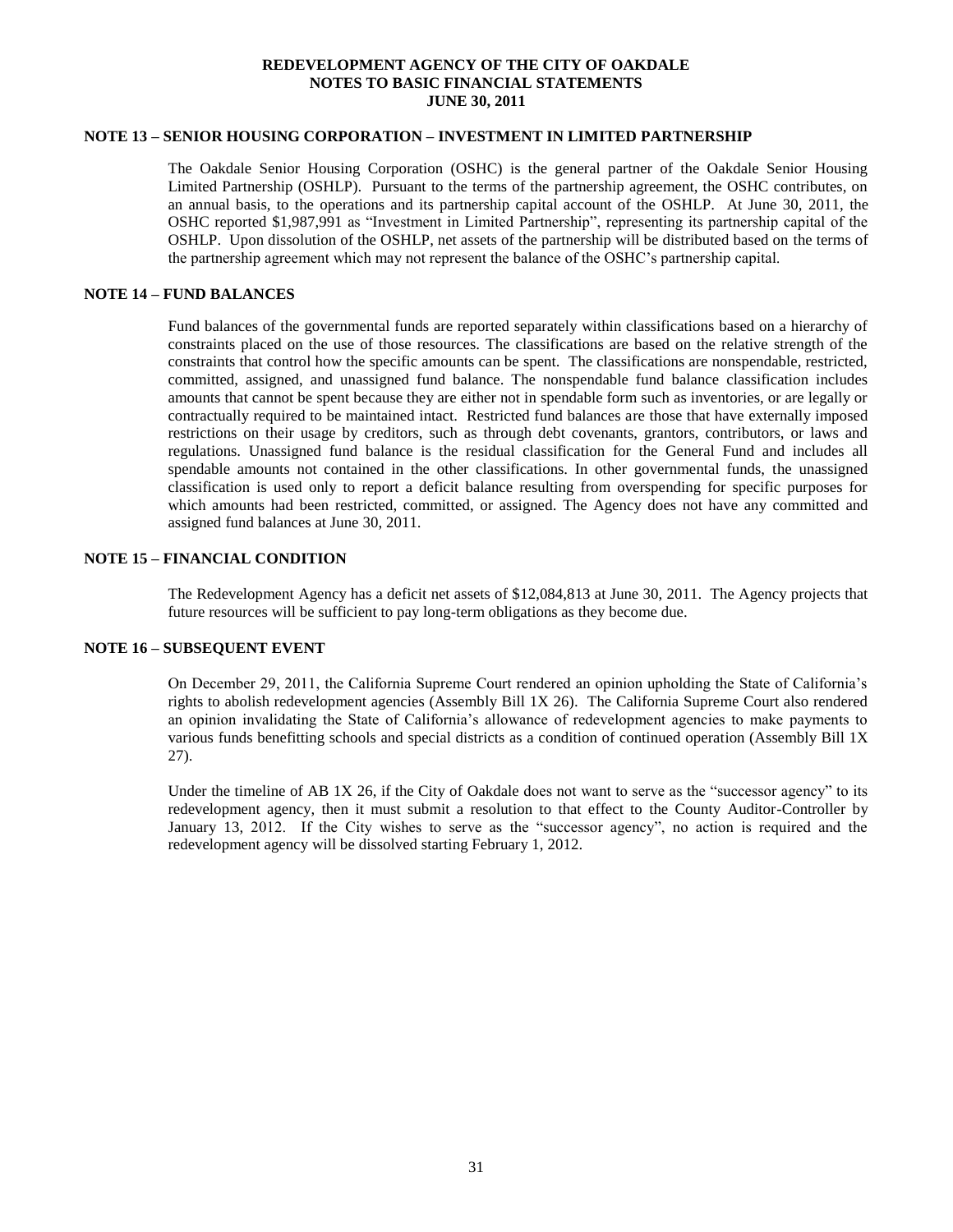# **REDEVELOPMENT AGENCY OF THE CITY OF OAKDALE SCHEDULE OF REVENUES, EXPENDITURES, AND CHANGES IN FUND BALANCE - BUDGET AND ACTUAL GENERAL FUND FOR THE FISCAL YEAR ENDED JUNE 30, 2011**

|                                          | <b>Budgeted Amounts</b> |             |    |             |    |               |    | Variance with<br><b>Final Budget</b> |  |
|------------------------------------------|-------------------------|-------------|----|-------------|----|---------------|----|--------------------------------------|--|
|                                          |                         | Original    |    | Final       |    | Actual        |    | Positive<br>(Negative)               |  |
| <b>REVENUES</b>                          |                         |             |    |             |    |               |    |                                      |  |
| Property tax increment revenue           | \$                      | 2,062,347   | \$ | 2,062,347   | \$ | 2,164,333     | \$ | 101,986                              |  |
| Use of money and property                |                         | 86,180      |    | 86,180      |    | 9,879         |    | (76, 301)                            |  |
| <b>TOTAL REVENUES</b>                    |                         | 2,148,527   |    | 2,148,527   |    | 2,174,212     |    | 25,685                               |  |
| <b>EXPENDITURES</b>                      |                         |             |    |             |    |               |    |                                      |  |
| Current:                                 |                         |             |    |             |    |               |    |                                      |  |
| Community development                    |                         | 323,163     |    | 323,163     |    | 444,897       |    | (121, 734)                           |  |
| Capital outlay                           |                         | 1,253,222   |    | 1,253,222   |    | 872,283       |    | 380,939                              |  |
| Debt Service:                            |                         |             |    |             |    |               |    |                                      |  |
| Principal                                |                         | 19,240      |    | 19,240      |    | 23,437        |    | (4,197)                              |  |
| Interest                                 |                         | 216,070     |    | 216,070     |    | 161,866       |    | 54,204                               |  |
| Cost of debt issuance                    |                         |             |    |             |    | 176,132       |    | 176,132                              |  |
| TOTAL EXPENDITURES                       |                         | 1,811,695   |    | 1,811,695   |    | 1,678,615     |    | 485,344                              |  |
| <b>EXCESS OF REVENUES</b>                |                         |             |    |             |    |               |    |                                      |  |
| OVER (UNDER) EXPENDITURES                |                         | 336,832     |    | 336,832     |    | 495,597       |    | 158,765                              |  |
| OTHER FINANCING SOURCES (USES)           |                         |             |    |             |    |               |    |                                      |  |
| Proceeds from issuance of long-term debt |                         |             |    |             |    | 2,358,750     |    | 2,358,750                            |  |
| Tax allocation revenue bonds discount    |                         |             |    |             |    | (97, 869)     |    | (97, 869)                            |  |
| Transfers out                            |                         | (1,163,000) |    | (1,163,000) |    | (1, 133, 000) |    | 30,000                               |  |
| TOTAL OTHER FINANCING                    |                         |             |    |             |    |               |    |                                      |  |
| <b>SOURCES (USES)</b>                    |                         | (1,163,000) |    | (1,163,000) |    | 1,127,881     |    | 2,290,881                            |  |
| NET CHANGE IN FUND BALANCE               |                         | (826, 168)  |    | (826, 168)  |    | 1,623,478     |    | 2,449,646                            |  |
| FUND BALANCE, July 1, 2010               |                         | 1,609,117   |    | 1,609,117   |    | 1,609,117     |    |                                      |  |
| FUND BALANCE, June 30, 2011              | \$                      | 782,949     | \$ | 782,949     | \$ | 3,232,595     | \$ | 2,449,646                            |  |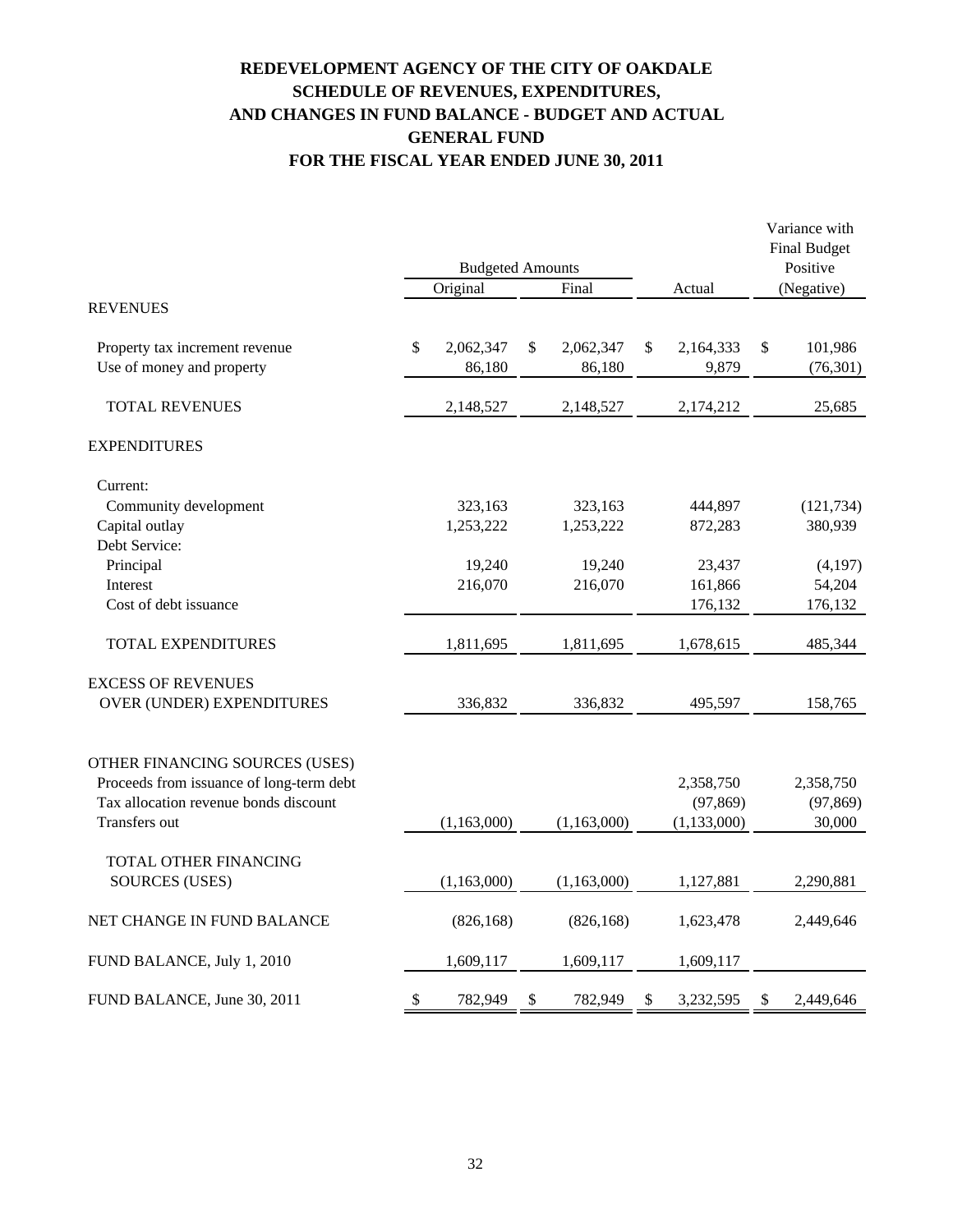# **REDEVELOPMENT AGENCY OF THE CITY OF OAKDALE SCHEDULE OF REVENUES, EXPENDITURES, AND CHANGES IN FUND BALANCE - BUDGET AND ACTUAL HOUSING SPECIAL REVENUE FUND FOR THE FISCAL YEAR ENDED JUNE 30, 2011**

|                                                                                                                                                                     |    |                         |       |                    |    |                                              | Variance with<br><b>Final Budget</b> |                                           |  |
|---------------------------------------------------------------------------------------------------------------------------------------------------------------------|----|-------------------------|-------|--------------------|----|----------------------------------------------|--------------------------------------|-------------------------------------------|--|
| <b>REVENUES</b>                                                                                                                                                     |    | <b>Budgeted Amounts</b> | Final |                    |    | Positive                                     |                                      |                                           |  |
|                                                                                                                                                                     |    | Original                |       |                    |    | Actual                                       |                                      | (Negative)                                |  |
| Property tax increment revenue<br>Use of money and property<br>Other revenues                                                                                       | \$ | 585,000<br>90,000       | \$    | 585,000<br>160,690 | \$ | 586,969<br>43,248<br>12,375                  | \$                                   | 1,969<br>(117, 442)<br>12,375             |  |
| <b>TOTAL REVENUES</b>                                                                                                                                               |    | 675,000                 |       | 745,690            |    | 642,592                                      |                                      | (103,098)                                 |  |
| <b>EXPENDITURES</b>                                                                                                                                                 |    |                         |       |                    |    |                                              |                                      |                                           |  |
| Current:<br>Community development<br>Debt Service:                                                                                                                  |    |                         |       | 173,478            |    | 2,565,024                                    |                                      | (2,391,546)                               |  |
| Cost of debt issuance                                                                                                                                               |    |                         |       |                    |    | 75,237                                       |                                      | (75, 237)                                 |  |
| TOTAL EXPENDITURES                                                                                                                                                  |    |                         |       | 173,478            |    | 2,640,261                                    |                                      | (2,466,783)                               |  |
| <b>EXCESS OF REVENUES</b><br>OVER (UNDER) EXPENDITURES                                                                                                              |    | 675,000                 |       | 572,212            |    | (1,997,669)                                  |                                      | (2,569,881)                               |  |
| OTHER FINANCING SOURCES (USES)<br>Proceeds from issuance of long-term debt<br>Tax allocation revenue bonds discount<br>Transfers out<br>Transfers to component unit |    |                         |       | (357,000)          |    | 740,050<br>(37,039)<br>(279,000)<br>(78,000) |                                      | 740,050<br>(37,039)<br>78,000<br>(78,000) |  |
| TOTAL OTHER FINANCING<br><b>SOURCES (USES)</b>                                                                                                                      |    |                         |       | (357,000)          |    | 346,011                                      |                                      | 703,011                                   |  |
| NET CHANGE IN FUND BALANCE                                                                                                                                          |    | 675,000                 |       | 215,212            |    | (1,651,658)                                  |                                      | (1,866,870)                               |  |
| FUND BALANCE, July 1, 2010                                                                                                                                          |    | 6,000,120               |       | 6,000,120          |    | 6,000,120                                    |                                      |                                           |  |
| FUND BALANCE, June 30, 2011                                                                                                                                         | \$ | 6,675,120               | \$    | 6,215,332          | \$ | 4,348,462                                    | \$                                   | (1,866,870)                               |  |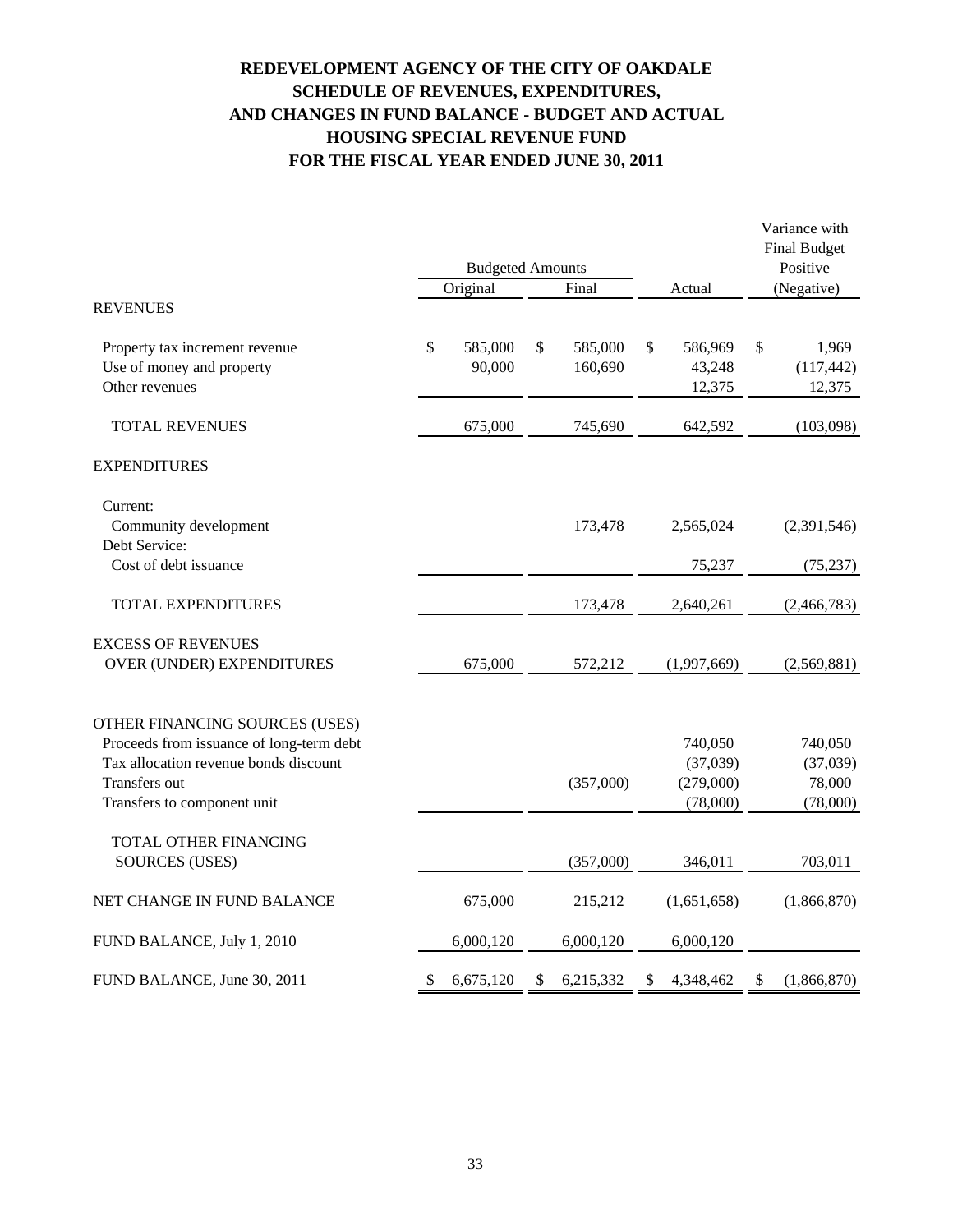# **REDEVELOPMENT AGENCY OF THE CITY OF OAKDALE SCHEDULE OF REVENUES, EXPENDITURES, AND CHANGES IN FUND BALANCE - BUDGET AND ACTUAL DEBT SERVICE FUND FOR THE FISCAL YEAR ENDED JUNE 30, 2011**

|                                                                            | Final<br><b>Budget</b> | Actual          | Variance with<br><b>Final Budget</b><br>Positive<br>(Negative) |           |  |
|----------------------------------------------------------------------------|------------------------|-----------------|----------------------------------------------------------------|-----------|--|
| <b>REVENUES</b>                                                            |                        |                 |                                                                |           |  |
| Use of money and property                                                  | \$<br>20,000           | \$<br>40,485    | \$                                                             | 20,485    |  |
| <b>TOTAL REVENUES</b>                                                      | 20,000                 | 40,485          |                                                                | 20,485    |  |
| <b>EXPENDITURES</b>                                                        |                        |                 |                                                                |           |  |
| Current:                                                                   |                        |                 |                                                                |           |  |
| Community development                                                      | 6,800                  | 6,660           |                                                                | 140       |  |
| Debt Service:<br>Principal                                                 | 385,000                | 425,000         |                                                                | (40,000)  |  |
| Interest                                                                   | 1,027,214              | 1,055,298       |                                                                | (28,084)  |  |
| <b>TOTAL EXPENDITURES</b>                                                  | 1,419,014              | 1,486,958       |                                                                | (67, 944) |  |
| <b>EXCESS OF REVENUES</b>                                                  |                        |                 |                                                                |           |  |
| OVER (UNDER) EXPENDITURES                                                  | (1,399,014)            | (1,446,473)     |                                                                | (47, 459) |  |
|                                                                            |                        |                 |                                                                |           |  |
| OTHER FINANCING SOURCES (USES)<br>Proceeds from issuance of long-term debt |                        | 271,200         |                                                                | 271,200   |  |
| Transfers in                                                               | 1,412,000              | 1,412,000       |                                                                |           |  |
| TOTAL OTHER FINANCING                                                      |                        |                 |                                                                |           |  |
| <b>SOURCES (USES)</b>                                                      | 1,412,000              | 1,683,200       |                                                                | 271,200   |  |
| NET CHANGE IN FUND BALANCE                                                 | 12,986                 | 236,727         |                                                                | 223,741   |  |
| FUND BALANCE, July 1, 2010                                                 | 1,770,332              | 1,770,332       |                                                                |           |  |
| FUND BALANCE, June 30, 2011                                                | \$<br>1,783,318        | \$<br>2,007,059 | \$                                                             | 223,741   |  |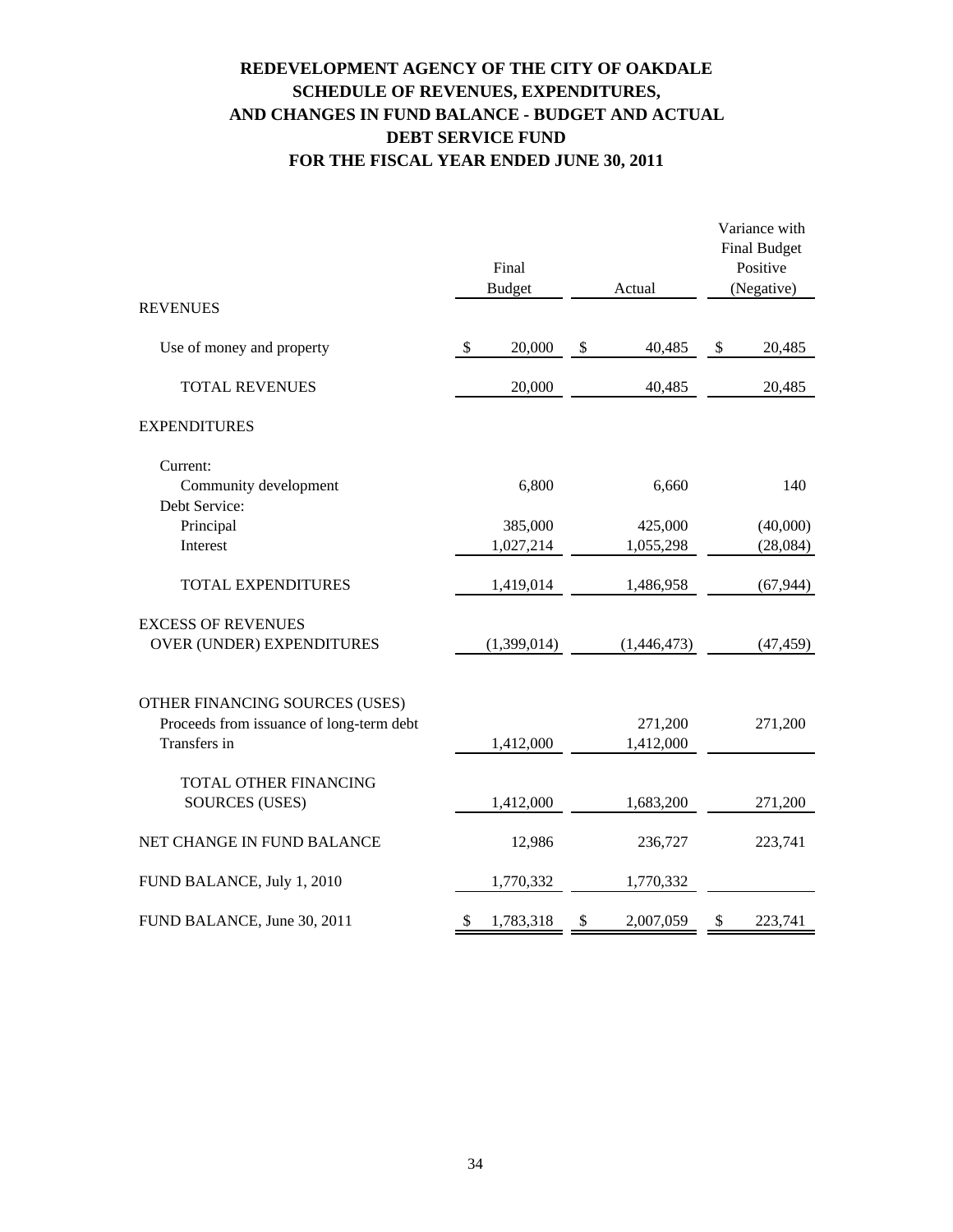### **FOR THE FISCAL YEAR ENDED JUNE 30, 2011 COMPUTATION OF LOW AND MODERATE INCOME HOUSING FUND EXCESS SURPLUS REDEVELOPMENT AGENCY OF THE CITY OF OAKDALE**

|                                                              | Low and Moderate<br><b>Housing Funds</b><br>All Project Funds |             |  |  |  |
|--------------------------------------------------------------|---------------------------------------------------------------|-------------|--|--|--|
| Fund balance at June 30, 2011                                | $\mathcal{S}$                                                 | 4,348,462   |  |  |  |
| Less unavailable amounts:<br>Rehabilitation loans receivable |                                                               | 4,183,637   |  |  |  |
| Available low and moderate income housing funds              |                                                               | 164,825     |  |  |  |
| Limitation (greater of \$1,000,000 or four years set-aside)  |                                                               |             |  |  |  |
| Set-aside for last four years:                               |                                                               |             |  |  |  |
| 2009-2010                                                    |                                                               | 594,589     |  |  |  |
| 2008-2009                                                    |                                                               | 626,939     |  |  |  |
| 2007-2008                                                    |                                                               | 601,997     |  |  |  |
| 2006-2007                                                    |                                                               | 627,733     |  |  |  |
| Total set-aside                                              |                                                               | 2,451,258   |  |  |  |
| <b>Base limitation</b>                                       | \$                                                            | 1,000,000   |  |  |  |
| Greater amount                                               | \$                                                            | 2,451,258   |  |  |  |
| Computed Excess/Surplus                                      |                                                               | <b>NONE</b> |  |  |  |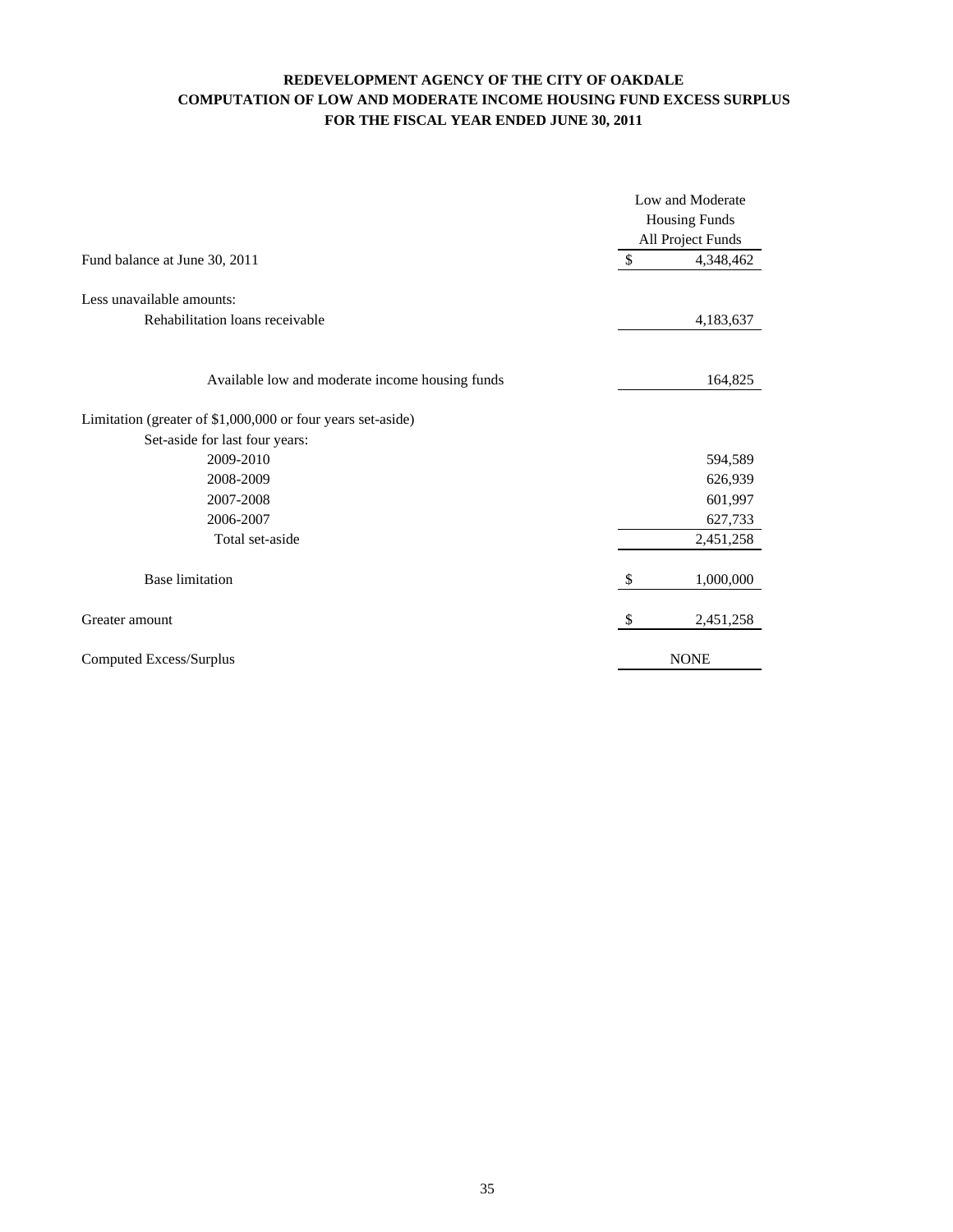

**PARTNERS** COMMERCIAL ACCOUNTING & TAX SERVICES GOVERNMENTAL AUDIT SERVICES<br>RONALD A LEVY, CPA 9107 WILSHIRE BLVD. SUITE 500 6. HANNUM, SUITE E RONALD A LEVY, CPA 9107 WILSHIRE BLVD. SUITE 500 5800 E. HANNUM, SUITE E BEVERLY HILLS, CA 90210 HADLEY Y HUI, CPA TEL: 310.273.2745 TEL: 310.670.2745 FAX: 310.670.1689 FAX: 310.670.1689

[www.mlhcpas.com](http://www.mlhcpas.com/)

### **INDEPENDENT AUDITOR'S REPORT ON INTERNAL CONTROL OVER FINANCIAL REPORTING AND ON COMPLIANCE AND OTHER MATTERS BASED ON AN AUDIT OF FINANCIAL STATEMENTS PERFORMED IN ACCORDANCE WITH GOVERNMENT AUDITING STANDARDS**

Members of the Board of the Redevelopment Agency of the City of Oakdale Oakdale, California

We have audited the financial statements of the governmental activities, the aggregate discretely presented component units, and each major fund of the Redevelopment Agency of the City of Oakdale (Agency), a component unit of the City of Oakdale, California, as of and for the fiscal year ended June 30, 2011 which collectively comprise the Agency's basic financial statements, and have issued our report thereon dated January 9, 2012. We conducted our audit in accordance with auditing standards generally accepted in the United States of America and the standards applicable to financial audits contained in *Government Auditing Standards*, issued by the Comptroller General of the United States.

### **Internal Control Over Financial Reporting**

In planning and performing our audit, we considered the Agency's internal control over financial reporting as a basis for designing auditing procedures for the purpose of expressing our opinions on the financial statements, but not for the purpose of expressing an opinion on the effectiveness of the Agency's internal control over financial reporting. Accordingly, we do not express an opinion on the effectiveness of the Agency's internal control over financial reporting.

A deficiency in internal control exists when the design or operation of a control does not allow management or employees, in the normal course of performing their assigned functions, to prevent, or detect and correct misstatements on a timely basis. A material weakness is a deficiency, or a combination of deficiencies, in internal control such that there is a reasonable possibility that a material misstatement of the Agency's financial statements will not be prevented, or detected and corrected on a timely basis.

Our consideration of internal control over financial reporting was for the limited purpose described in the first paragraph of this section and was not designed to identify all deficiencies in internal control over financial reporting that might be deficiencies, significant deficiencies, or material weaknesses. We did not identify any deficiencies in internal control over financial reporting that we consider to be material weaknesses, as defined above.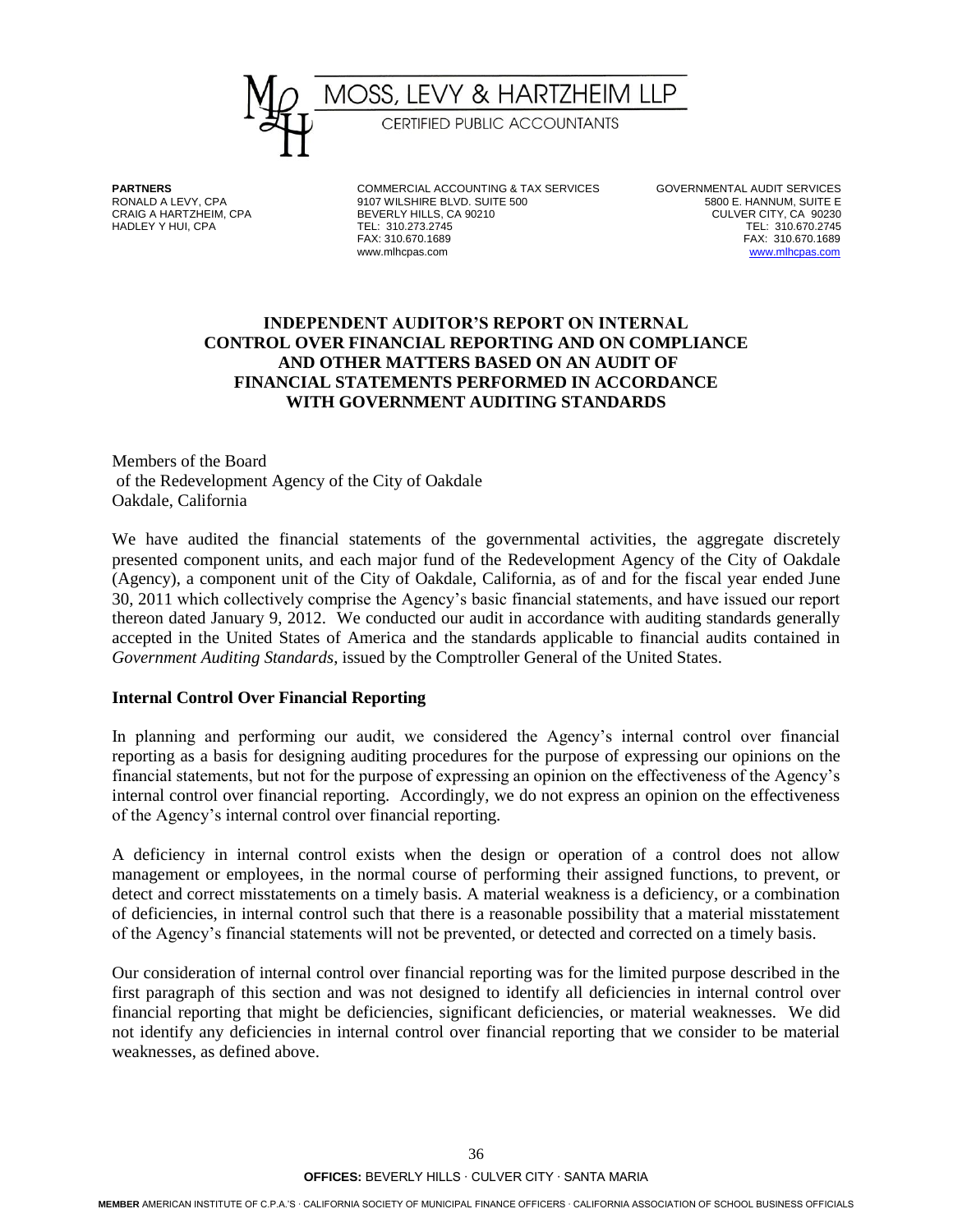### **Compliance and Other Matters**

As part of obtaining reasonable assurance about whether the Agency's financial statements are free of material misstatement, we performed tests of its compliance with certain provisions of laws, regulations, contracts, and grant agreements, noncompliance with which could have a direct and material effect on the determination of financial statement amounts. Such provisions include those provisions of laws and regulations identified in the *Guidelines for Compliance Audits of California Redevelopment Agencies*  issued by the California State Controller. However, providing an opinion on compliance with those provisions was not an objective of our audit and, accordingly, we do not express such an opinion. The results of our tests disclosed one instance of noncompliance or other matter that is required to be reported under *Government Auditing Standards* and which is described in the Schedule of Findings and Recommendations as item 2011-1.

The Agency's response to the finding identified in our audit is described in the accompanying Schedule of Findings and Recommendations. We did not audit the Agency's response and, accordingly, we express no opinion on it.

This report is intended solely for the information and use of the Agency's management, the Board of Directors, the bond trustees, and the California State Controller's Office Division of Accounting and Reporting, and is not intended to be and should not be used by anyone other than these specified parties.

Mors, Leng & shates line

Moss, Levy & Hartzheim, LLP Culver City, California January 9, 2012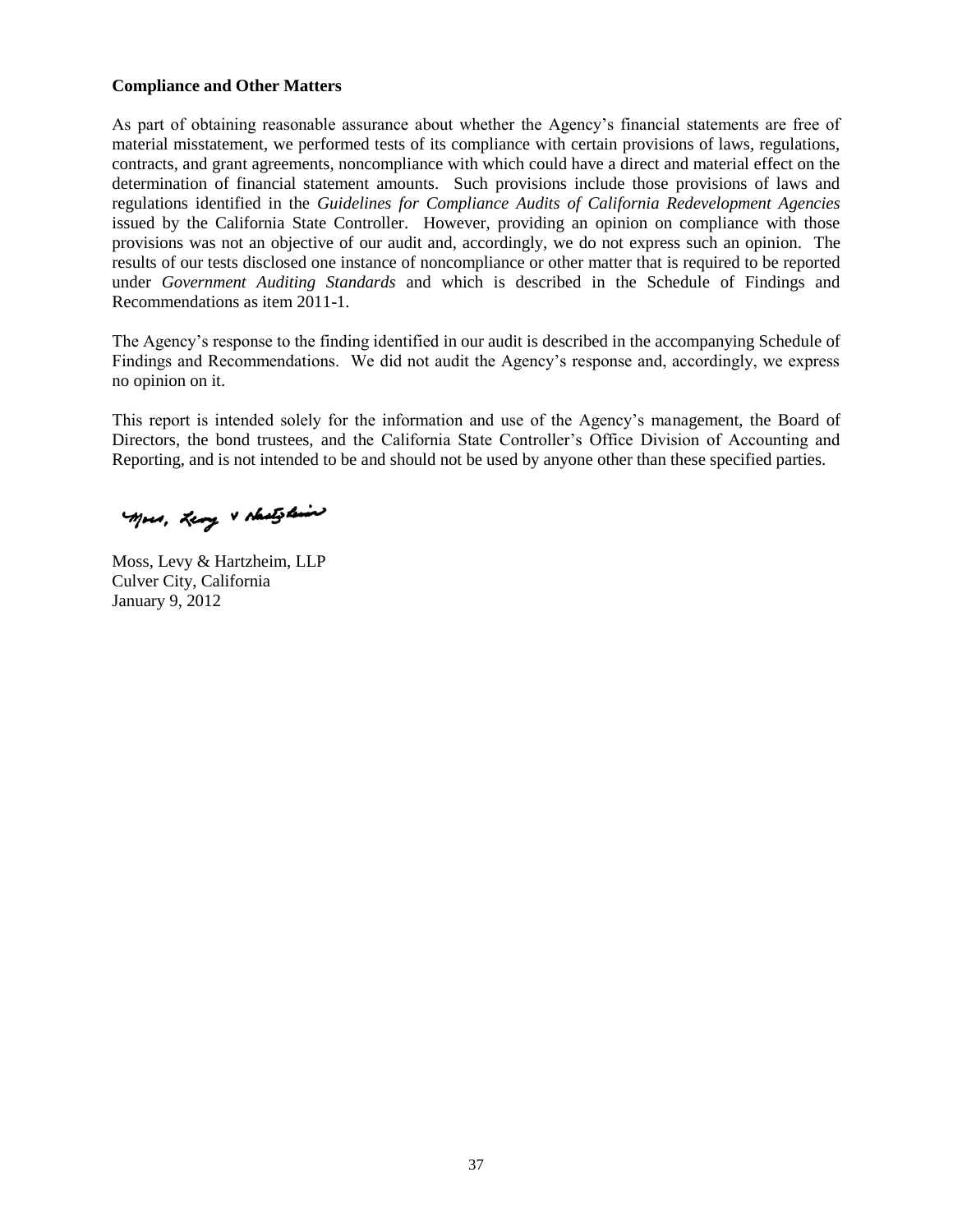

HADLEY Y HUI, CPA

**PARTNERS** COMMERCIAL ACCOUNTING & TAX SERVICES GOVERNMENTAL AUDIT SERVICES<br>RONALD A LEVY, CPA **COMMERCIAL ACCOUNTING SULTE 500** 6 CONFINITIE E 9107 WILSHIRE BLVD. SUITE 500 CRAIG A HARTZHEIM, CPA BEVERLY HILLS, CA 90210 CULVER CITY, CA 90230 FAX: 310.670.1689 FAX: 310.670.1689

www.mlhcpas.com

### **INDEPENDENT AUDITOR'S REPORT ON CALIFORNIA REDEVELOPMENT AGENCIES COMPLIANCE**

Members of the Board of the Redevelopment Agency of the City of Oakdale Oakdale, California

### **Compliance**

We have audited the Oakdale Redevelopment Agency (Agency)'s compliance with the *Guidelines for Compliance Audits of California Redevelopment Agencies* issued by the California State Controller applicable to the Agency for the fiscal year ended June 30, 2011. Compliance with the requirements referred to above is the responsibility of Agency's management. Our responsibility is to express an opinion on the Agency's compliance based on our audit.

We conducted our audit of compliance in accordance with auditing standards generally accepted in the United States of America; the standards applicable to financial audits contained in *Government Auditing Standards*, issued by the Comptroller General of the United States; and the *Guidelines for Compliance Audits of California Redevelopment Agencies* issued by the California State Controller. Those standards require that we plan and perform the audit to obtain reasonable assurance about whether noncompliance with the compliance requirements referred to above that could have a material effect on State laws and regulations occurred. An audit includes examining, on a test basis, evidence about Agency's compliance with those requirements and performing such other procedures as we considered necessary in the circumstances. We believe that our audit provides a reasonable basis for our opinion. Our audit does not provide a legal determination of Agency's compliance with those requirements.

In our opinion, the Oakdale Redevelopment Agency complied, in all material respects, with the compliance requirements referred to above that are applicable to the compliance requirement for the fiscal year ended June 30, 2011. However, the results of our auditing procedures disclosed one instance of noncompliance that is required to be reported under *Guidelines for Compliance Audits of Redevelopment Agencies* issued by the California State Controller and which is described in the Schedule of Findings and Recommendations as item 2011-1.

#### Internal Control Over Compliance

Management of the Agency is responsible for establishing and maintaining effective internal control over compliance with the compliance requirements referred to above. In planning and performing our audit, we considered the Agency's internal control over compliance to determine the auditing procedures for the purpose of expressing our opinion on compliance, but not for the purpose of expressing an opinion on the effectiveness of internal control over compliance. Accordingly, we do not express an opinion on the effectiveness of the Agency's internal control over compliance.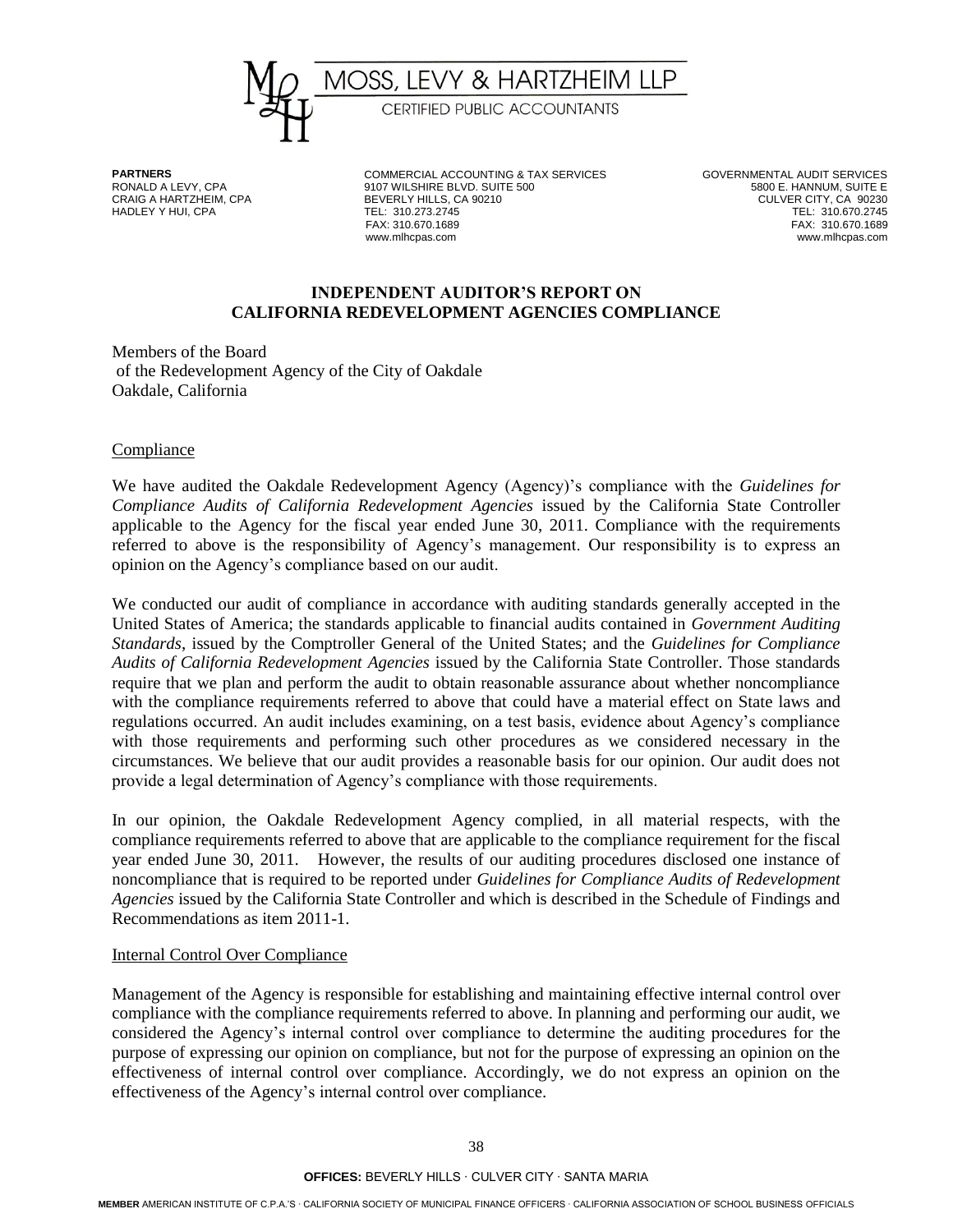A deficiency in internal control over compliance exists when the design or operation of a control does not allow management or employees, in the normal course of performing their assigned functions, to prevent, or detect and correct, noncompliance on a timely basis. A material weakness in internal control over compliance is a deficiency, or combination of deficiencies in internal control over compliance, such that there is a reasonable possibility that material noncompliance with a compliance requirement will not be prevented, or detected and corrected, on a timely basis.

Our consideration of internal control over compliance was for the limited purpose described in the first paragraph of this section and was not designed to identify all deficiencies in internal control that might be deficiencies, significant deficiencies, or material weaknesses in internal control over compliance.

We did not identify any deficiencies in internal control over compliance that we consider to be material weaknesses, as defined above.

The Agency's response to the finding identified in our audit is described in the accompanying Schedule of Findings and Recommendations. We did not audit the Agency's response and, accordingly, we express no opinion on it.

This report is intended solely for the information and use of the Agency's Board of Directors, management, and the California State Controller's Office Division of Accounting and Reporting, and is not intended to be and should not be used by anyone other than these specified parties.

Mors, Leng & shates line

MOSS, LEVY & HARTZHEIM, LLP Culver City, California January 9, 2012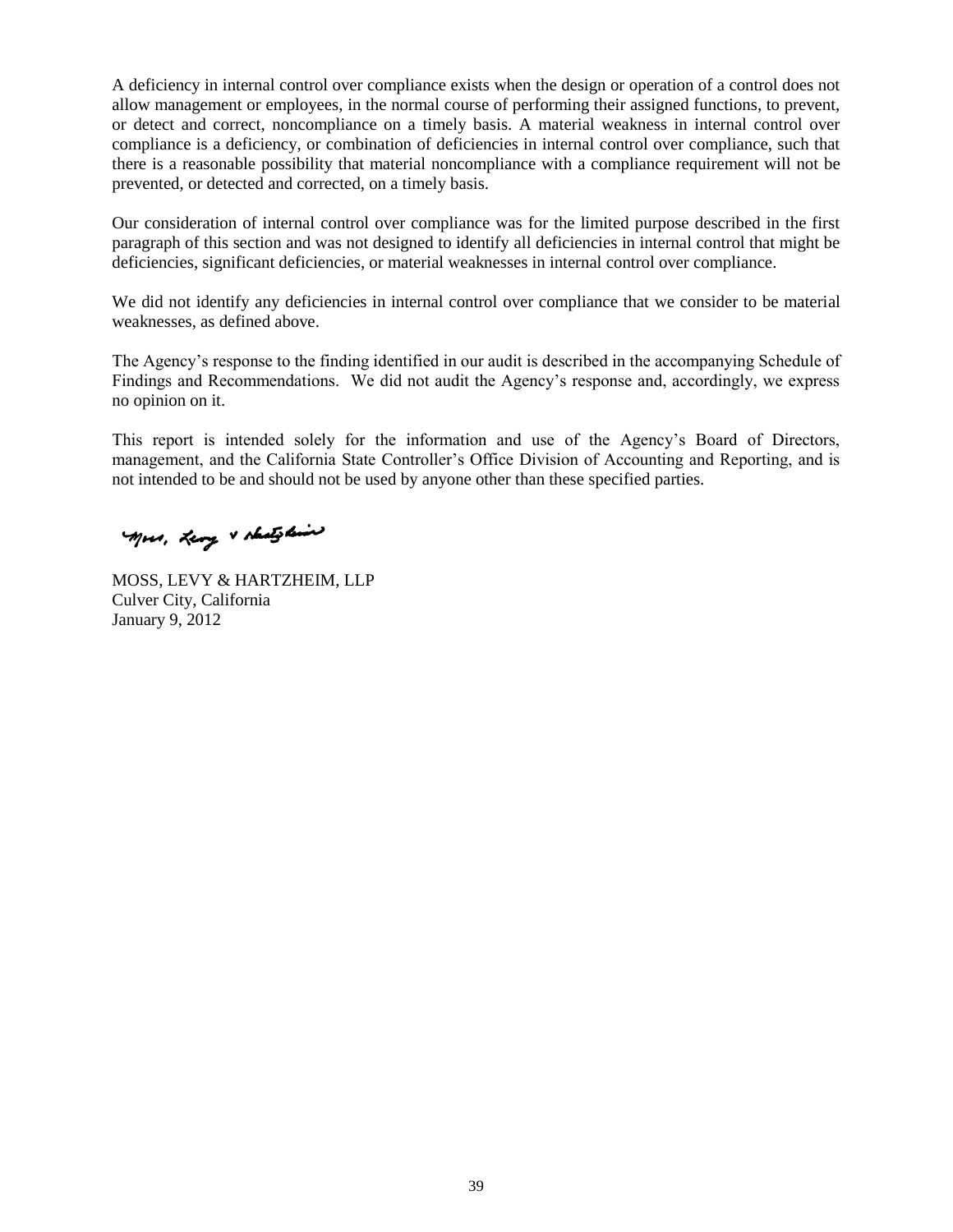### **REDEVELOPMENT AGENCY OF THE CITY OF OAKDALE SCHEDULE OF FINDINGS AND RECOMMENDATIONS JUNE 30, 2011**

### **Finding 2011-1**

### Criteria or Specific Requirement

Under Health and Safety Code Sections 33080.1, the Agency is required to file the Independent Auditor's Reports on financial statements and compliance within six months following the end of the Agency's fiscal year-end.

#### Condition Found

The Agency did not file the Independent Auditor's Reports on financial statements or compliance by December 31, 2011.

#### Recommendation

We recommend that the Agency file the Independent Auditor's Reports on financial statements and compliance by December 31, as specified under the Health and Safety Codes of the State of California.

#### Management's Response

We agree with the recommendation and in the future will submit our reports on financial statements by December 31<sup>st</sup>, as specified under the Health and Safety Codes of the State of California.